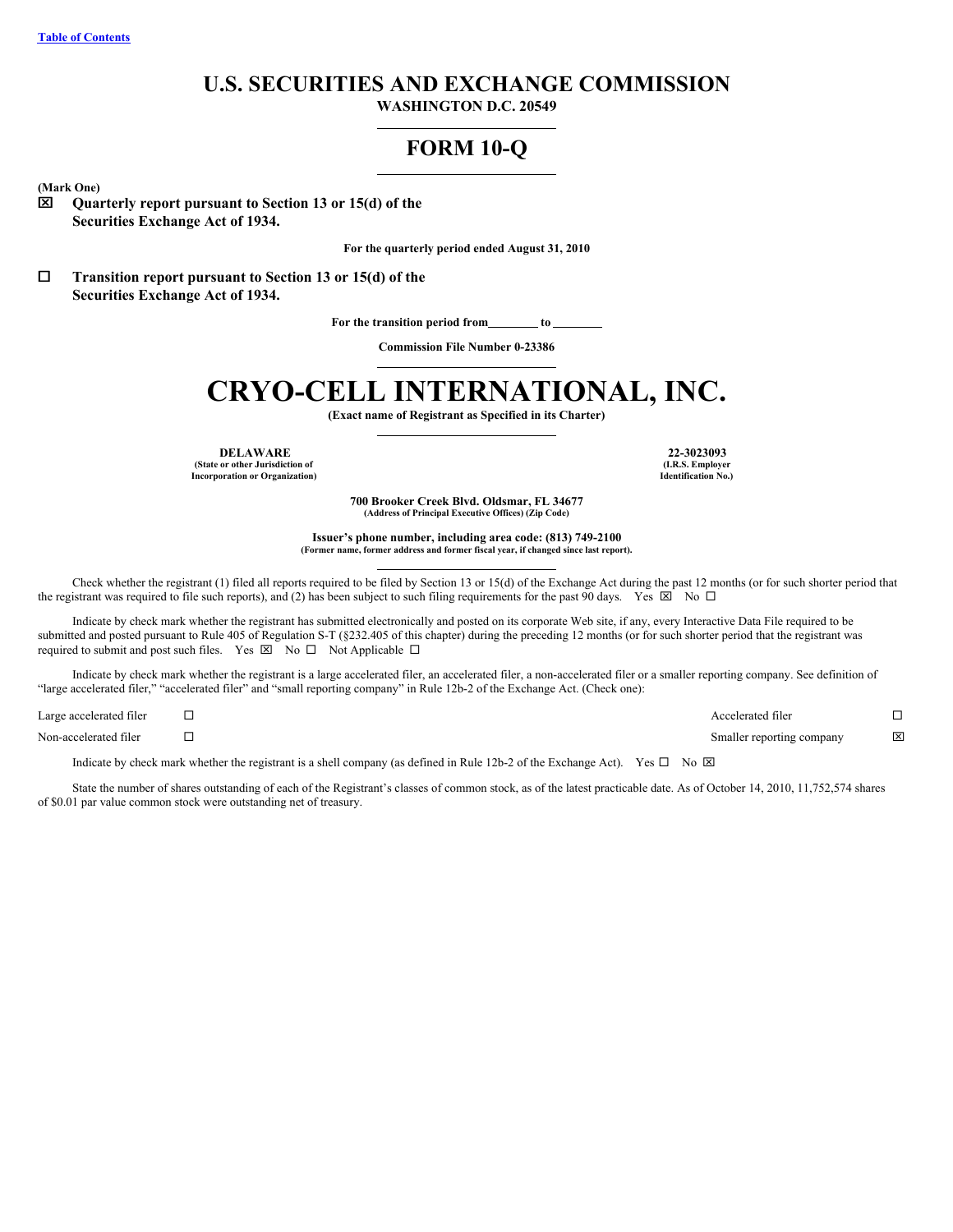# <span id="page-1-0"></span>**TABLE OF CONTENTS**

|                                                                                                      | <b>PAGE</b> |
|------------------------------------------------------------------------------------------------------|-------------|
| <b>PART I – FINANCIAL INFORMATION (UNAUDITED)</b>                                                    |             |
| <b>Item 1. Financial Statements</b>                                                                  |             |
| <b>Consolidated Balance Sheets</b>                                                                   |             |
| Consolidated Statements of Income                                                                    |             |
| Consolidated Statements of Cash Flows                                                                |             |
| <b>Notes to Consolidated Financial Statements</b>                                                    | 3           |
| <u>Item 2. Management's Discussion and Analysis of Financial Condition and Results of Operations</u> | 15          |
| <b>Item 3. Quantitative and Qualitative Disclosures about Market Risk</b>                            | 27          |
| <b>Item 4. Controls and Procedures</b>                                                               | 27          |
| <b>PART II - OTHER INFORMATION</b>                                                                   |             |
| <b>Item 1. Legal Proceedings</b>                                                                     | 29          |
| <b>Item 1A. Risk Factors</b>                                                                         | 29          |
| <b>Item 2. Unregistered Sales of Equity Securities and Use of Proceeds</b>                           | 29          |
| <b>Item 3. Defaults Upon Senior Securities</b>                                                       | 29          |
| <b>Item 4. Reserved</b>                                                                              | 29          |
| <b>Item 5. Other Information</b>                                                                     | 30          |
| <b>Item 6. Exhibits</b>                                                                              | 31          |
| <b>SIGNATURES</b>                                                                                    | 32          |
| <b>Certifications</b>                                                                                | 33          |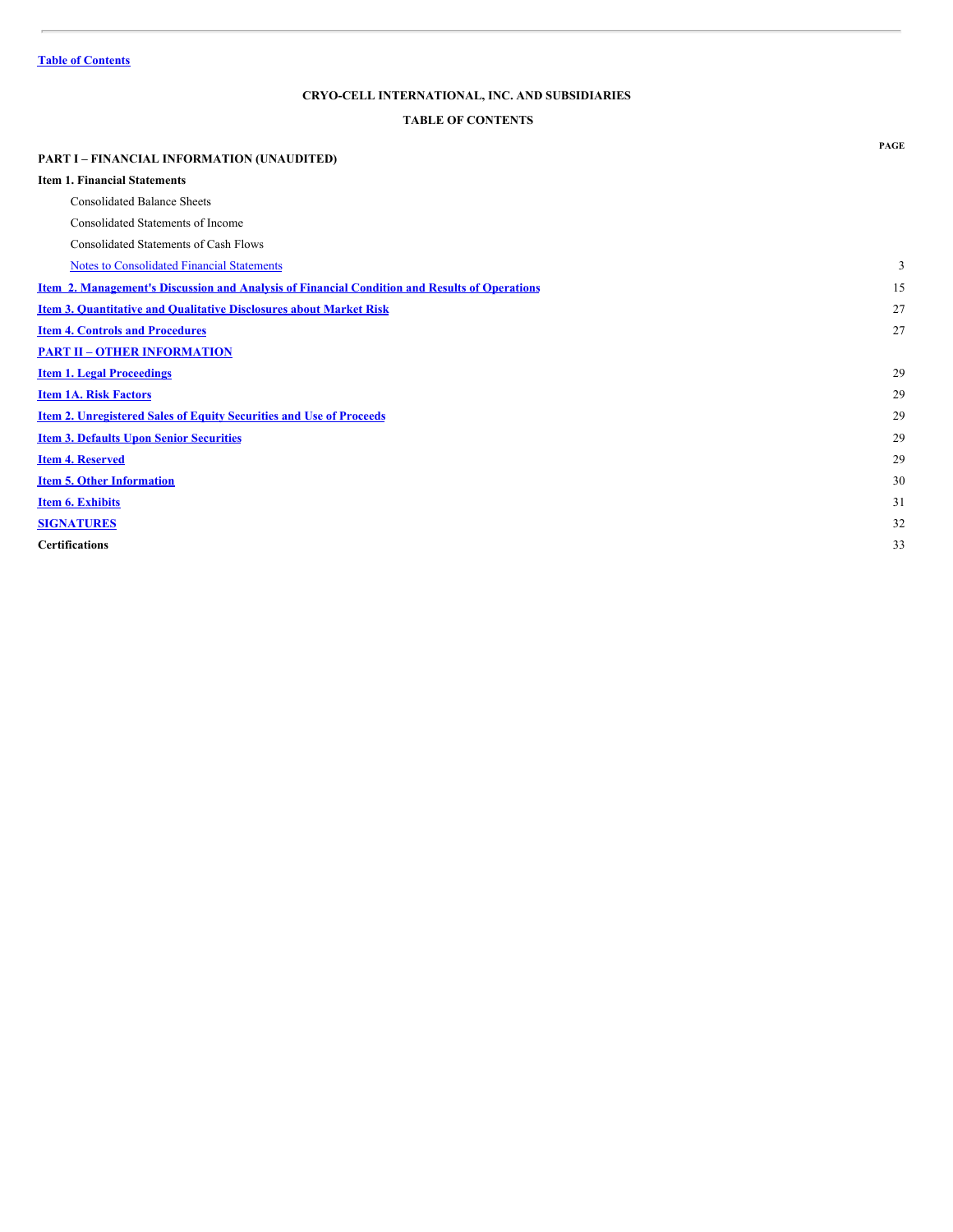CONSOLIDATED BALANCE SHEETS

|                                                                                                                    | August 31,          |                      |
|--------------------------------------------------------------------------------------------------------------------|---------------------|----------------------|
|                                                                                                                    | 2010<br>(unaudited) | November 30.<br>2009 |
| <b>ASSETS</b>                                                                                                      |                     |                      |
| <b>Current Assets</b>                                                                                              |                     |                      |
| Cash and cash equivalents                                                                                          | \$7,880,649         | \$6,850,765          |
| Restricted cash                                                                                                    | 200,000             | 200,000              |
| Marketable securities and other investments                                                                        | 1,132,000           | 960,000              |
| Accounts receivable and advances (net of allowance for doubtful accounts of \$805,703 and \$510,440, respectively) | 2,223,193           | 2,246,181            |
| Deferred tax assets                                                                                                | 1,803,241           | 15,000               |
| Prepaid expenses and other current assets                                                                          | 721,026             | 682,215              |
| Total current assets                                                                                               | 13,960,109          | 10,954,161           |
| <b>Property and Equipment-net</b>                                                                                  | 2,267,651           | 2,369,888            |
| <b>Other Assets</b>                                                                                                |                     |                      |
| Marketable securities and other investments                                                                        | 6,404               | 6,404                |
| Note receivable                                                                                                    | 91,758              | 91,758               |
| Investment in Saneron CCEL Therapeutics, Inc.                                                                      | 684,000             | 684,000              |
| Deposits and other assets                                                                                          | 722,648             | 501,917              |
| Total other assets                                                                                                 | 1,504,810           | 1,284,079            |
| <b>Total assets</b>                                                                                                | \$17,732,570        | \$14,608,128         |
| <b>LIABILITIES AND STOCKHOLDERS' DEFICIT</b>                                                                       |                     |                      |
| <b>Current Liabilities</b>                                                                                         |                     |                      |
| Accounts payable                                                                                                   | \$1,002,597         | 750.127<br>S.        |
| Accrued expenses                                                                                                   | 1,716,828           | 2,130,760            |
| Deferred revenue, current portion                                                                                  | 5,569,313           | 5,449,483            |
| Total current liabilities                                                                                          | 8,288,738           | 8,330,370            |
| <b>Other Liabilities</b>                                                                                           |                     |                      |
| Deferred revenue, net of current portion                                                                           | 7,471,023           | 7,407,287            |
| Deferred tax liabilities                                                                                           | 15,000              | 15,000               |
| Long-term liability-revenue sharing agreements                                                                     | 3,750,000           | 3,750,000            |
| Deferred consulting obligation                                                                                     | 211,605             | 286,441              |
| Total other liabilities                                                                                            | 11,447,628          | 11,458,728           |
|                                                                                                                    |                     |                      |
| Commitments and Contingencies                                                                                      |                     |                      |
| <b>Stockholders' Deficit</b>                                                                                       |                     |                      |
| Preferred stock (\$.01 par value, 500,000 authorized and none issued)                                              |                     |                      |
| Common stock (\$.01 par value, 20,000,000 authorized; 11,752,574 issued and outstanding)                           | 117,526             | 117,526              |
| Additional paid-in capital                                                                                         | 24,749,421          | 24,588,850           |
| Treasury stock, at cost                                                                                            | (484, 535)          | (484, 535)           |
| Accumulated other comprehensive loss                                                                               | (94, 055)           | (94, 055)            |
| Accumulated deficit                                                                                                | (26, 292, 153)      | (29,308,756)         |
| Total stockholders' deficit                                                                                        | (2,003,796)         | (5,180,970)          |
| Total liabilities and stockholders' deficit                                                                        | \$17,732,570        | \$14,608,128         |
|                                                                                                                    |                     |                      |

The accompanying notes are an integral part of these consolidated financial statements.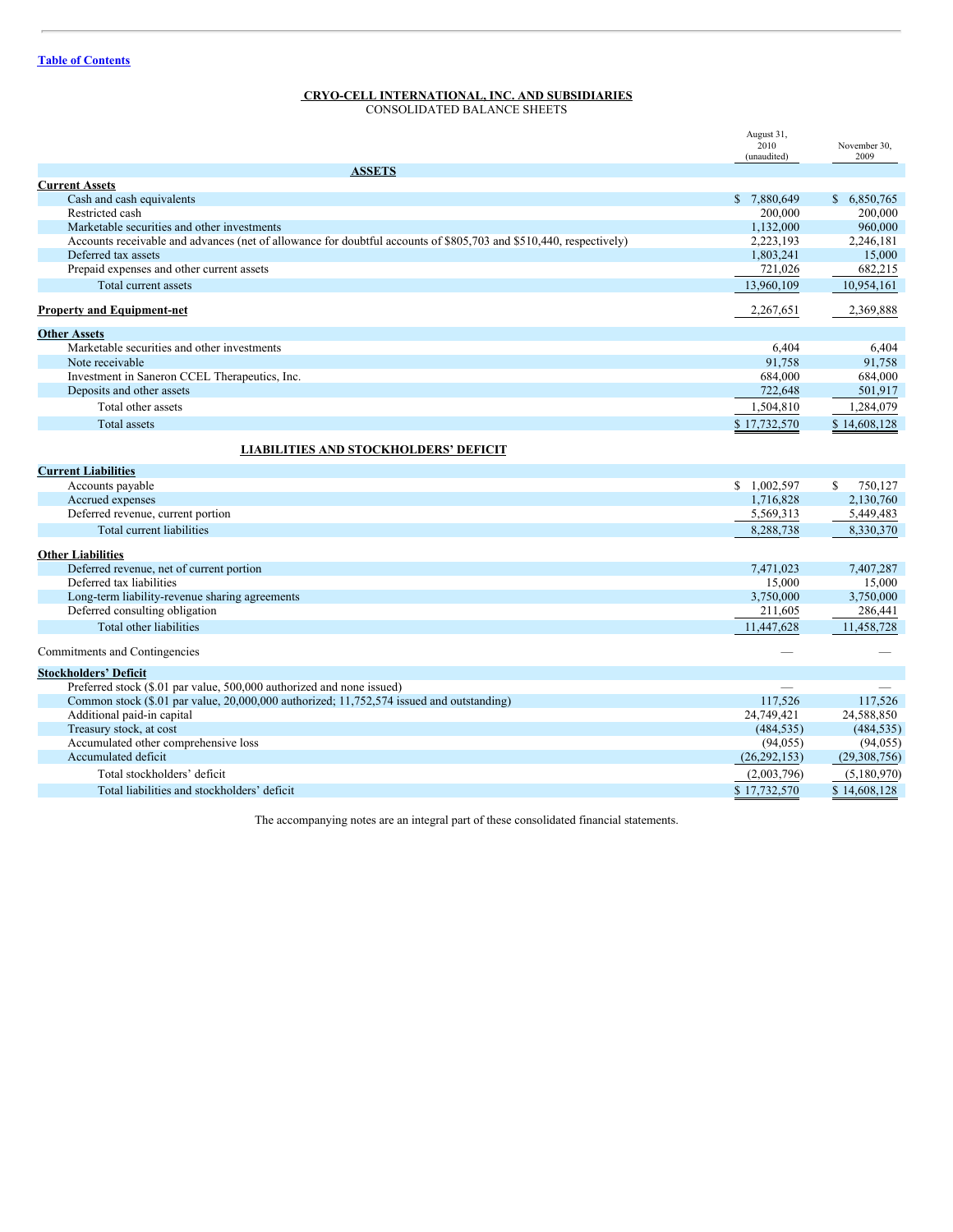CONSOLIDATED STATEMENTS OF INCOME (Unaudited)

|                                                                    | Three Months Ended |               | Nine Months Ended |                      |
|--------------------------------------------------------------------|--------------------|---------------|-------------------|----------------------|
|                                                                    | August 31,         | August 31,    | August 31,        | August 31,           |
|                                                                    | 2010               | 2009          | 2010              | 2009                 |
| <b>Revenue:</b><br>Processing and storage fees                     | \$4,204,485        | \$4,208,335   | \$11,970,773      | \$12,315,196         |
| Licensee income $(1)$                                              | 334,374            | 351,142       | 1,108,274         | 1,214,770            |
|                                                                    |                    |               |                   |                      |
| Total revenue                                                      | 4,538,859          | 4,559,477     | 13,079,047        | 13,529,966           |
| <b>Costs and Expenses:</b>                                         |                    |               |                   |                      |
| Cost of sales                                                      | 1,079,448          | 1,229,920     | 3,320,028         | 3,514,952            |
| Marketing, general and administrative expenses                     | 2,362,308          | 2,336,882     | 6,966,269         | 6,649,926            |
| Research, development and related engineering                      | 18,896             | 27,794        | 81,459            | 86,114               |
| Depreciation and amortization                                      | 73,909             | 99,426        | 220,707           | 293,884              |
| Total costs and expenses                                           | 3,534,561          | 3,694,022     | 10,588,463        | 10,544,876           |
| <b>Operating Income</b>                                            | 1,004,298          | 865,455       | 2,490,584         | 2,985,090            |
| <b>Other Income (Expense):</b>                                     |                    |               |                   |                      |
| Interest income                                                    | 5,982              | 19,332        | 17,803            | 57,076               |
| Interest expense                                                   | (387, 783)         | (376, 677)    | (1,107,608)       | (1,064,500)          |
| Total other expense                                                | (381, 801)         | (357, 345)    | (1,089,805)       | (1,007,424)          |
| Income before equity in losses of affiliate and income tax expense | 622,497            | 508,110       | 1,400,779         | 1,977,666            |
| Equity in losses of affiliate                                      | (28, 338)          | (32, 146)     | (62, 111)         | (95, 793)            |
| Income before income tax expense                                   | 594,159            | 475,964       | 1,338,668         | 1,881,873            |
| Income tax benefit (provision)                                     | 1,749,480          | (43, 866)     | 1,677,935         | (126, 718)           |
| <b>Net Income</b>                                                  | \$2,343,639        | \$<br>432,098 | \$ 3,016,603      | \$1,755,155          |
| Net income per common share - basic                                | 0.20               | \$<br>0.04    | 0.26              | $\mathbf{s}$<br>0.15 |
| Weighted average common shares outstanding - basic                 | 11,752,574         | 11,751,029    | 11,752,574        | 11,750,706           |
| Net income per common share - diluted                              | 0.20               | 0.04          | 0.26              | 0.15                 |
| Weighted average common shares outstanding - diluted               | 11,782,101         | 11,825,726    | 11,799,276        | 11,779,768           |

(1) See Note 5, Licensee Income - Prior Periods

The accompanying notes are an integral part of these consolidated financial statements.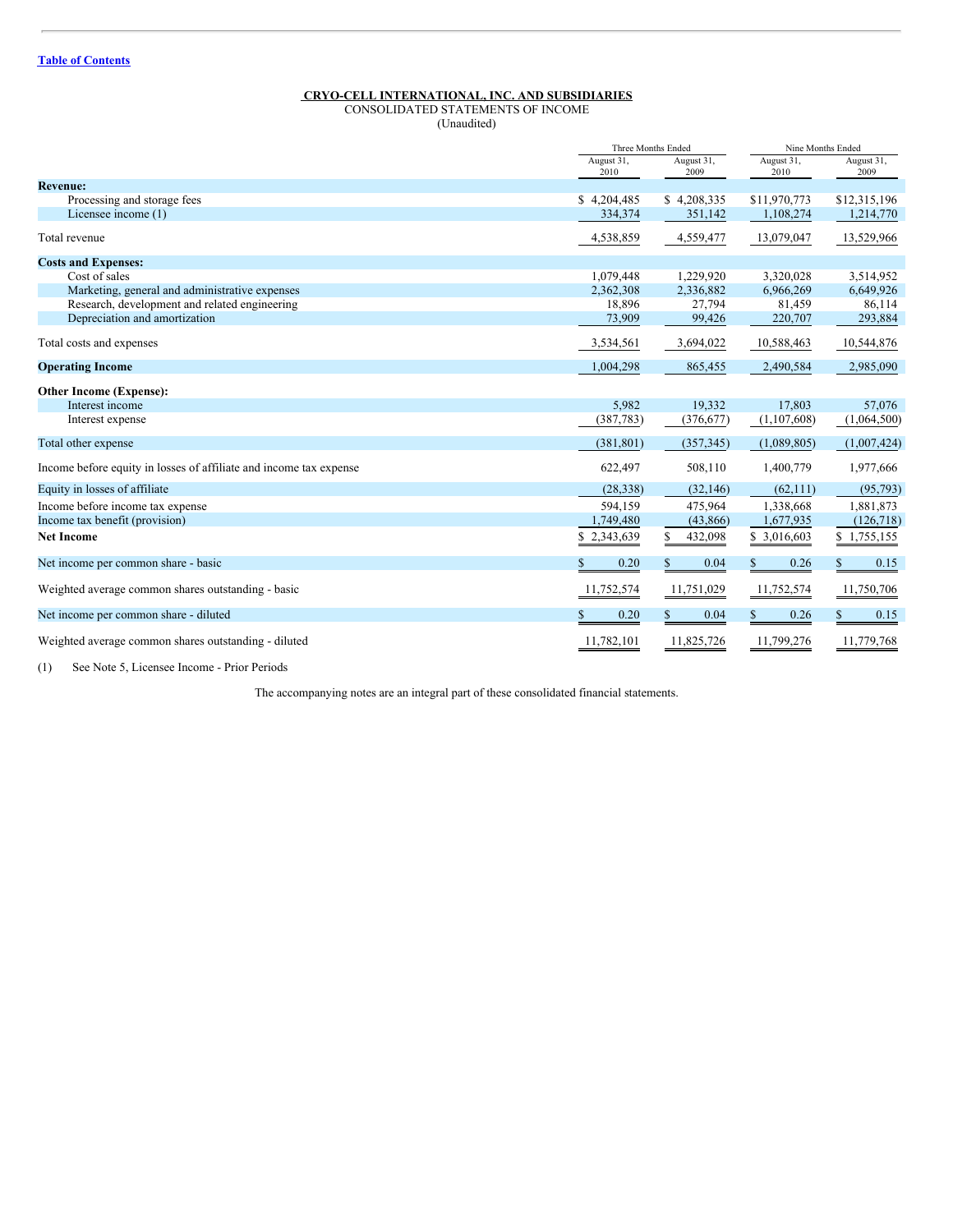CONSOLIDATED STATEMENTS OF CASH FLOWS (Unaudited)

|                                                                                   | For the Nine Months Ended |                    |
|-----------------------------------------------------------------------------------|---------------------------|--------------------|
|                                                                                   | August 31,<br>2010        | August 31,<br>2009 |
| <b>Cash Flows from Operating Activities:</b>                                      |                           |                    |
| Net income $(1)$                                                                  | \$3,016,603               | \$1,755,155        |
| Adjustments to reconcile net income to net cash provided by operating activities: |                           |                    |
| Depreciation and amortization expense                                             | 437,126                   | 506,824            |
| Compensatory element of stock options                                             | 98,460                    | 89,892             |
| Provision for doubtful accounts                                                   | 270,460                   | 387,047            |
| Equity in losses of affiliate                                                     | 62,111                    | 95,793             |
| Deferred income tax benefit                                                       | (1,788,241)               |                    |
| Changes in assets and liabilities:                                                |                           |                    |
| Accounts receivable and advances (1)                                              | (247, 472)                | (969, 826)         |
| Note receivable                                                                   |                           | (2,347)            |
| Prepaid expenses and other current assets                                         | (38, 811)                 | (222,095)          |
| Deposits and other assets                                                         | (54,219)                  | 13,486             |
| Accounts payable (1)                                                              | 252,470                   | 110,804            |
| Accrued expenses                                                                  | (413,932)                 | 412,971            |
| Deferred consulting obligation                                                    | (74, 836)                 | (69, 786)          |
| Deferred revenue (1)                                                              | 183,566                   | 1,109,082          |
| Net cash provided by operating activities                                         | 1,703,285                 | 3,217,000          |
| Cash flows from investing activities:                                             |                           |                    |
| Purchases of property and equipment                                               | (313,666)                 | (270, 474)         |
| Purchases of marketable securities and other investments                          | (1,035,000)               | (1,010,000)        |
| Proceeds from sale of marketable securities and other investments                 | 863,000                   | 1,175,000          |
| Investments in patents                                                            | (187, 735)                | (92, 182)          |
| Net cash used in investing activities                                             | (673, 401)                | (197, 656)         |
| Increase in cash and cash equivalents                                             | 1,029,884                 | 3,019,344          |
| Cash and cash equivalents - beginning of year                                     | 6,850,765                 | 3,566,366          |
| Cash and cash equivalents - end of period                                         | \$7,880,649               | \$6,585,710        |

(1) See Note 5, Licensee Income - Prior Periods

The accompanying notes are an integral part of these consolidated financial statements.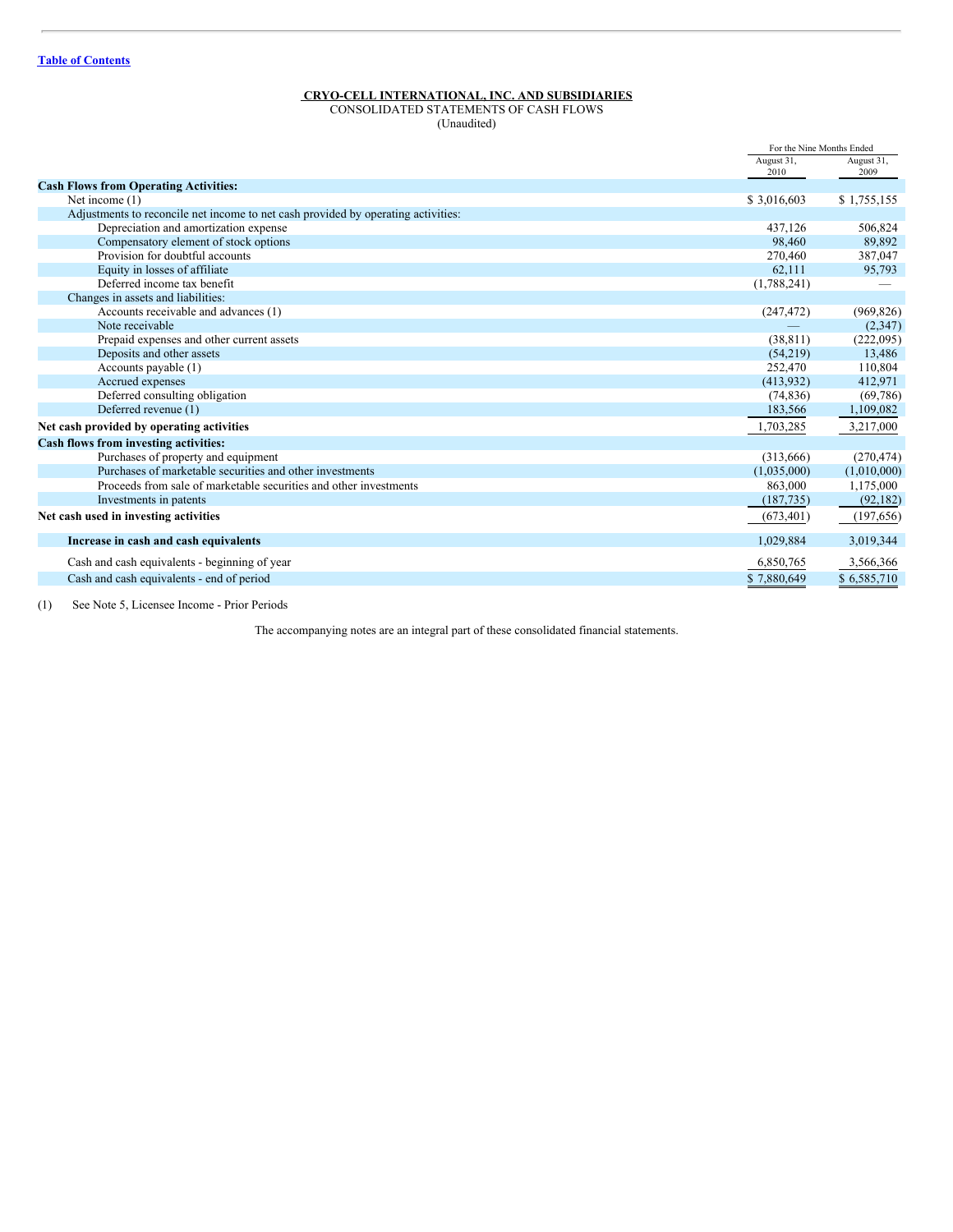# <span id="page-5-0"></span>**NOTES TO CONSOLIDATED FINANCIAL STATEMENTS**

**August 31, 2010 (Unaudited)**

# **Note 1 – Basis of Presentation and Significant Accounting Policies**

The unaudited consolidated financial statements including the Consolidated Balance Sheets as of August 31, 2010 and November 30, 2009, the related Consolidated Statements of Income for the three and nine months ended August 31, 2010 and August 31, 2009 and Cash Flows for the nine months ended August 31, 2010 and 2009 have been prepared by Cryo-Cell International, Inc. and its subsidiaries ("the Company" or "Cryo-Cell"). In the opinion of management, all adjustments (which include only normal recurring adjustments) necessary to present fairly the financial position, results of operations, and cash flows for all periods presented have been made. The results of operations for the three and nine months ended August 31, 2010 are not necessarily indicative of the results expected for any interim period in the future or the entire year ending November 30, 2010.

The unaudited consolidated financial statements herein have been prepared pursuant to the rules and regulations of the Securities and Exchange Commission for interim financial reporting. Certain financial information and note disclosures, which are normally included in annual financial statements prepared in accordance with accounting principles generally accepted in the United States of America, have been condensed or omitted pursuant to those rules and regulations. It is suggested that these consolidated financial statements be read in conjunction with the financial statements and notes thereto included in the Company's November 30, 2009 Annual Report on Form 10-K.

#### **Revenue Recognition**

The Company records revenue from processing and storage of specimens and pursuant to agreements with licensees. The Company recognizes revenue from processing fees upon completion of processing and recognizes storage fees ratably over the contractual storage period, as well as, other income from royalties paid by licensees related to long term storage contracts which the Company has under license agreements. Contracted storage periods can range from one to twenty-one years. Deferred revenue on the accompanying consolidated balance sheets includes the portion of the annual storage fee and the twenty-one year storage fee that is being recognized over the contractual storage period as well as royalties received from foreign licensees related to long-term storage contracts in which the Company has future obligations under the license agreement. The Company classifies deferred revenue as current if the Company expects to recognize the related revenue over the next 12 months. The Company also records revenue within processing and storage fees from shipping and handling billed to customers when earned. Shipping and handling costs that the Company incurs are expensed and included in cost of sales.

The Company has not had a third party conduct a physical inventory count of all specimens stored; however, the Company from time to time will perform a physical inventory count of specimens stored to ensure that all records are accurate.

#### **Income Taxes**

Deferred income tax assets and liabilities are recognized for the estimated future tax consequences attributable to differences between financial statement carrying amounts of existing assets and liabilities and their respective tax bases. Deferred income tax assets and liabilities are measured using enacted tax rates expected to be recovered or settled. The Company has recorded a valuation allowance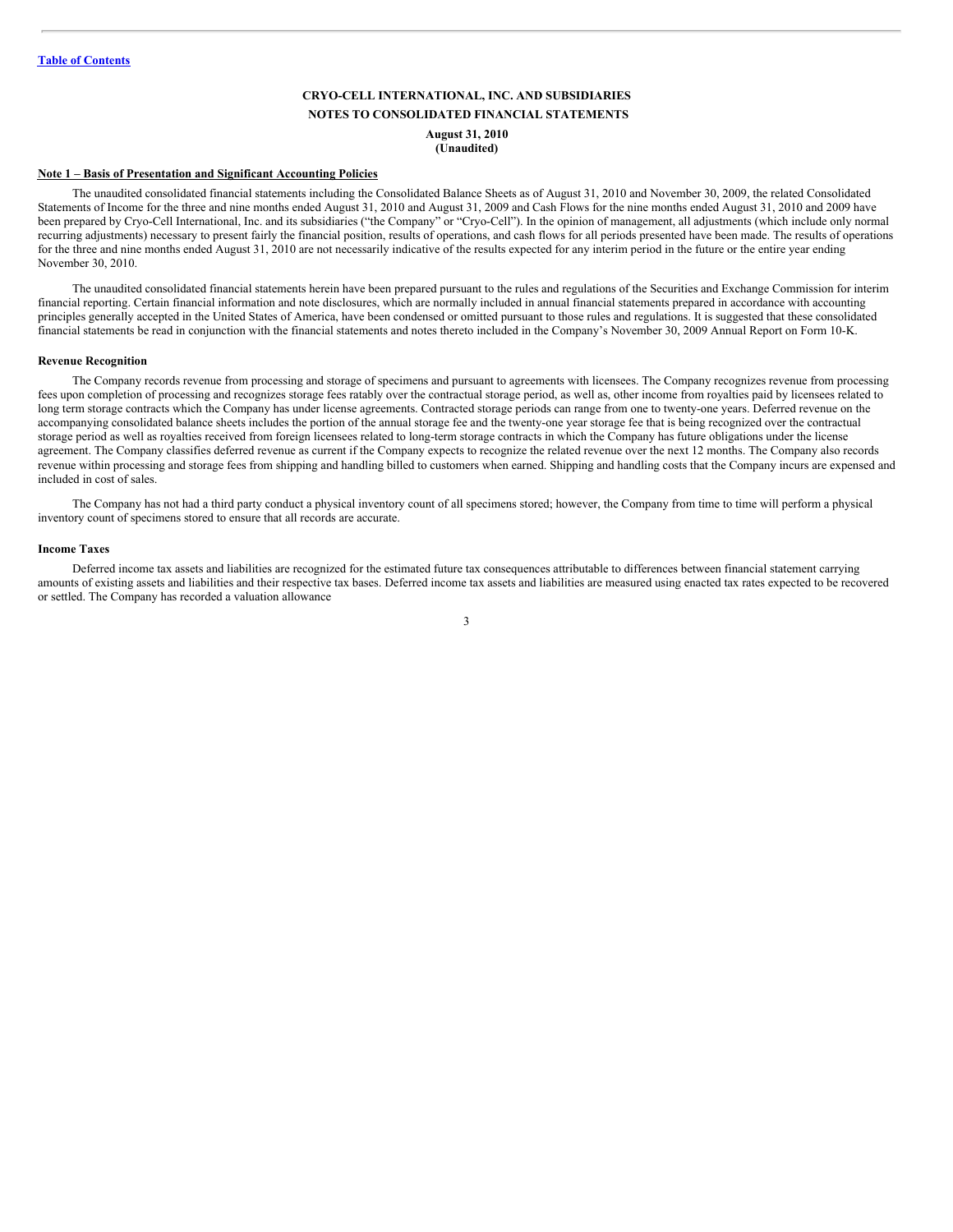of \$7,795,523 and \$9,583,764 as of August 31, 2010 and November 30, 2009, respectively, as the Company does not believe it is "more likely than not" that the future income tax benefits will be realized. When the Company changes its determination as to the amount of deferred tax assets that can be realized, the valuation allowance is adjusted with a corresponding impact to income tax expense in the period in which such determination is made. The ultimate realization of the Company's deferred tax assets depends upon generating sufficient taxable income prior to the expiration of the tax attributes. In assessing the need for a valuation allowance, the Company projects future levels of taxable income. This assessment requires significant judgment. We examine the evidence related to the recent history of losses, the economic conditions which we operate and our forecasts and projections to make that determination.

For the three and nine months ended August 31, 2010, the Company recorded an income tax benefit, net of foreign taxes of \$1,749,480 and \$1,677,935, respectively, of which approximately \$1,789,000 relates to a reversal of a portion of the Company's valuation allowance for U.S. income taxes. The reversal of a portion of the deferred tax valuation allowance is based upon the Company's historical operating performance which includes profitability in seven of the eight last quarters, steadily improving operations and positive expectations for future taxable income.

There was no U.S. income tax expense for the three and nine months ended August 31, 2009. The Company did not record U.S. income tax expense during the three and nine months ended August 31, 2009 due to the utilization of net operating losses and foreign tax credit carryforwards, which were not previously benefited in the Company's financial statements.

The Company records foreign income taxes withheld from installment payments of non-refundable up-front license fees and royalty income earned on the processing and storage of cord blood stem cell specimens in geographic areas where the Company has license agreements. The Company recognized approximately \$39,000 and \$44,000 for the three months ended August 31, 2010 and 2009, respectively, of foreign income tax expense. The Company recognized approximately \$110,000 and \$127,000 for the nine months ended August 31, 2010 and 2009, respectively, of foreign income tax expense. Foreign income tax expense is included in income tax benefit (provision) in the accompanying consolidated statements of income.

The Company recognizes the financial statement benefit of a tax position only after determining that the relevant tax authority would more likely than not sustain the position following an audit. For tax positions meeting the more-likely-than-not threshold, the amount recognized in the financial statements is the largest benefit that has a greater than 50 percent likelihood of being realized upon ultimate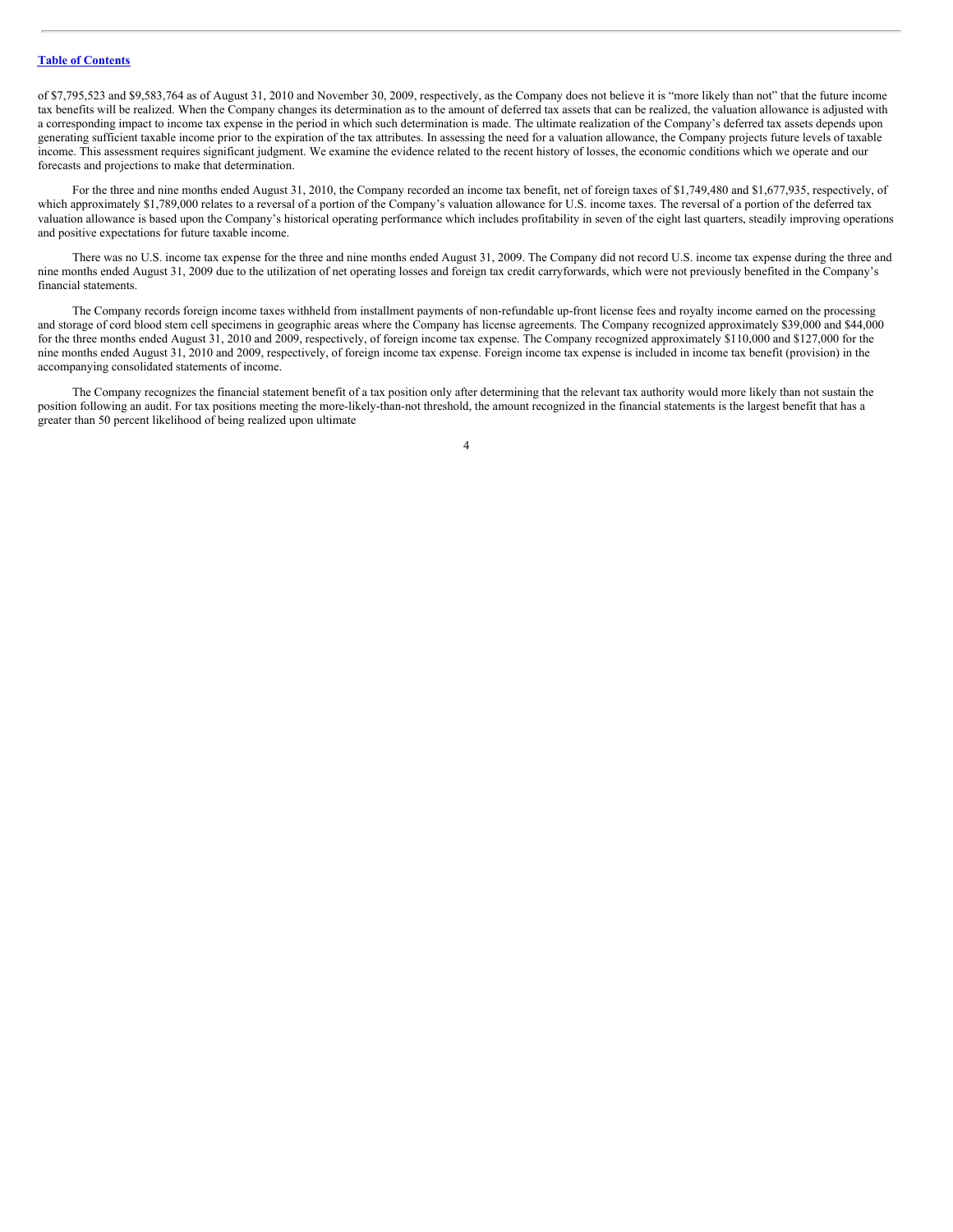settlement with the relevant tax authority. Increases or decreases to the unrecognized tax benefits could result from management's belief that a position can or cannot be sustained upon examination based on subsequent information or potential lapse of the applicable statute of limitation for certain tax positions.

The Company recognizes interest and penalties related to uncertain tax positions in income tax expense. As of August 31, 2010 and November 30, 2009, the Company had no provisions for interest or penalties related to uncertain tax positions.

#### **Stock Compensation**

As of August 31, 2010, the Company has two stock-based employee compensation plans, which are described in Note 4. The Company recognized approximately \$34,000 and \$21,000 for the three months ended August 31, 2010 and 2009, respectively of stock compensation expense. The Company recognized approximately \$98,000 and \$90,000 for the nine months ended August 31, 2010 and 2009, respectively of stock compensation expense.

The Company recognizes stock based compensation based on the fair value of the related awards. The Company estimates the fair value of all stock option awards as of the grant date by applying the Black-Scholes option pricing model. The use of this valuation model involves assumptions that are judgmental and highly sensitive in the determination of compensation expense and include the expected life of the option, stock price volatility, risk-free interest rate, dividend yield, exercise price, and forfeiture rate. Forfeitures are estimated at the time of valuation and reduce expense ratably over the vesting period.

#### **Fair Value of Financial Instruments**

Management uses a fair value hierarchy, which gives the highest priority to quoted prices in active markets. The fair value of financial instruments is estimated based on market trading information, where available. Absent published market values for an instrument or other assets, management uses observable market data to arrive at its estimates of fair value. Management believes that the carrying amount of cash and cash equivalents, accounts receivable and advances, notes receivable, accounts payable, accrued expenses, deferred consulting obligation and its liability associated with long-term revenue sharing arrangements approximates fair value.

The Company uses an accounting standard that defines fair value as an exit price, representing the amount that would be received to sell an asset or paid to transfer a liability in an orderly transaction between market participants at the measurement date. As such, fair value is a market-based measurement that should be determined based on assumptions that market participants would use in pricing an asset or liability. As a basis for considering such assumptions, the standard establishes a three-level fair value hierarchy that prioritizes the inputs used to measure fair value. The three levels of inputs used to measure fair value are as follows:

- Level 1 Quoted prices in active markets for identical assets or liabilities.
- Level 2 Observable inputs other than quoted prices included in Level 1, such as quoted prices for similar assets and liabilities in active markets; quoted prices for identical or similar assets and liabilities in markets that are not active; or other inputs that are observable or can be corroborated by observable market data.
- Level 3 Unobservable inputs that are supported by little or no market activity and that are significant to the fair value of the assets or liabilities. This includes certain pricing models, discounted cash flow methodologies and similar techniques that use significant unobservable inputs.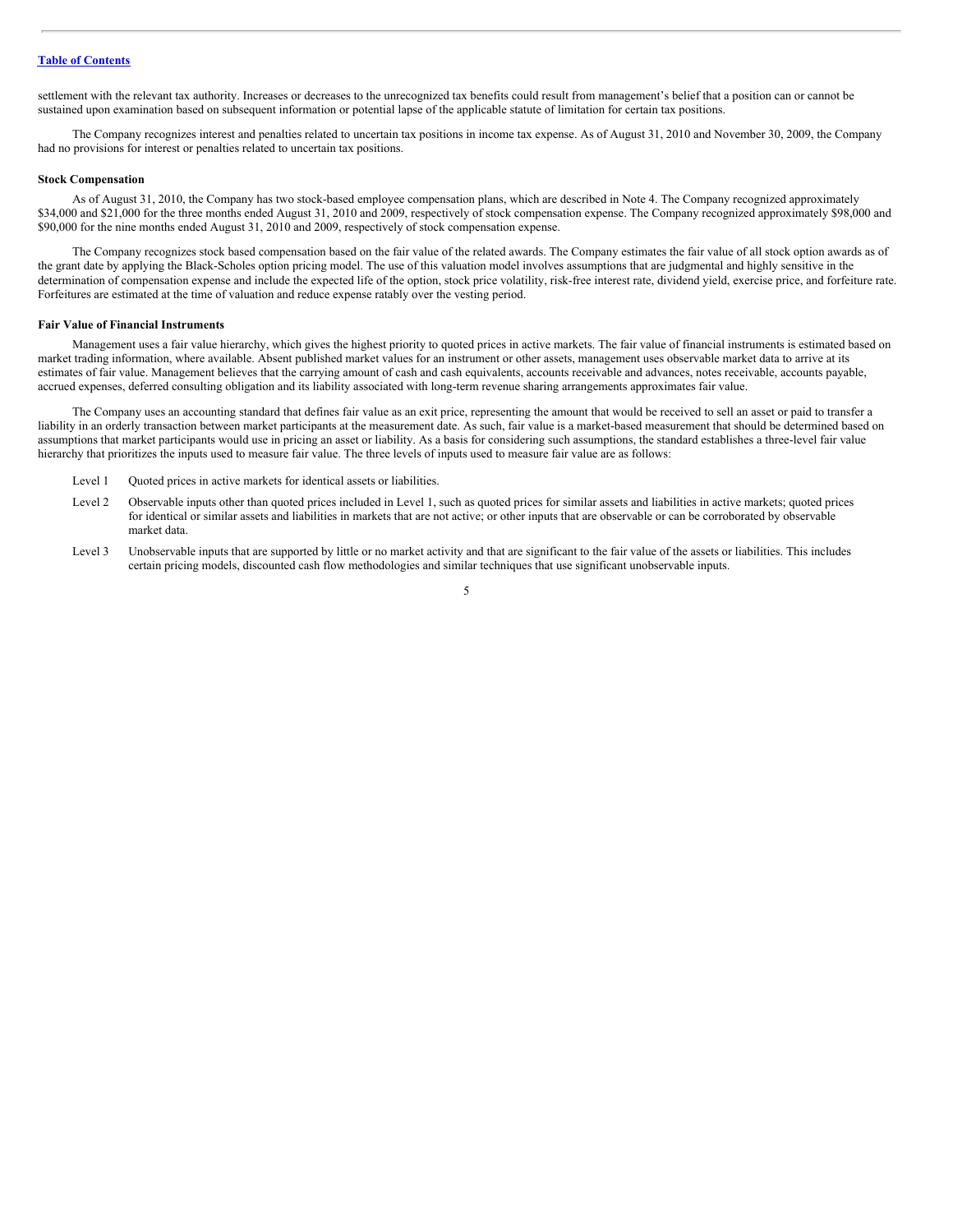The following table summarizes the financial assets and liabilities measured at fair value on a recurring basis as of August 31, 2010 and November 30, 2009, segregated among the appropriate levels within the fair value hierarchy:

|                               | <b>Fair Value Measurements</b><br>Fair Value at |                |                          |                          |
|-------------------------------|-------------------------------------------------|----------------|--------------------------|--------------------------|
|                               | August 31,                                      |                | at August 31, 2010 Using |                          |
| <b>Description</b>            | 2010                                            | <b>Level</b> 1 | Level 2                  | Level 3                  |
| Assets:                       |                                                 |                |                          |                          |
| Available-for-sale securities | \$1,138,404                                     | \$6,404        | \$1,132,000              | $\overline{\phantom{a}}$ |

The following table summarizes the financial assets and liabilities measured at fair value on a recurring basis as of November 30, 2009, segregated among the appropriate levels within the fair value hierarchy:

|                               | Fair Value at | <b>Fair Value Measurements at</b> |                         |                |
|-------------------------------|---------------|-----------------------------------|-------------------------|----------------|
|                               | November 30.  |                                   | November 30, 2009 Using |                |
| <b>Description</b>            | 2009          | <b>Level 1</b>                    | <b>Level 2</b>          | <b>Level 3</b> |
| Assets:                       |               |                                   |                         |                |
| Available-for-sale securities | 966,404       | \$6,404                           | \$960,000               | $-$            |

The following is a description of the valuation techniques used for these items, as well as the general classification of such items pursuant to the fair value hierarchy:

*Available-for-sale securities* – the Company invested \$1,132,000 and \$960,000 in variable rate demand notes at August 31, 2010 and November 30, 2009, respectively. The interest rate on these variable rate demand notes resets every seven days to adjust to current market conditions. The Company can redeem these investments at cost at any time with seven days notice. Therefore, the investments are held at cost, which approximates fair value, and are classified as short-term investments on the accompanying consolidated balance sheets and within Level 2 of the fair value hierarchy.

The Company further invests in exchange-traded equity securities of \$6,404 at August 31, 2010 and November 30, 2009. Fair values for these investments are based on quoted prices in active markets and are therefore classified within Level 1 of the fair value hierarchy. There was no unrealized holding loss recorded as a component of stockholders' deficit on other investments as of August 31, 2010 and November 30, 2009.

#### **Product Warranty and Cryo-Cell Cares<sup>TM</sup> Program**

In December 2005, the Company began providing its customers with a payment warranty under which the Company agrees to pay \$50,000 to its client if the U-Cord ® product retrieved is used for a stem cell transplant for the donor or an immediate family member and fails to engraft, subject to various restrictions. Additionally, under the Cryo-Cell Cares™ program, the Company will pay \$10,000 to the client to offset personal expenses if the U-Cord® product is used for bone marrow reconstitution in a myeloblative transplant procedure. The product warranty and the Cryo-Cell Cares program is available to the clients who enroll under this structure for as long as the specimen is stored with the Company. The Company has not experienced any claims under the warranty program nor has it incurred costs related to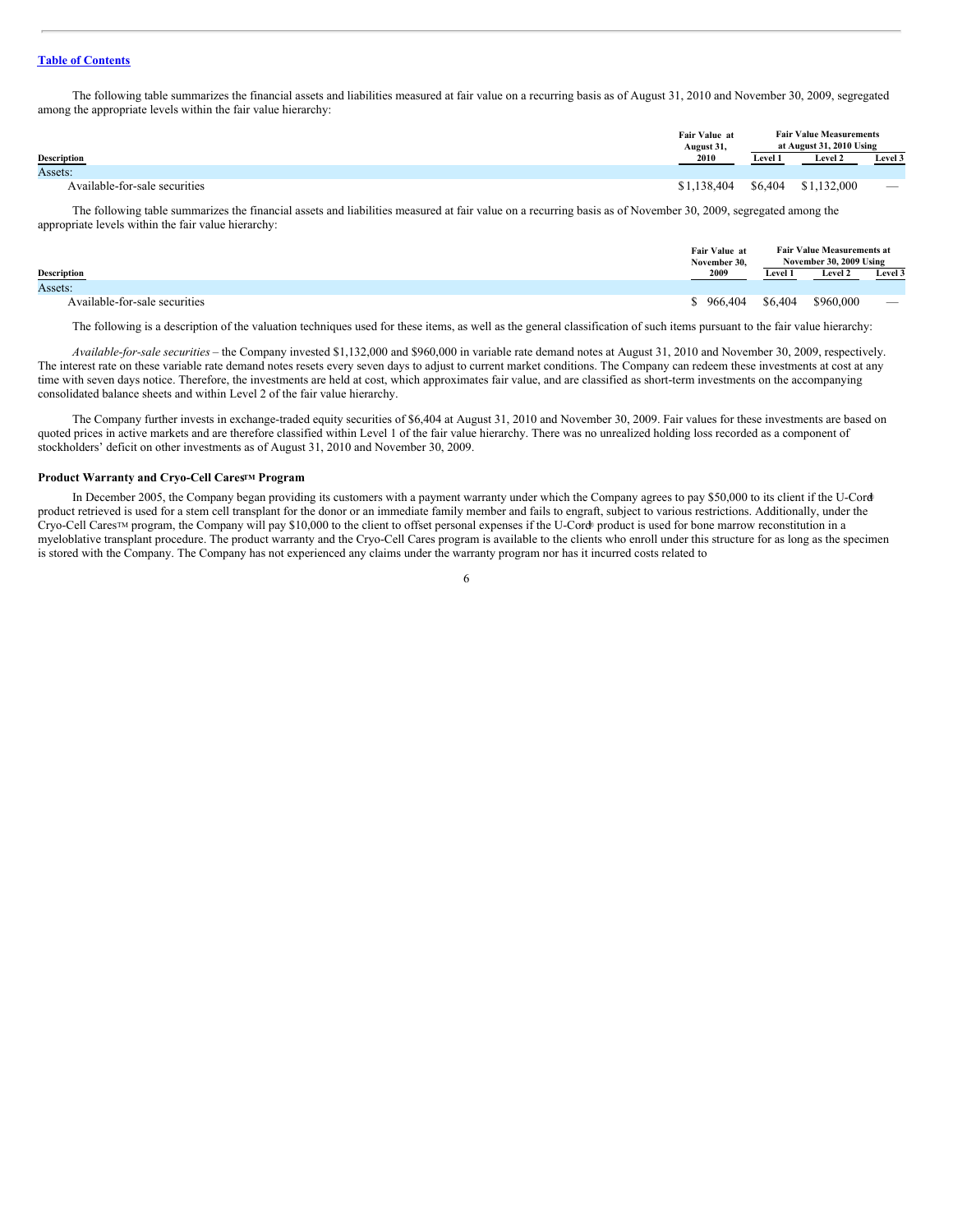these warranties. The Company does not maintain insurance for this warranty program and therefore maintains reserves to cover our estimated potential liabilities. The Company's reserve balance is based on the \$50,000 maximum payment and the \$10,000 maximum expense reimbursement multiplied by formulas to determine the projected number of units requiring a payout. The Company determined the estimated expected usage and engraftment failure rates based on an analysis of the historical usage and failure rates and the historical usage and failure rates in other private and public cord blood banks based on published data. The Company's estimates of expected usage and engraftment failure could change as a result of changes in actual usage rates or failure rates and such changes would require an adjustment to the established reserves. The historical usage and failure rates experienced by others have been very low and a small increase in the number of transplants or engraftment failures could cause a significant increase in the estimated rates used in determining our reserve. We have never been required to make any payments pursuant to the warranty. In addition, the reserve will increase as additional U-Cord® specimens are stored which are subject to the warranty. As of August 31, 2010 and November 30, 2009, the Company recorded a liability under these programs in the amounts of \$11,281 and \$9,979, respectively, which is included in accrued expenses in the accompanying consolidated balance sheets.

# **Recently Issued Accounting Pronouncements**

#### *Revenue Arrangements with Multiple Deliverables*

In October 2009, the Financial Accounting Standards Board ("FASB") issued an Accounting Standard Update ("ASU") No. 2009-13, which addresses the accounting for multiple-deliverable arrangements to enable vendors to account for products or services separately rather than as a combined unit and modifies the manner in which the transaction consideration is allocated across the separately identified deliverables. The ASU significantly expands the disclosure requirements for multiple-deliverable revenue arrangements. The ASU will be effective for the first annual reporting period beginning on or after June 15, 2010, and may be applied retrospectively for all periods presented or prospectively to arrangements entered into or materially modified after the adoption date. Early adoption is permitted, provided that the guidance is retroactively applied to the beginning of the year of adoption. The Company is currently evaluating whether it will apply this update retrospectively or prospectively, and the impact, if any, this update may have on its consolidated financial statements upon its required adoption on December 1, 2010.

#### **Note 2 – Net Income per Common Share**

The following table sets forth the calculation of basic and diluted earnings per share:

|                                                                | <b>Three Months Ended</b> |                    | <b>Nine Months Ended</b> |                    |
|----------------------------------------------------------------|---------------------------|--------------------|--------------------------|--------------------|
|                                                                | August 31,<br>2010        | August 31,<br>2009 | August 31,<br>2010       | August 31,<br>2009 |
| Numerator:                                                     |                           |                    |                          |                    |
| Net Income                                                     | \$2,343,639               | 432,098            | \$ 3,016,603             | \$1,755,155        |
| Denominator:                                                   |                           |                    |                          |                    |
| Weighted-average shares outstanding-basic                      | 11,752,574                | 11,751,029         | 11,752,574               | 11,750,706         |
| Dilutive common shares issuable upon exercise of stock options | 29,527                    | 74,697             | 46,702                   | 29,062             |
| Weighted-average shares-diluted                                | 11,782,101                | 11,825,726         | 11,799,276               | 11,779,768         |
| Earnings per share:                                            |                           |                    |                          |                    |
| Basic                                                          | .20                       | .04                | .26                      | .15                |
| <b>Diluted</b>                                                 | .20                       | .04                | .26                      | .15                |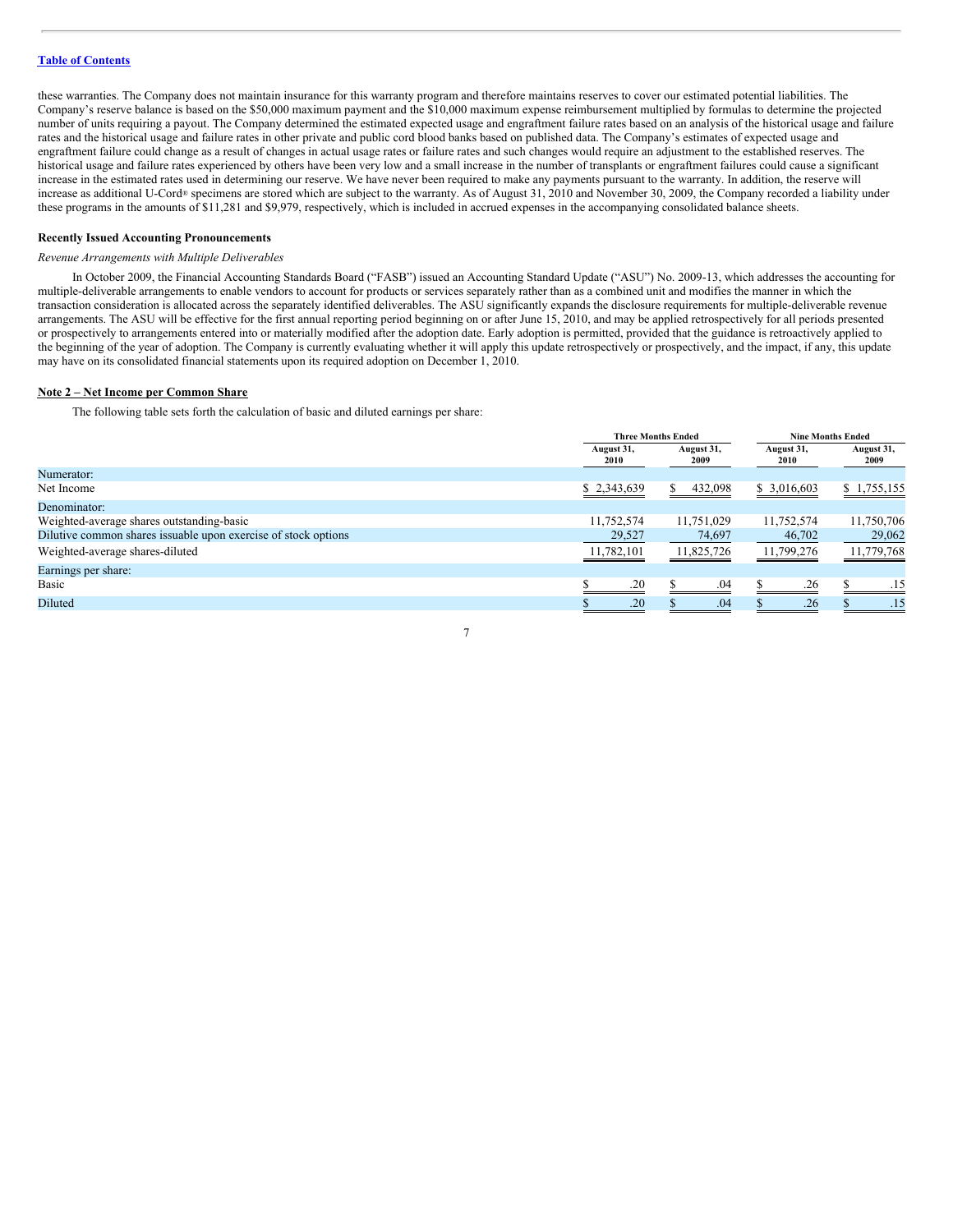The Company excluded the effect of 673,589 and 1,027,414 outstanding stock options for the three months ended August 31, 2010 and August 31, 2009, respectively, from the computation of diluted earnings per share, as the effect of potentially dilutive shares would be anti-dilutive. The Company excluded the effect of 650,255 and 1,079,914 outstanding stock options for the nine months ended August 31, 2010 and August 31, 2009, respectively, from the computation of diluted earnings per share, as the effect of potentially dilutive shares would be anti-dilutive.

#### **Note 3 – Investment in Saneron CCEL Therapeutics, Inc. ("Saneron")**

As of August 31, 2010 and November 30, 2009, the Company had an ownership interest of approximately 35% in Saneron, which is accounted for under the equity method of accounting. During 2006, the Company ceased recording equity in losses against the investment balance once the investment balance was written down to the total amount of goodwill, as goodwill should not be amortized. As of August 31, 2010 and November 30, 2009, the net Saneron investment, which represents goodwill, is reflected on the consolidated balance sheets at \$684,000. During 2009, the Company had an independent valuation performed on the Company's interest in Saneron as of November 30, 2009. Management believes that this valuation accurately reflects the fair value of the Company's interest in Saneron as of November 30, 2009 and that the goodwill is not impaired. Since November 30, 2009, there have not been any events that have occurred that would indicate a decline in the value of the investment.

For the three and nine months ended August 31, 2010, the Company recorded equity in losses of Saneron operations of approximately \$28,000 and \$62,000, respectively, related to certain stock and warrant awards in Saneron's common stock that were granted by Saneron at below fair value to certain employees, consultants and members of Saneron management who represent owners of Saneron and serve on its board of directors. For the three and nine months ended August 31, 2009, the Company recorded equity in losses of Saneron operations of approximately \$32,000 and \$96,000, respectively, related to certain stock and warrant awards in Saneron's common stock that were granted by Saneron at below fair value to certain employees, consultants and members of Saneron management who represent owners of Saneron and serve on its board of directors. The Company will continue to record equity in losses of affiliates related to stock compensation expense as this offsets additional paid-in capital and not the investment balance.

As of August 31, 2010 and November 30, 2009, the Company has classified the Company's portion of the initial value of Company stock held by Saneron of approximately \$485,000 within stockholders' deficit as treasury stock.

In January 2008, the Company formalized a research and development agreement with Saneron to develop regenerative therapies utilizing Cryo-Cell's Céll&M menstrual stem cell technology. Cryo-Cell and Saneron collaborate on research in pre-clinical models for certain neurological diseases and disorders. Under terms of the agreement, the Company provides Saneron with menstrual stem cells along with proprietary methodology associated with the technology. Saneron provides study materials and develops research methodology for potential therapeutic applications associated with designated pre-clinical applications at Saneron's expense. Intellectual property resulting from this research collaboration will be jointly owned by the parties.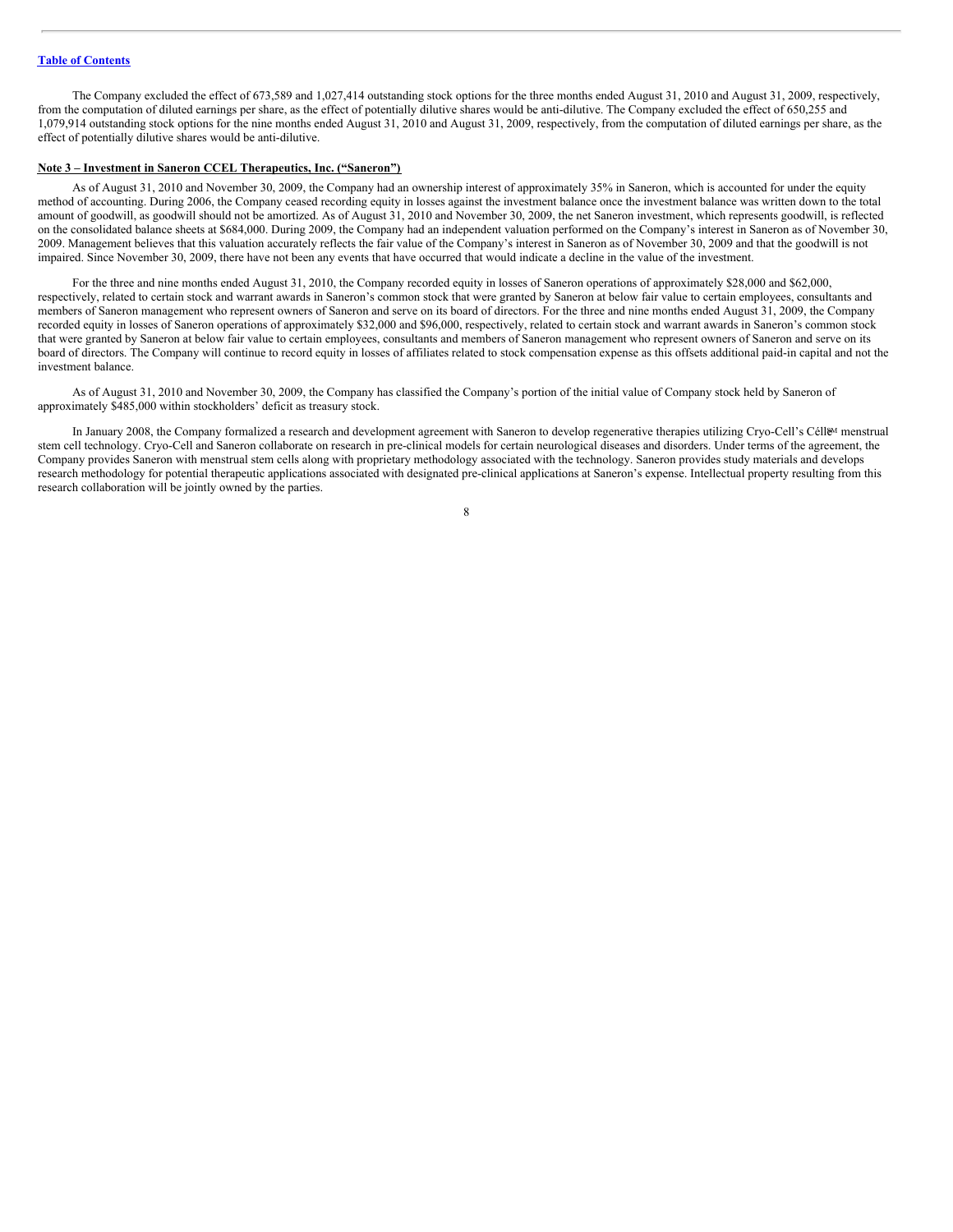# **Note 4 – Stock Options**

The Company maintains the 2000 Stock Incentive Plan ("the Plan") that has reserved 2,250,000 shares of the Company's common stock for issuance pursuant to stock options or restricted stock. During 2004, the Plan was amended to allow issuance of options to certain consultants of the Company. Options issued under the Plan have a term ranging from five to seven years from the date of grant and have a vesting period ranging from immediately upon issuance to three years from the date of grant. Vested options are exercisable for a period of 90 days after the employee's termination. As of August 31, 2010 and November 30, 2009, there were 363,554 and 958,752 shares outstanding under the 2000 plan, respectively. No further options will be issued under the plan.

The Company also maintains the 2006 Stock Incentive Plan (the "2006 Plan"). The 2006 Plan has reserved 1,000,000 shares of the Company's common stock for issuance pursuant to stock options, restricted stock, stock-appreciation rights (commonly referred to as "SARs"), stock awards (i.e. performance shares and performance units). As of August 31, 2010 and November 30, 2009, there were 459,202 and 237,728 shares outstanding under the 2006 plan, respectively. As of August 31, 2010, there were 540,798 shares available for future issuance under the 2006 plan.

The fair value of each option award is estimated on the date of the grant using the Black-Scholes valuation model that uses the assumptions noted in the following table. Expected volatility is based on the historical volatility of the Company's stock. The Company uses historical data to estimate option exercise and employee termination within the valuation model. The risk-free rate for periods within the contractual life of the option is based on the U.S. Treasury yield curve in effect at the time of grant. The expected term of options granted is derived from the output of the option valuation model and represents the period of time that options granted are expected to be outstanding. Expected dividends is based on the historical trend of the Company not issuing dividends.

Variables used to determine the fair value of the options granted for the three and nine months ended August 31, 2010 and August 31, 2009 are as follows:

|                            |                    | <b>Three Months Ended</b> |                    | <b>Nine Months Ended</b> |
|----------------------------|--------------------|---------------------------|--------------------|--------------------------|
|                            | August 31,<br>2010 | August 31,<br>2009        | August 31,<br>2010 | August 31,<br>2009       |
| Weighted average values:   |                    |                           |                    |                          |
| Expected dividends         | $0\%$              | 0%                        | 0%                 | $0\%$                    |
| <b>Expected volatility</b> | 103.14%            | 101.4%                    | 100.51%            | 101.3%                   |
| Risk free interest rate    | 1.70%              | 2.67%                     | $2.22\%$           | 2.59%                    |
| Expected life              | 5 years            | 5 years                   | 5 years            | 5 years                  |

Stock option activity for the nine months ended August 31, 2010, was as follows:

|                                  | <b>Shares</b> | Weighted<br>Average<br><b>Exercise</b><br>Price | Weighted<br>Average<br>Remaining<br>Contractual<br>Term | Aggregate<br>Intrinsic<br>Value |
|----------------------------------|---------------|-------------------------------------------------|---------------------------------------------------------|---------------------------------|
| Outstanding at November 30, 2009 | 1,196,480     | \$2.66                                          | 2.97                                                    | \$143,205                       |
| Granted                          | 295,101       | 1.35                                            |                                                         | $\overline{\phantom{a}}$        |
| Exercised                        | _             | $-$                                             |                                                         | $\qquad \qquad - \qquad$        |
| Terminated                       | (668, 825)    | 3.04                                            |                                                         | 3,242                           |
| Outstanding at August 31, 2010   | 822,756       | \$1.89                                          | 4.73                                                    | \$12,358                        |
| Exercisable at August 31, 2010   | 438,705       | \$2.29                                          | 3.37<br>$\overline{\phantom{a}}$                        | \$8,843                         |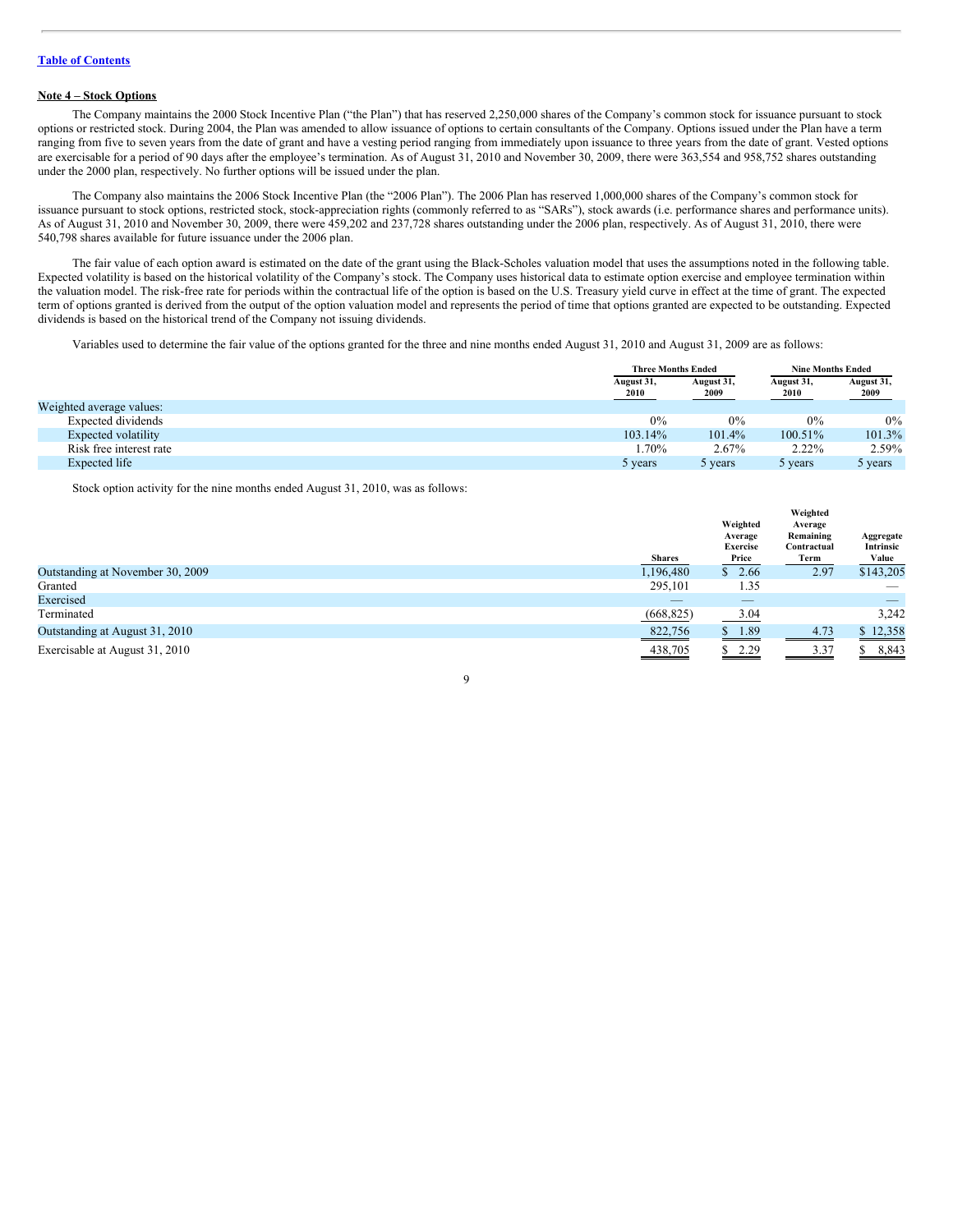The weighted average grant date fair value of options granted during the nine months ended August 31, 2010 and August 31, 2009 was \$1.02 and \$1.22, respectively.

The aggregate intrinsic value represents the total value of the difference between the Company's closing stock price on the last trading day of the period and the exercise price of the options, multiplied by the number of in-the-money stock options that would have been received by the option holders had all option holders exercised their options on August 31, 2010. The intrinsic value of the Company's stock options changes based on the closing price of the Company's stock. The aggregate intrinsic value of options exercised during the nine months ended August 31, 2009 was \$4,550.

There were no options exercised during the nine months ended August 31, 2010 and 5,000 options exercised during the nine months ended August 31, 2009.

Significant option groups outstanding and exercisable at August 31, 2010 and related price and contractual life information are as follows:

|                                 |             | Outstanding                                             |              |                                              | Exercisable |    |                                              |  |
|---------------------------------|-------------|---------------------------------------------------------|--------------|----------------------------------------------|-------------|----|----------------------------------------------|--|
| <b>Range of Exercise Prices</b> | Outstanding | Weighted<br>Average<br>Remaining<br>Contractual<br>Life |              | Weighted<br>Average<br><b>Exercise Price</b> | Outstanding |    | Weighted<br>Average<br><b>Exercise Price</b> |  |
| \$0.42 to \$1.00                | 141,667     | 5.33                                                    |              | 0.83                                         | 71.249      |    | 0.78                                         |  |
| \$1.01 to \$2.00                | 426,702     | 5.90                                                    | S.           | 1.56                                         | 118,069     |    | 1.61                                         |  |
| \$2.01 to \$3.00                | 78,000      | 2.40                                                    | <sup>S</sup> | 2.28                                         | 73,000      | \$ | 2.29                                         |  |
| \$3.01 to \$4.00                | 176,387     | 2.44                                                    | S            | 3.35                                         | 176,387     | D  | 3.35                                         |  |
|                                 | 822,756     | 4.73                                                    |              | 1.89                                         | 438,705     |    | 2.29                                         |  |

A summary of the status of the Company's non-vested shares as of August 31, 2010, and changes during the nine months ended August 31, 2010, is presented below:

|                                 | <b>Shares</b> |   | <b>Weighted Average</b><br><b>Grant-Date</b><br><b>Fair Value</b> |
|---------------------------------|---------------|---|-------------------------------------------------------------------|
| Non-vested at November 30, 2009 | 283,140       | a | 1.17                                                              |
| Granted                         | 295.101       |   | 1.02                                                              |
| Vested                          | (102, 855)    |   | 1.15                                                              |
| Forfeited                       | (91, 335)     |   | 1.09                                                              |
| Non-vested at August 31, 2010   | 384,051       |   | 1.07                                                              |

As of August 31, 2010 there was approximately \$206,000 of total unrecognized compensation cost related to non-vested share-based compensation arrangements granted under the Plan. The cost is expected to be recognized over a weighted-average period of 2.04 years as of August 31, 2010. The total fair value of shares vested during the nine months ended August 31, 2010 was approximately \$118,300.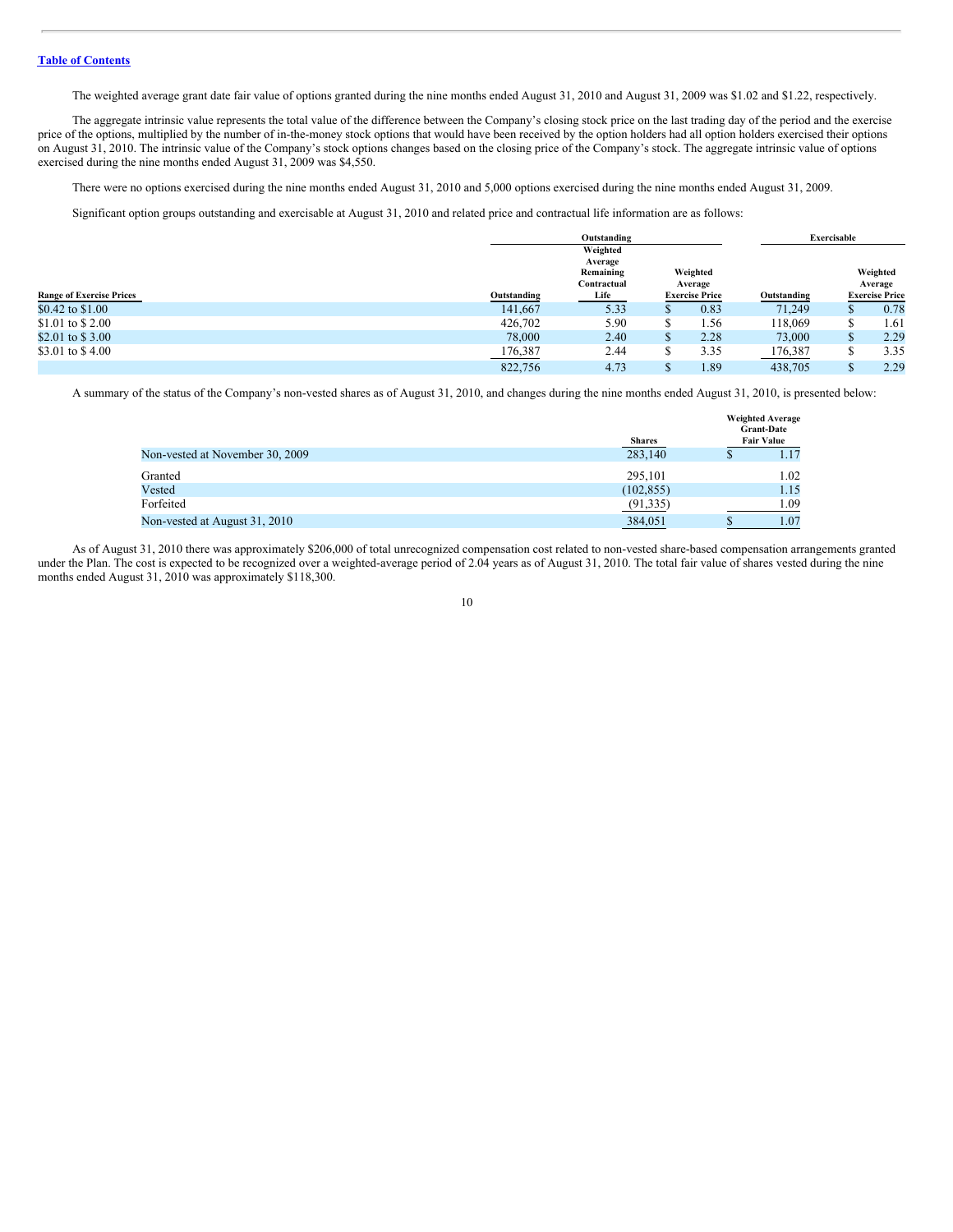# **Note 5 – License Agreements**

## **Cryo-Cell De Mexico**

In June 2001, the Company entered into an agreement with Cryo-Cell de Mexico, as amended in October 2001, February 2007 and October 2009, for the exclusive license to market the Company's U-Cord® program. The license allows Cryo-Cell de Mexico to directly market and sub-license the U-Cord® program throughout Mexico, Central America and Ecuador. The Company receives royalty fees ranging from \$35 to \$75 per specimen, depending on the then current pricing structure in effect for U-Cord ® collection, processing and testing fees in Mexico. The Company also receives royalties on storage revenues based on a percentage of the amount received by Cryo-Cell de Mexico. The total royalty payments per the revised 2007 agreement are capped at \$1 million annually and \$10 million cumulatively dating back to October 15, 2001. The Company does not anticipate reaching the cumulative maximum royalty payments for a number of years.

The Company recorded royalties and sub-license fees from Cryo-Cell de Mexico in the amount of approximately \$213,000 and \$184,000 for the three months ended August 31, 2010 and 2009, respectively, and this is reflected in licensee income in the accompanying consolidated statements of income. The Company recorded royalties and sub-license fees from Cryo-Cell de Mexico in the amount of approximately \$639,000 and \$652,000 for the nine months ended August 31, 2010 and 2009, respectively, and this is reflected in licensee income in the accompanying consolidated statements of income. In addition, the Company processes and stores specimens sent from sub-licensees in Central America, Ecuador, and to a lesser extent Mexico ("sublicensees"). Under the revised agreement effective October 2009, the sublicensees terminated the rights and obligations of their agreements with Cryo-Cell de Mexico and entered into separate storage services and license agreements with the Company for the exclusive license to market the Company's U-Cord program. Processing and storage revenues from specimens originating in these territories and stored at the Company's facility in Oldsmar, Florida totaled \$121,000 and \$226,000 for the three months ended August 31, 2010 and 2009 and are reflected in processing and storage fees in the accompanying consolidated statements of income. Processing and storage revenues from specimens originating in these territories and stored at the Company's facility in Oldsmar, Florida totaled \$487,000 and \$604,000 for the nine months ended August 31, 2010 and 2009 and are reflected in processing and storage fees in the accompanying consolidated statements of income.

#### **Asia Cryo-Cell Private Limited**

On July 14, 2004, the Company entered into a definitive License and Royalty Agreement with Asia Cryo-Cell Private Limited ("ACCPL"), as amended on January 22, 2007, to establish and market its U-Cord® program in India. The up-front license fee of \$750,000 was payable by ACCPL in installments through 2007. In consideration for the up-front license fee, the Company licensed its technology, know-how and quality systems to ACCPL in 2004. The Company also receives royalty fees ranging from \$35 to \$75 per specimen, depending on the then current pricing structure in effect for cord blood collection, processing and testing fees in India. The Company also receives royalties on storage revenues of 10%. The total royalty payments per the agreement are capped at \$1 million annually and \$10 million cumulatively dating back to July 14, 2004. The Company does not anticipate reaching the cumulative maximum royalty payments for a number of years.

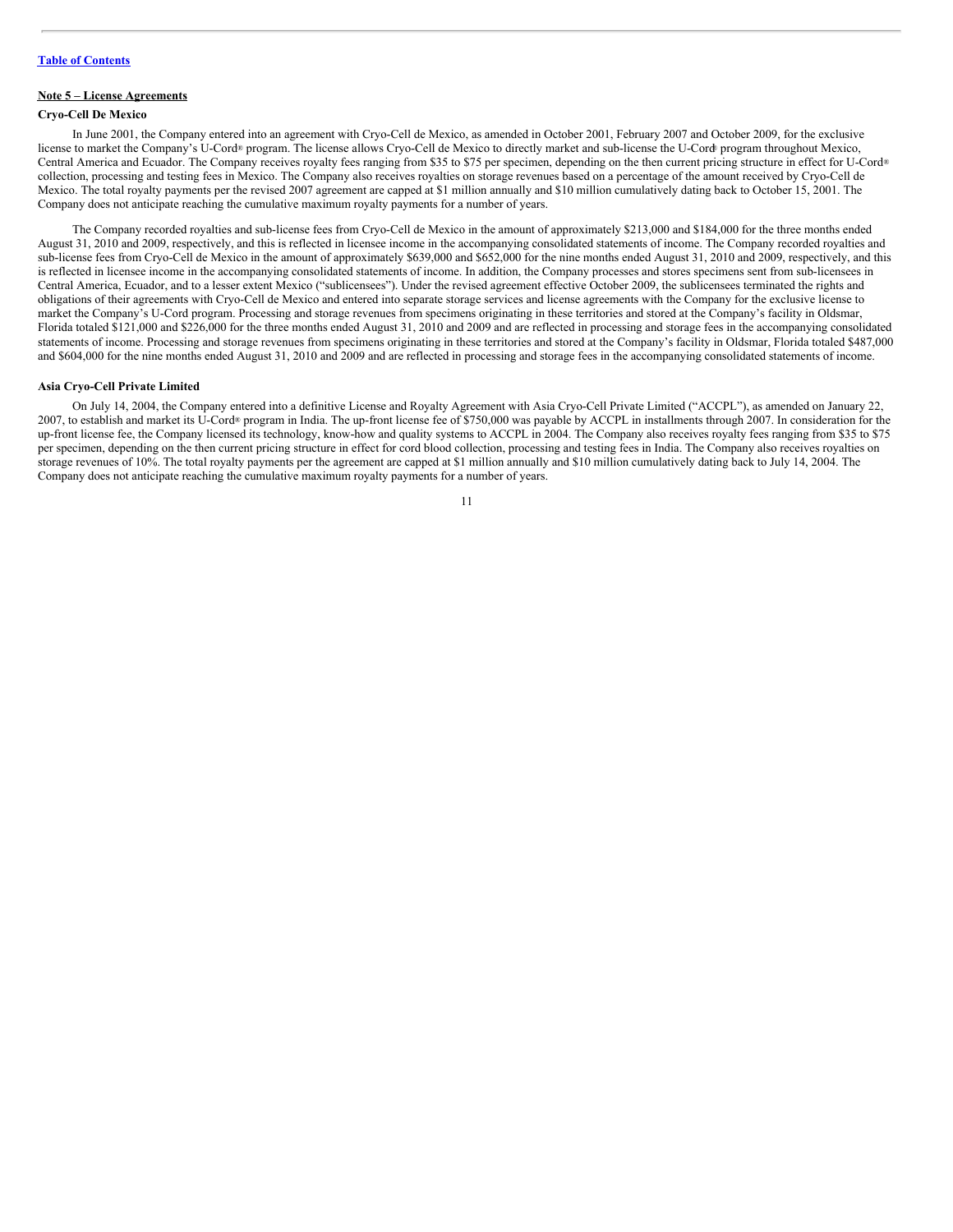On March 17, 2008, the Company entered into a definitive License and Royalty Agreement with LifeCell International Private Ltd. to establish and market its C'ell& preservation program in India and optionally, into the countries of Bangladesh, Nepal, Pakistan and Sri Lanka. The non-refundable up-front license fee of \$250,000, before taxes, is payable by ACCPL in installments. These installment payments, which totaled \$216,000, net of foreign income taxes were received during the second quarter of fiscal 2008 and the second and third quarter of fiscal 2009. In consideration for the up-front license fee, the Company licensed its technology, know-how and quality systems to ACCPL. In addition, the Company receives royalty fees of 8% of the Célles<sup>M</sup> collection and processing revenues generated by ACCPL up to 10,000 specimens. The Company also receives royalty fees of 8% on storage revenues up to 10,000 specimens. Once ACCPL has processed 10,000 specimens, the parties have agreed to renegotiate the royalty fee on collection, processing and storage revenues.

On June 27, 2009, the Company amended the original definitive License and Royalty agreement with ACCPL dated July 14, 2004 and further amended the agreement on January 7, 2010. The amendments expand the licensed territory to include Bangladesh, Nepal, Sri Lanka, Bhutan, Maldives, Oman, Saudi Arabia and the United Arab Emirates. There are no incremental up-front license fees associated with the expanded licensed territory.

The Company recorded royalties and sub-license fees from ACCPL in the amount of approximately \$116,000 and \$170,000 for the three months ended August 31, 2010 and 2009, respectively, and this is reflected in licensee income in the accompanying consolidated statements of income. The Company recorded royalties and sub-license fees from ACCPL in the amount of approximately \$310,000 and \$410,000 for the nine months ended August 31, 2010 and 2009, respectively, and this is reflected in licensee income in the accompanying consolidated statements of income.

#### **Venezuela**

On February 20, 2008, the Company entered into an agreement with Cryo-Cell de Venezuela for storage services and the exclusive license to market the Company's U-Cord program. The agreement was amended on August 29, 2008. The license allows Cryo-Cell de Venezuela to directly market the U-Cord program throughout Venezuela and to collect and ship the specimens to the Company's facility in Oldsmar, Florida for which the Company receives a fee for processing and storage of the specimens. The initial up-front non-refundable storage services and license fee is \$200,000. The Company received the first installment payment of \$100,000 during the first quarter of fiscal 2008. The Company received the second installment payment of \$100,000 during the first quarter of fiscal 2009 which is reflected in licensee income in the accompanying consolidated statements of income. Processing and storage revenue totaled approximately \$81,000 and \$56,000 for the three months ended August 31, 2010 and 2009, respectively, and is reflected in processing and storage fees in the Company's consolidated statements of income. Processing and storage revenue totaled approximately \$258,000 and \$159,000 for the nine months ended August 31, 2010 and 2009, respectively, and is reflected in processing and storage fees in the Company's consolidated statements of income.

On February 22, 2010 (the "Effective Date"), the agreement was amended extending the territory to include Peru, Chile and Colombia to directly market the U-Cord program throughout Peru, Chile and Colombia and to collect and ship the specimens to the Company's facility in Oldsmar, Florida for which the Company will receive a fee for processing and storage of the specimens. The initial up-front non-refundable storage and license fee is \$450,000. The Company received the first installment of \$125,000 during the first quarter of 2010 which is reflected in licensee income in the accompanying consolidated statements of income. The second installment of \$150,000 is due 18 months from the Effective Date of the amendment and the final installment of \$175,000 is due 30 months from the Effective Date.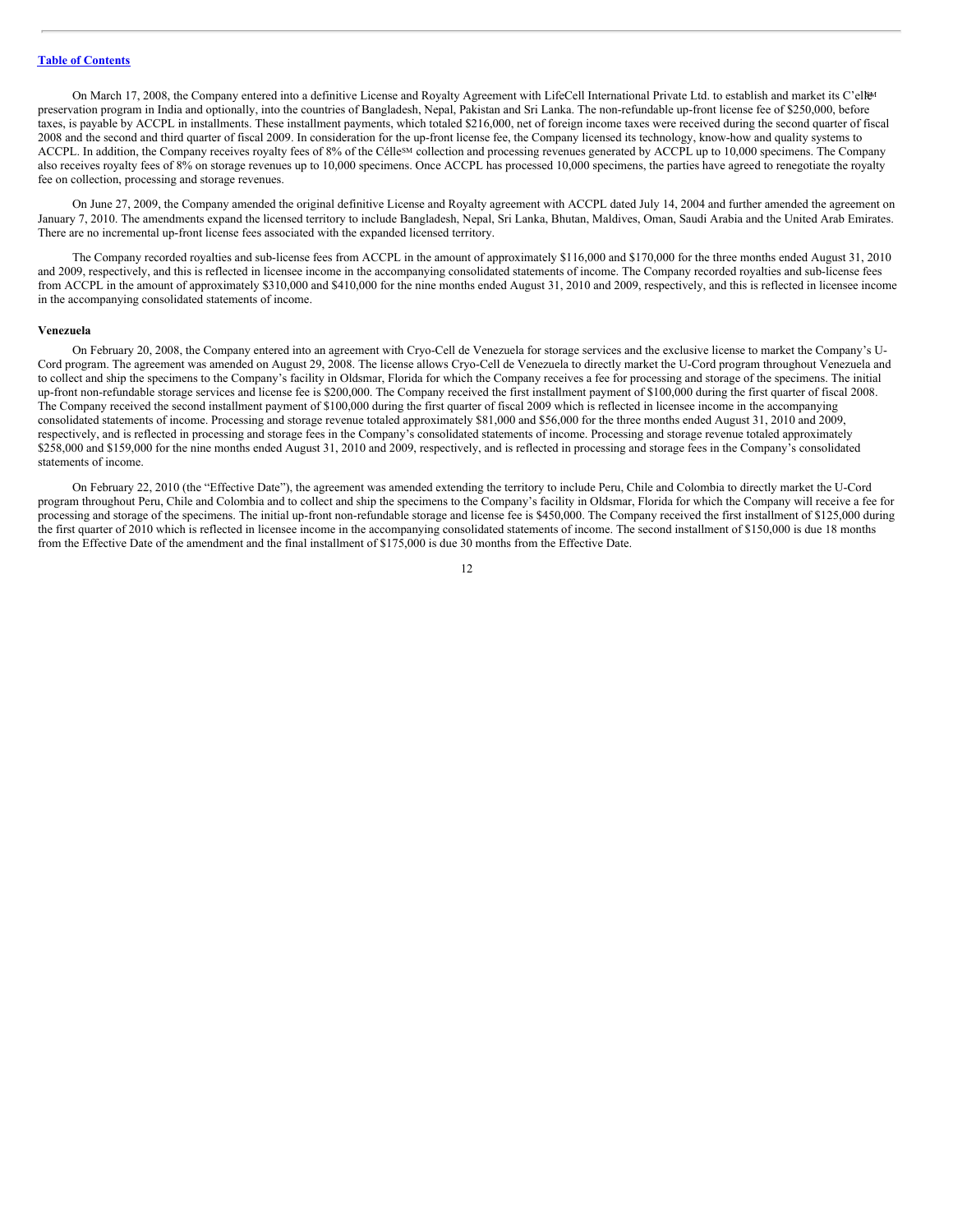#### **China**

On July 8, 2009, the Company entered into a license agreement with S-Evans Biosciences, Inc. ("SEB") to establish and market its C'ell&M preservation program in mainland China. The agreement also allows SEB to conduct research studies using Cryo-Cell's proprietary C'elle menstrual stem technology to identify future potential therapeutic applications. SEB opened its state-of-the-art laboratory operation and research and development facility in August 2010. The Company will receive royalty fees of 15% of the C'elle collection and processing revenues generated by SEB. The Company will also receive royalty fees of 15% on storage revenues. In consideration for the royalties, the Company licensed its technology, know-how and quality systems to SEB. SEB commenced operations during August 2010. The Company did not earn any royalties in the first nine months of fiscal 2010 or fiscal 2009.

#### **Germany**

On October 1, 2009, the Company entered into a License Agreement with Innovative Medical Solutions SRL ("IMS") to establish and market the Company's U-Cord business in Germany with the option to expand the licensed territory to include Italy, Spain and France. IMS is required to pay the Company an annual fee of \$20,000 per year on the anniversary of the effective date. The initial term of the agreement is ten years and may be extended in five year increments by mutual agreement of the parties. The Company will receive royalties of 12% of the U-Cord collection and processing revenues generated by IMS. The Company will also receive royalty fees of 14% – 18% on storage revenues. In consideration for the annual fee, the Company licensed its technology, know-how and quality systems to IMS. As of October 15, 2010, IMS has not begun to market the Company's U-Cord business. Consequently, the Company has not received or recorded an annual fee, license fees or royalties in the first nine months of fiscal 2010 or fiscal 2009, and the Company does not know when it will begin to receive such license fees and royalty payments.

On October 1, 2009, the Company entered into a license agreement with IMS to establish and market the Company's Célle<sup>M</sup> preservation program in Germany with an option to expand the licensed territory to include Italy, Spain and France. IMS is required to pay the Company an annual fee of \$30,000 per year on the anniversary of the effective date. The initial term of the agreement is ten years and may be extended in five year increments by mutual agreement of the parties. The Company will receive royalties of 18% – 22% of the Célle<sup>sM</sup> collection and processing revenues generated by IMS. The Company will also receive royalty fees of 20% – 24% on storage revenues. In consideration for the annual fee, the Company licensed its technology, know-how and quality systems to IMS. As of October 15, 2010, IMS has not begun to market the Company's Célle<sup>SM</sup> preservation program. Consequently, the Company has not received or recorded an annual fee, license fees or royalties in the first nine months of fiscal 2010 or fiscal 2009, and the Company does not know when it will begin to receive such license fees and royalty payments.

#### **Nicaragua**

On January 11, 2010, the Company entered into a storage services and license agreement with Innovagen, S.A. ("Innovagen") for storage services and the exclusive license to market the Company's U-Cord program. The license allows Innovagen to directly market the U-Cord program throughout Nicaragua and to collect and ship the specimens to the Company's facility in Oldsmar, Florida for which the Company receives a fee for processing and storage of the specimens. The initial up-front storage services and non-refundable license fee is \$60,000 which is to be paid in three installments over the next two years. During the first quarter of fiscal 2010, the Company received the first installment payment of \$10,000. A second installment payment of \$5,000 was received during the third quarter of fiscal 2010. These payments are reflected in licensee income in the accompanying consolidated statement of income for the period ended August 31, 2010. The license fee is non-refundable.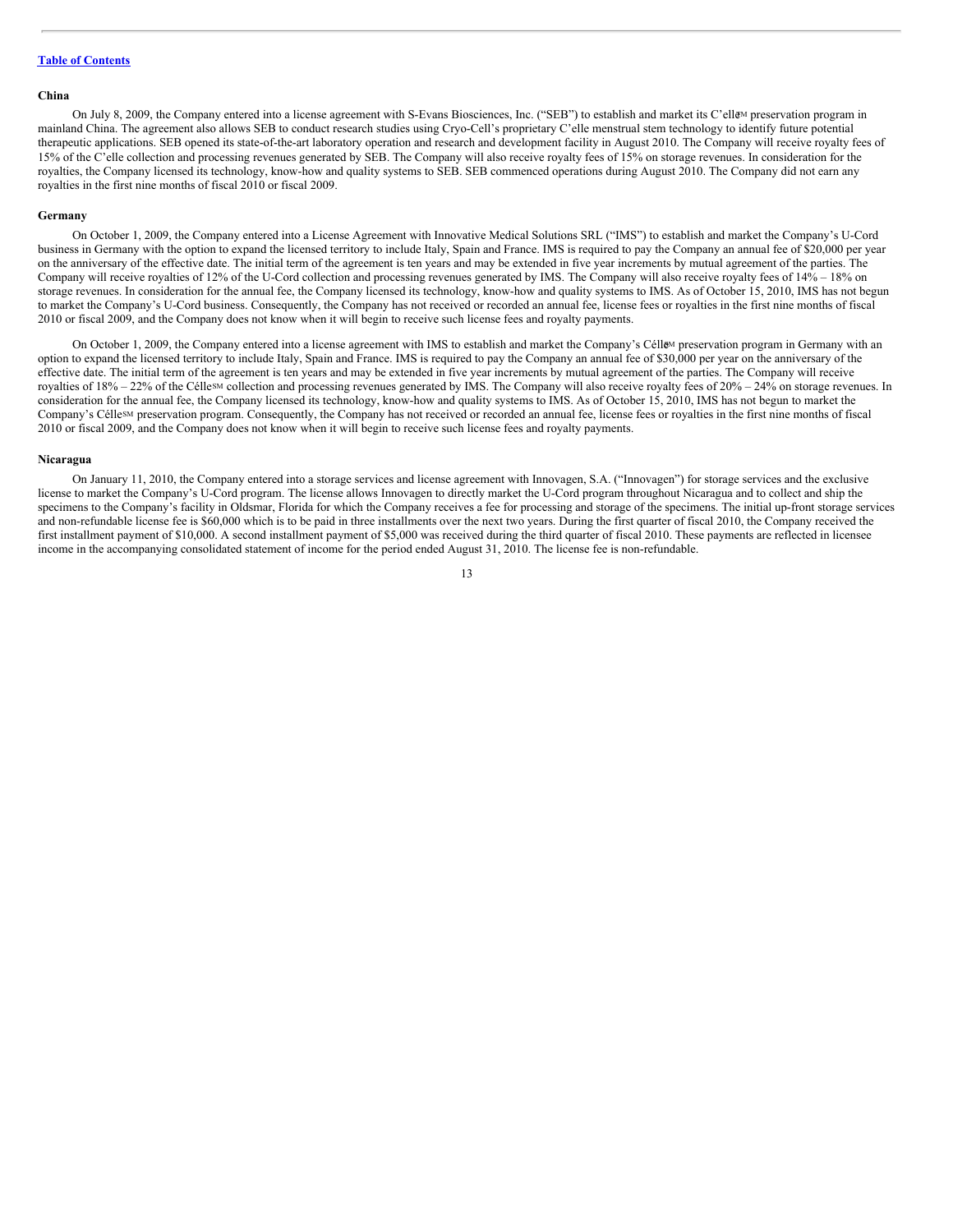#### **Pakistan**

On January 27, 2010, the Company entered into a storage services and license agreement with Cryo-Cell Pakistan (Pvt.) Limited ("Pakistan"), for storage services and the exclusive license to market the Company's U-Cord program. The license allows Pakistan to directly market the U-Cord program throughout Pakistan and to collect and ship the specimens to the Company's facility in Oldsmar, Florida for which the Company receives a fee for processing and storage of the specimens. Pakistan commenced shipping specimens during the third quarter of fiscal 2010. The initial up-front storage services and license fee is \$100,000 and is non-refundable. The Company received the first installment payment of \$20,000 during the first quarter of fiscal 2010 and this is reflected in licensee income in the accompanying consolidated statement of income. The second and third installments are payable during Q1 of fiscal 2011 and 2012, respectively.

#### **Licensee Income – Prior Periods**

*Sublicensee Income.* The Company records processing and storage revenues for specimens received from sublicensees, which are processed, tested and stored in the Company's facility in Oldsmar, Florida. Previously, the Company reflected payments for multi-year storage plans from the sublicensees as credits to accounts receivable. The Company revised the consolidated statement of cash flows for the nine months ended August 31, 2009, to reflect credits to accounts receivable of approximately \$27,000 as accounts payable and credits to accounts receivable of approximately \$577,000 as deferred revenue. This adjustment did not have an impact on net cash provided by operating activities, stockholders' deficit, net income or net income per common share.

*Licensee Income.* During the fourth quarter of fiscal 2009, the Company identified errors in licensee income related to fiscal years 2008 and 2007 and the first three quarters of fiscal 2009. Management evaluated these errors and determined that the errors were not material to the consolidated financial statements for the fiscal years ended 2008 and 2007 and the first three quarters of fiscal 2009. The Company has revised the previously reported licensee income for the three and nine months ended August 31, 2009 by approximately \$3,000 and \$53,000, respectively.

During 2010, the Company reclassified licensee income from other income (expenses) to revenue in the consolidated statement of income for the three and nine months ended August 31, 2009. Due to the recent increase in license agreement activity, the Company has determined that licensee income has become a significant source of its revenue and that it should be included within revenue on the consolidated statements of income. This reclassification did not have an impact on stockholders' deficit, net income or net income per common share.

The following are the effects on the consolidated statements of income and the consolidated statements of cash flows for the three and nine months ended August 31, 2009.

|                                                                                       | <b>As Previously Reported</b> | <b>As Revised</b> |
|---------------------------------------------------------------------------------------|-------------------------------|-------------------|
| Consolidated Statement of Income for the Three Months Ended August 31, 2009           |                               |                   |
| Licensee Income                                                                       | \$<br>353,768                 | \$ 351,142        |
| Net income                                                                            | \$<br>434,724                 | \$432,098         |
| <b>Consolidated Statement of Income for the Nine Months Ended August 31, 2009</b>     |                               |                   |
| Licensee Income                                                                       | \$<br>1,161,973               | \$1,214,770       |
| Net income                                                                            | \$<br>1,702,358               | \$1,755,155       |
| <b>Consolidated Statement of Cash Flows for the Nine Months Ended August 31, 2009</b> |                               |                   |
| Accounts receivable and advances                                                      | \$<br>(365, 826)              | \$ (969,826)      |
| Accounts payable                                                                      | 83.804                        | \$110,804         |
| Deferred revenue                                                                      | 584,879                       | \$1,109,082       |
| Net income                                                                            | \$<br>1.702.358               | \$1,755,155       |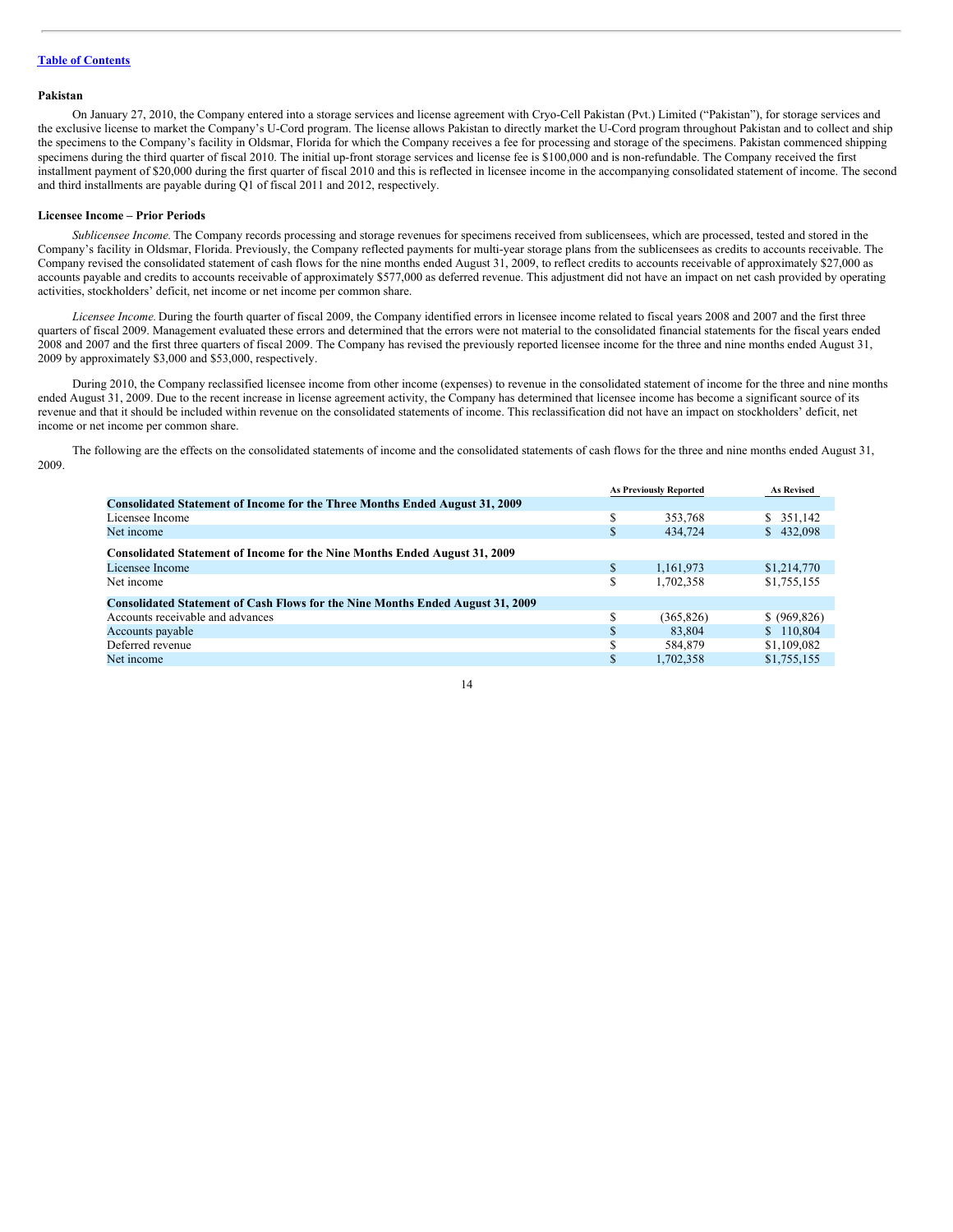#### **Note 6 – Agreements**

On December 15, 2009, the Company made a payment of \$100,000 to the Museum of Science and Industry ("MOSI") for the sponsorship of a stem cell exhibit in "The Amazing You" exhibition in Tampa, Florida. The payment was made for the exhibit to be displayed over the next five years as well as various other benefits to be received from MOSI. The exhibit opened during the second quarter of 2010. The payment of \$100,000 is being expensed over the life of the exhibit, which is five years. As of August 31, 2010, approximately \$8,000 has been expensed and is reflected in the consolidated statements of income. The remaining balance of approximately \$92,000 is recorded as a deposit on the accompanying consolidated balance sheets.

## **Note 7 – Income Taxes**

The effective tax rate of -125.34% and 6.73% for the nine months ended August 31, 2010 and 2009, respectively, and -294.45% and 9.22% for the three months ended August 31, 2010 and 2009, respectively, differs from the statutory rate, due primarily to the reversal of a portion of the deferred tax asset valuation allowance and the effect of foreign income taxes related to licensee income.

#### <span id="page-17-0"></span>**Item 2. Management's Discussion and Analysis of Financial Condition and Results of Operations.**

#### **Overview**

The Company is engaged in cellular processing and cryogenic storage, with a current focus on the collection and preservation of umbilical cord (U-Cord) blood stem ®cells for family use. The Company's principal sources of revenue are service fees for cord blood processing and preservation for new customers and recurring annual storage fees. The Company currently charges fees of \$1,595 to new clients for the collection kit, processing and testing and return medical courier service, with discounts in the case of multiple children from the same family and in other circumstances. The Company currently charges an annual storage fee of \$125 for new clients; storage fees for existing customers depend on the contracts with such customers. The Company also offers a one-time payment plan, where the client is charged \$3,495 with discounts in the case of multiple children from the same family and in other circumstances. The one-time plan includes the collection kit, processing and testing, return medical courier service and 21 years of pre-paid storage fees. The Company also receives revenue for processing and storage fees from certain licensees that ship specimens directly to the Company's facility in Oldsmar, Florida for processing and storage. These processing and storage fees are at negotiated rates, as specified in the licensee agreements. The Company also receives revenue from licensing fees and royalties from global affiliates.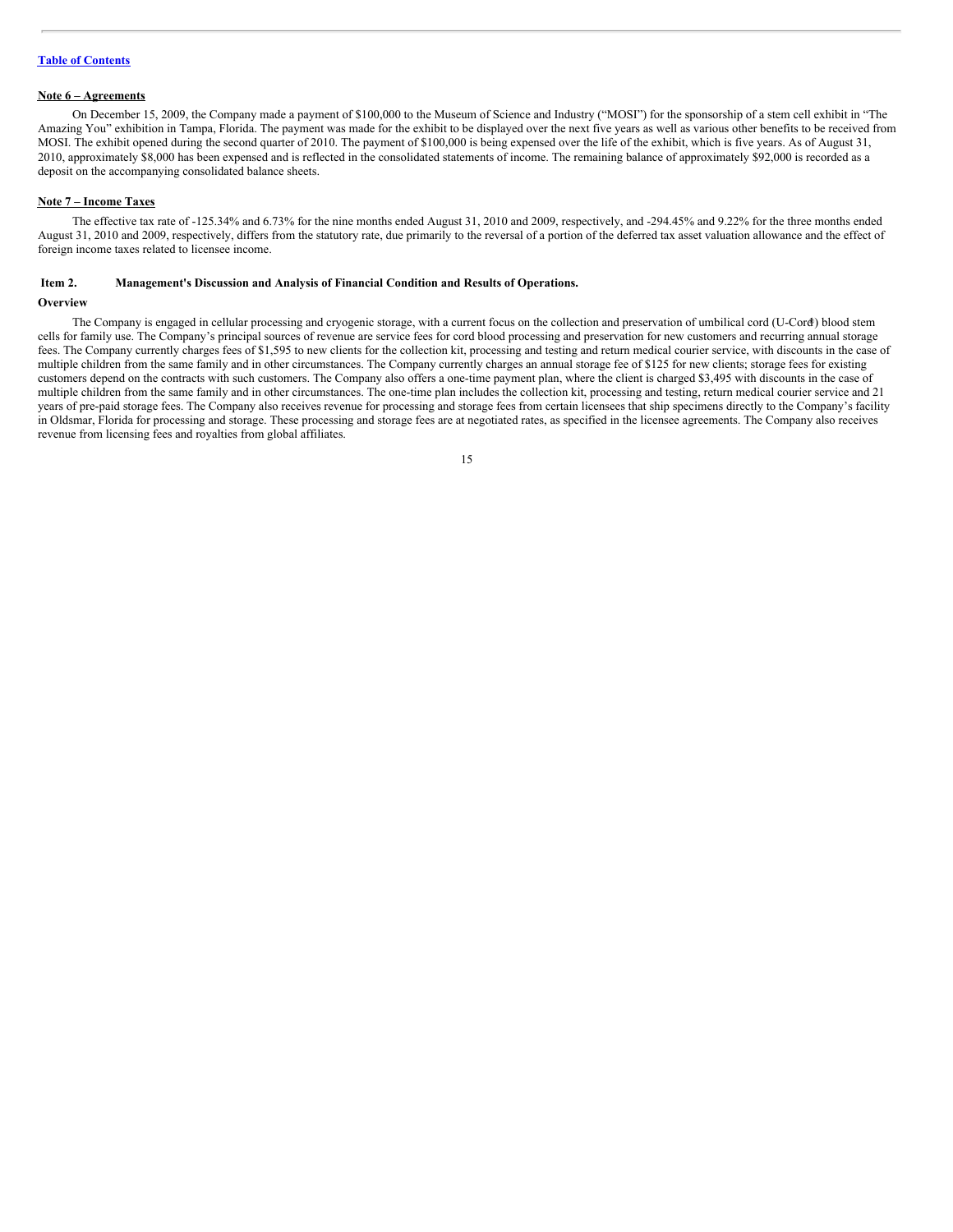In recent years, utilizing its infrastructure, experience and resources derived from its U-Cord business, the Company has expanded its research and development activities to develop technologies related to stem cells harvested from sources beyond umbilical cord blood stem cells. During 2007, much of the Company's research and development activities focused on the development of proprietary technology related to maternal placental stem cells (MPSCs). Also in 2006, the Company discovered novel technology related to menstrual stem cells. In November 2007, the Company announced the commercial launch of Célle<sup>SM</sup> service related to this patent-pending technology. The Company continues to focus independently-funded research and development activities through a vast network of research collaboration partners. The Company expects to place greater promotional emphasis on its Célle<sup>sM</sup> service in the future and increase its marketing expenditures related to Célle<sup>M</sup>.

During the nine months ended August 31, 2010, the Company's revenues decreased 3% as compared to the same period in 2009. The Company reported net income of approximately \$3,017,000, or \$.26 per basic common share for the nine months ended August 31, 2010 compared to net income of approximately \$1,755,000 or \$.15 per basic common share for the same period in 2009. The increase in net income for the nine months ended August 31, 2010 principally resulted from a 6% decrease in cost of sales primarily due to a decline in the number of specimens processed and operational efficiencies in the processing and storage of specimens, which is partially offset by a 5% increase in marketing, general and administrative expenses, due mainly to the increase in sales and marketing initiatives. Due to the cancellation of the contract with Safti-Cell during the 4<sup>th</sup> quarter of 2009, and moving all of the specimens previously stored by Safti-Cell to the Company's storage facility in Oldsmar, Florida, the Company decreased cost of sales by approximately \$208,000 for the nine months ended August 31, 2010. In addition, research and development expenses were approximately \$81,000 for the nine months ended August 31, 2010, a decrease of approximately 5% in comparison to the same period in 2009. Research and development expenses in 2009 were primarily comprised of expenses related to the continued commercialization of the Company's new stem cell technology, Célle, which was launched in November 2007. Also during the third quarter of 2010, the Company reversed approximately \$1.8 million of its valuation allowance for income taxes. The decision to reverse a portion of the allowance is based on the Company's historical operating performance, which includes profitability in seven of the last eight quarters, steadily improving operations and positive expectations for future taxable income.

As of August 31, 2010, the Company had cash and cash equivalents of \$7,880,649. The Company's cash increased by approximately \$1,030,000 during the first nine months of fiscal 2010, primarily as a result of positive cash flow from operations. The increase in operating cash flow was primarily attributable to the Company's net income during the first nine months of fiscal 2010. As of October 1, 2010, the Company maintains no long-term indebtedness.

The Company retained investment banking firm Morgan Joseph LLC in August 2010 to assist it in exploring potential strategic acquisitions that would fit within the Company's strategic growth plans. In the event the Company completes any acquisitions in the future it could impact its balance sheet and future earnings.

#### **Results of Operations – Nine Month Period Ended August 31, 2010**

Revenue. Revenue for the nine months ended August 31, 2010 was \$13,079,047 as compared to \$13,529,966 for the same period in 2009. The decrease in revenue was primarily attributable to a 3% decrease in processing and storage fees and a 9% decrease in licensee income which was largely due to timing of the execution of licensee agreements and payment terms of up-front fees.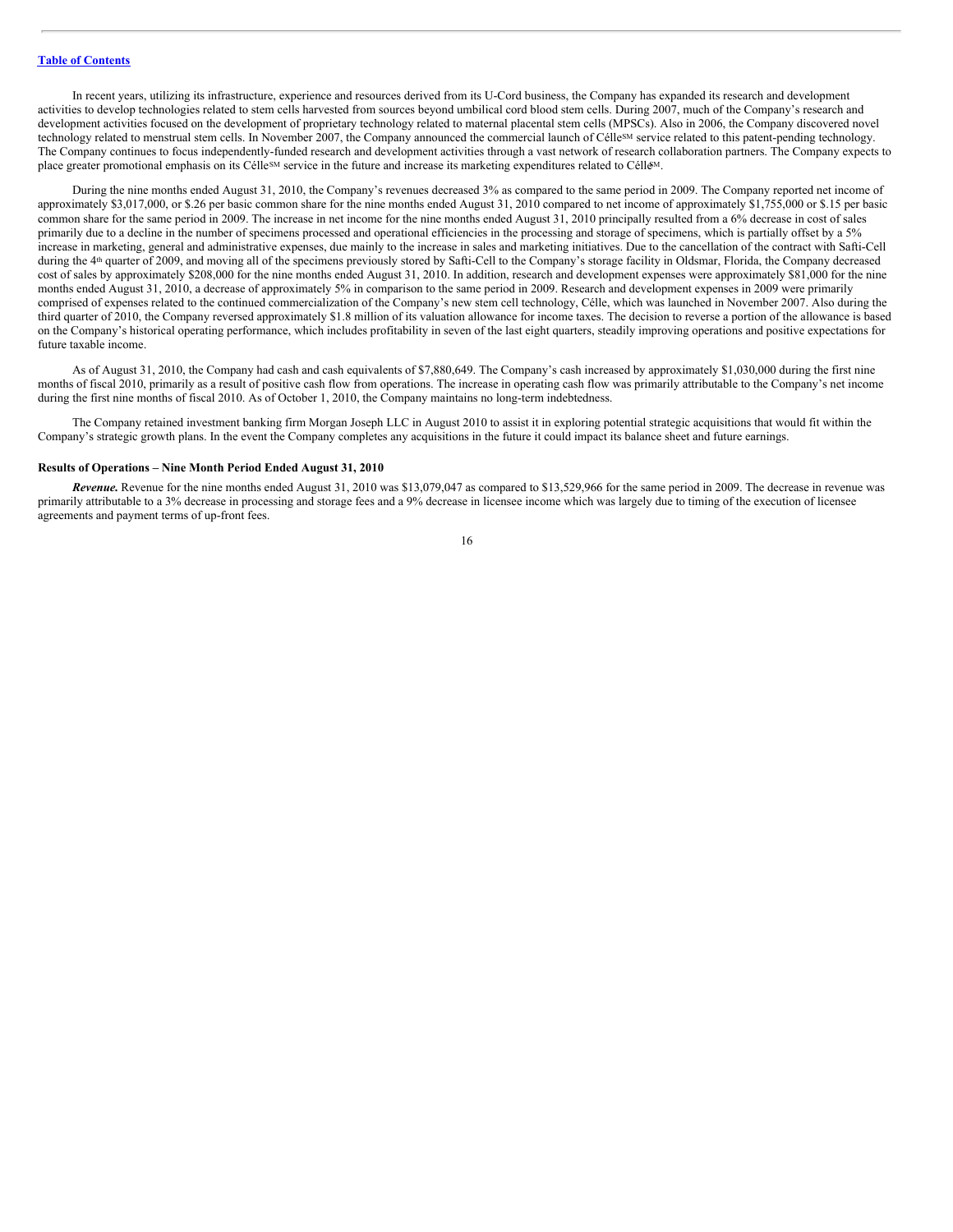*Processing and Storage Fees.* The decrease in processing and storage fee revenue is primarily attributable to a decrease in specimens processed of 11%, offset by a decrease in sales discounts of 6% and a 7% increase in recurring annual storage fee revenue for the nine months ended August 31, 2010 compared to the 2009 period. Sales discounts represent discounts to returning clients and promotions offered to newly enrolled clients.

*Licensee Income.*Licensee income for the nine months ended August 31, 2010, was \$1,108,274 as compared to \$1,214,770 for the 2009 period. Licensee income for the nine months ended August 31, 2010 primarily consisted of \$948,274 in royalty income earned on the processing and storage of cord blood stem cell specimens in geographic areas where the Company has license agreements. The remaining licensee income of \$160,000 related to installment payments of non-refundable up-front license fees from the licensees of the Company's U-Cord program in Chile, Colombia, Peru, Nicaragua and Pakistan. Licensee income for the nine months ended August 31, 2009 consisted of \$964,841 in royalty income earned on the processing and storage of specimens in geographical areas where the Company has license agreements. The remaining licensee income of \$250,000 related to an installment payment of a non-refundable up-front license (ee of \$150,000 from the licensee of the Company's C'elle preservation program in India and an installment payment of a non-refundable up-front license fee of \$100,000 from the licensee of the Company's U-Cord program in Venezuela.

Cost of Sales. Cost of sales for the nine months ended August 31, 2010 was \$3,320,028 as compared to \$3,514,952 for the same period in 2009, representing a 6% decrease. Cost of sales was 25% of revenues for the nine months ended August 31, 2010 and 26% for the nine months ended August 31, 2009. Cost of sales includes wages and supplies associated with process enhancements to the existing production procedures and quality systems in the processing of cord blood specimens at the Company's facility in Oldsmar, Florida and depreciation expense of approximately \$216,000 and \$213,000 for the nine months ended August 31, 2010 and 2009, respectively. The decrease in cost of sales is primarily attributable to the decrease in operational expenses and the decrease in specimens processed during the nine months ended August 31, 2010 compared to the 2009 period. Due to the cancellation of the contract with Safti-Cell during the 4<sup>th</sup> quarter of 2009, and moving all of the specimens previously stored by Safti-Cell to the Company's storage facility in Oldsmar, Florida, the Company decreased cost of sales by approximately \$208,000 for the nine months ended August 31, 2010.

*Marketing, General and Administrative Expenses.* Marketing, general and administrative expenses for the nine months ended August 31, 2010 were \$6,966,269 as compared to \$6,649,926 for the 2009 period representing a 5% increase. These expenses are primarily comprised of expenses for consumer advertising, salaries and wages for personnel and professional fees.

*Research, Development and Related Engineering Expenses.*Research, development and related engineering expenses for the nine months ended August 31, 2010 were \$81,459 as compared to \$86,114 for the 2009 period. The expenses for the nine months ended August 31, 2010 and 2009 are primarily comprised of expenses related to the continued commercialization of the Company's new stem cell technology, Célle<sup>sM</sup>, which was launched in November 2007.

*Depreciation and Amortization*. Depreciation and amortization (not included in Cost of Sales) for the nine months ended August 31, 2010 was \$220,707 compared to \$293,884 for the 2009 period. The decrease was caused by a portion of the Company's property and equipment becoming fully depreciated during fiscal 2009.

*Interest Expense.* Interest expense during the nine months ended August 31, 2010, was \$1,107,608 compared to \$1,064,500 during the comparable period in 2009. Interest expense is mainly comprised of payments made to the other parties to the Company's revenue sharing agreements ("RSAs") based on the Company's storage revenue. Also included in interest expense is the amortization of the present value of a deferred consulting agreement in the amount of \$12,855 and \$17,908 for the nine months ended August 31, 2010 and 2009, respectively, as well as interest paid of \$6,621 related to the installment payments made to Safti-Cell, Inc. for the Asset Purchase Agreement for the nine months ended August 31, 2010.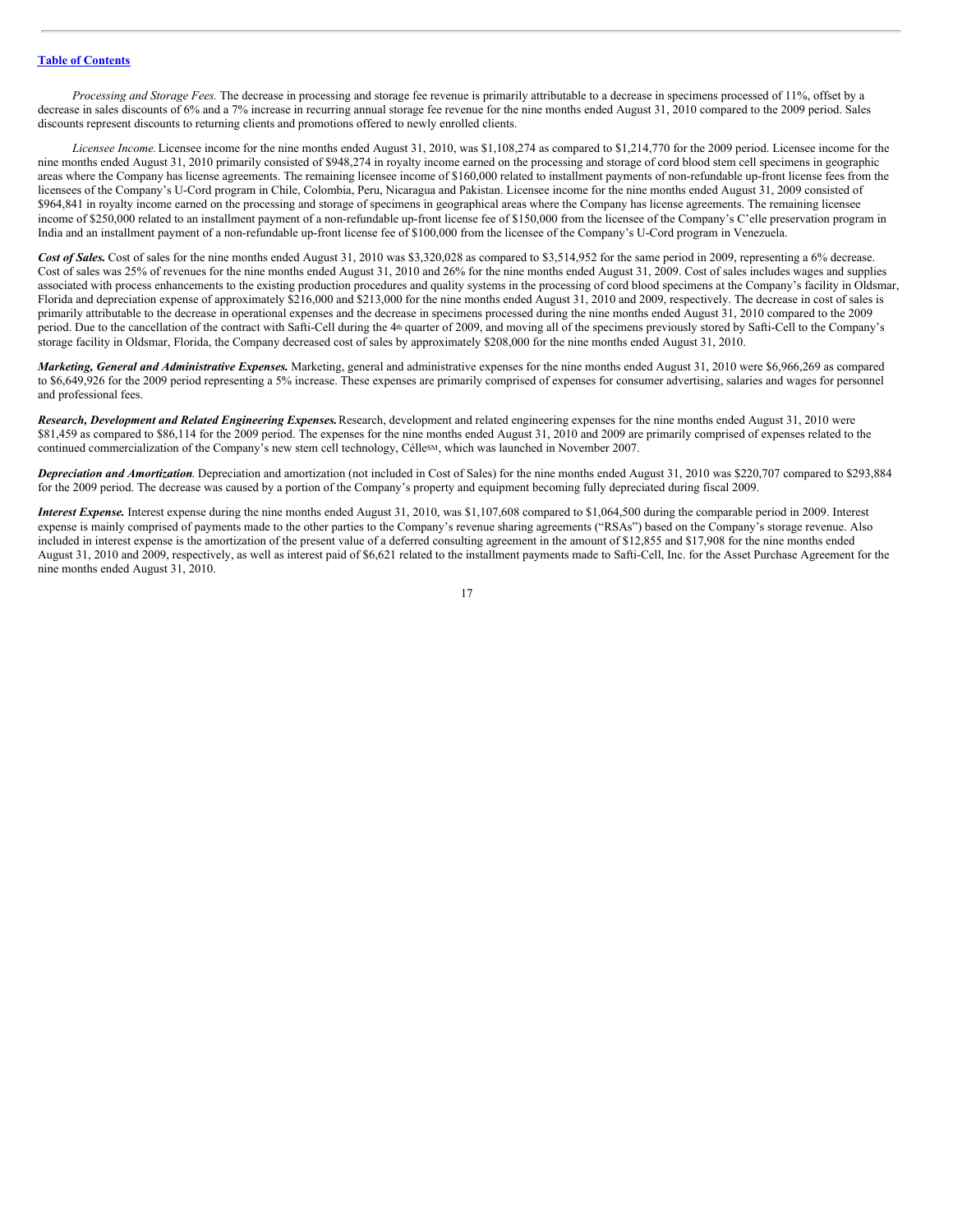*Equity in Losses of Affiliate.* Equity in losses of affiliate was \$62,111 for the nine months ended August 31, 2010, compared to \$95,793 for the 2009 period. Equity in losses of affiliate for the nine months ended August 31, 2010 and 2009, solely consists of amounts related to compensation expense for stock option awards that were granted by Saneron to certain consultants and employees.

*Income Taxes*. The Company recorded an income tax benefit of \$1,677,935, net of foreign income taxes for the nine months ended August 31, 2010. During the third quarter August 31, 2010, the Company reversed a portion of its valuation allowance for U.S. income taxes of approximately \$1,789,000. The reversal of a portion of the deferred tax valuation allowance is based upon the Company's historical operating performance which includes profitability in seven of the eight last quarters, steadily improving operations and positive expectations for future taxable income. There was no US income tax expense for the nine months ended August 31, 2009 due to the utilization of net operating losses and foreign tax credit carryforwards, which were not previously benefited in the Company's financial statements.

The Company records foreign income taxes withheld from installment payments of non-refundable up-front license fees and royalty income earned on the processing and storage of cord blood stem cell specimens in geographic areas where the Company has license agreements. The Company recorded \$110,306 and \$126,718 for the nine months ended August 31, 2010 and 2009, respectively, of foreign income tax expense, which is included in income tax benefit (provision) in the accompanying consolidated statements of income.

The effective tax rate of -125.34% and 6.73% for the nine months ended August 31, 2010 and 2009, respectively differs from the statutory rate, due primarily to the reversal of a portion of the deferred tax asset valuation allowance and the effect of foreign income taxes related to licensee income.

#### **Results of Operations – Three Month Period Ended August 31, 2010**

*Revenue.* Revenue for the three months ended August 31, 2010 was \$4,538,859 as compared to \$4,559,477 for the same period in 2009. The decrease in revenue was primarily attributable to a less than 1% decrease in processing and storage fees and a 5% decrease in licensee income which was largely due to timing of the execution of licensee agreements and payment terms of up-front fees.

*Processing and Storage Fees.* The decrease in processing and storage fee revenue is primarily attributable to a decrease in specimens processed of 16%, partially offset by a 24% decrease in sales discounts as well as an 6% increase in recurring annual storage fee revenue for the three months ended August 31, 2010 compared to the 2009 period. Sales discounts represent discounts to returning clients and promotions offered to newly enrolled clients.

*Licensee Income.*Licensee income for the three months ended August 31, 2010, was \$334,374 as compared to \$351,142 for the 2009 period. Licensee income for the three months ended August 31, 2010 consisted of \$329,374 in royalty income earned on the processing and storage of cord blood stem cell specimens in geographic areas where the Company has license agreements. Licensee income for the three months ended August 31, 2009 principally consisted of \$276,142 in royalty income earned on the processing and storage of cord blood stem cell specimens in geographic areas where the Company has license agreements. The remaining licensee income of \$5,000 and \$75,000 for the three months ended August 31, 2010 and 2009, respectively related to installment payments of a non-refundable up-front license fees from the licensee of the Company's Célle preservation program in Nicaragua and India, respectively.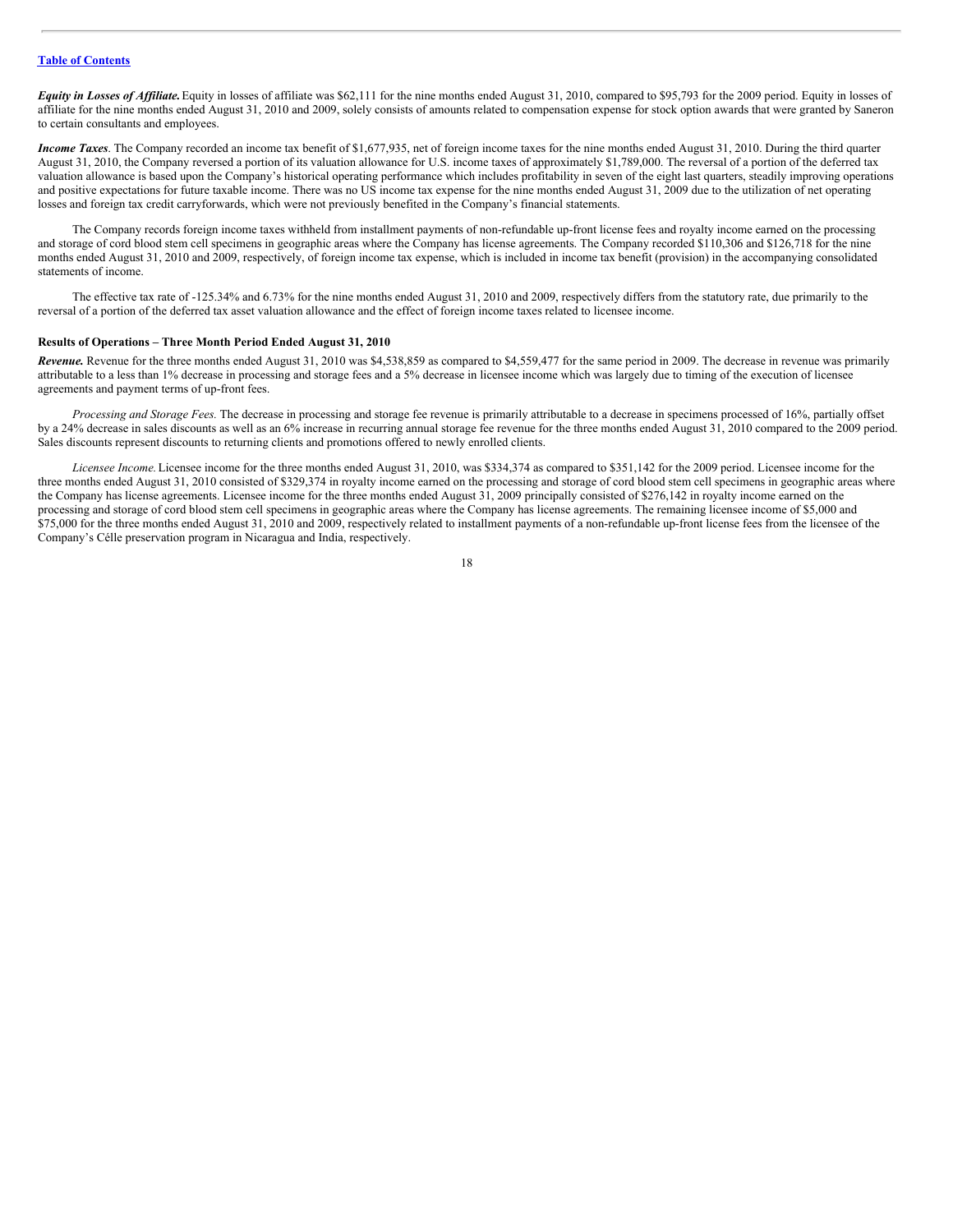Cost of Sales. Cost of sales for the three months ended August 31, 2010 was \$1,079,448 as compared to \$1,229,920 for the same period in 2009, representing a 12% decrease. Cost of sales was 24% of revenues for the three months ended August 31, 2010 and 27% for the three months ended August 31, 2009. Cost of sales includes wages and supplies associated with process enhancements to the existing production procedures and quality systems in the processing of cord blood specimens at the Company's facility in Oldsmar, Florida and depreciation expense of approximately \$73,000 and \$72,000 for the three months ended August 31, 2010 and 2009, respectively. The decrease in cost of sales is primarily attributable to the decrease in operational expenses and the decrease in specimens processed during the three months ended August 31, 2010 compared to the 2009 period. Due to the cancellation of the contract with Safti-Cell in the 4<sup>th</sup> quarter of 2009, and moving all of the specimens previously stored by Safti-Cell to the Company's storage facility in Oldsmar, Florida, the Company decreased cost of sales by approximately \$65,000 for the three months ended August 31, 2010.

*Marketing, General and Administrative Expenses.* Marketing, general and administrative expenses for the three months ended August 31, 2010 were \$2,362,308 as compared to \$2,336,882 for the 2009 period representing a 1% increase. These expenses are primarily comprised of expenses for consumer advertising, salaries and wages for personnel and professional fees.

*Research, Development and Related Engineering Expenses.*Research, development and related engineering expenses for the three months ended August 31, 2010 were \$18,896 as compared to \$27,794 for the 2009 period. The expenses for the three months ended August 31, 2010 and 2009 are primarily comprised of expenses related to the continued commercialization of the Company's new stem cell technology, Célle<sup>SM</sup>, which was launched in November 2007.

*Depreciation and Amortization*. Depreciation and amortization (not included in Cost of Sales) for the three months ended August 31, 2010 was \$73,909 compared to \$99,426 for the 2009 period. The decrease was caused by a portion of the Company's property and equipment becoming fully depreciated during fiscal 2009.

*Interest Expense.* Interest expense during the three months ended August 31, 2010, was \$387,783 compared to \$376,677 during the comparable period in 2009. Interest expense is mainly comprised of payments made to the other parties to the Company's RSAs based on the Company's storage revenue. Also included in interest expense is the amortization of the present value of a deferred consulting agreement in the amount of \$3,645 and \$5,269 for the three months ended August 31, 2010 and 2009, respectively, as well as interest paid of \$1,707 related to the installment payments made to Safti-Cell, Inc. for the Asset Purchase Agreement for the three months ended August 31, 2010.

Equity in Losses of Affiliate. Equity in losses of affiliate was \$28,338 for the three months ended August 31, 2010, compared to \$32,146 for the 2009 period. Equity in losses of affiliate for the three months ended August 31, 2010 and 2009, solely consists of amounts related to compensation expense for stock option awards that were granted by Saneron to certain consultants and employees.

*Income Taxes*. The Company recorded an income tax benefit of \$1,749,480, net of foreign income taxes for the three months ended August 31, 2010, as a result of the Company reversing a portion of its valuation allowance for U.S. income taxes of approximately \$1,789,000. The reversal of a portion of the deferred tax valuation allowance is based upon the Company's historical operating performance which includes profitability in seven of the eight last quarters, steadily improving operations and positive expectations for future taxable income. There was no US income tax expense for the three months ended August 31, 2009 due to the utilization of net operating losses and foreign tax credit carryforwards, which were not previously benefited in the Company's financial statements.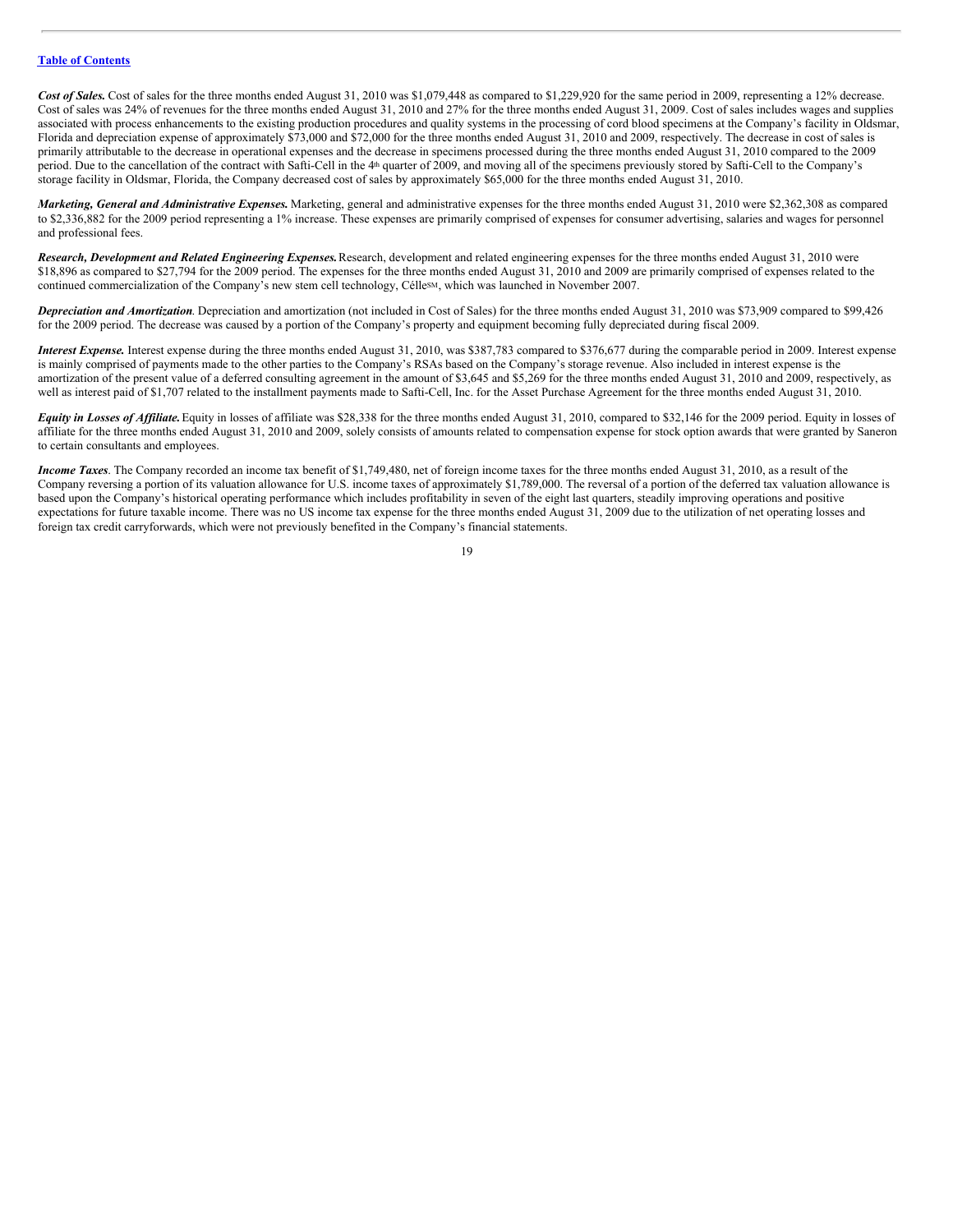The Company records foreign income taxes withheld from installment payments of non-refundable up-front license fees and royalty income earned on the processing and storage of cord blood stem cell specimens in geographic areas where the Company has license agreements. The Company recorded approximately \$39,000 and \$44,000 for the three months ended August 31, 2010 and 2009, respectively, of foreign income tax expense, which is included in income tax benefit (provision) in the accompanying consolidated statements of income.

The effective tax rate of -294.45% and 9.22% for the three months ended August 31, 2010 and 2009, respectively differs from the statutory rate, due primarily to the reversal of a portion of the deferred tax asset valuation allowance and the effect of foreign income taxes related to licensee income.

#### **Liquidity and Capital Resources**

Through August 31, 2010, the Company's principal source of cash has been from sales of its U-Cord program to customers, the sale of license agreements and proceeds from licensees. Currently, the Company's cash flow is derived primarily from sales relating to its storage services, including the initial fee and ongoing storage fees. The Company does not expect a change in its principal source of cash flow.

At August 31, 2010, the Company had cash and cash equivalents of \$7,880,649 as compared to \$6,850,765 at November 30, 2009. The increase in cash and cash equivalents during the nine months ended August 31, 2010 was primarily attributable to the following:

Net cash provided by operating activities for the nine months ended August 31, 2010 was \$1,703,285, which was primarily attributable to the Company's net operating income and the receipt of \$160,000 in up-front license fees from the licensees of the Company's U-Cord program in Chile, Colombia, Peru, Nicaragua and Pakistan.

Net cash provided by operating activities for the nine months ended August 31, 2009 was \$3,217,000, which was primarily attributable to the Company's operating activities, including the receipt of the second \$100,000 installment payment from the sale of the Cryo-Cell de Venezuela licensee agreement and the receipt of the second and third installment payments from ACCPL totaling \$150,000, net of taxes.

Net cash used in investing activities for the nine months ended August 31, 2010 was \$673,401, which was primarily attributable to the costs associated with the application and development of patents, the purchase of property and equipment and investments in marketable securities.

Net cash used in investing activities for the nine months ended August 31, 2009 was \$197,656, which was primarily attributable to the costs associated with the application and development of patents and the purchase of property and equipment.

There was no cash provided by or used in financing activities during the first nine months of fiscal 2010 and 2009.

The Company does not have a line of credit or other type of financing instrument. The Company paid the final balance of \$95,457 to Red Rock for the acquisition of Safti-Cell during the third quarter of fiscal 2010.

The Company anticipates making non-discretionary capital expenditures of approximately \$500,000 over the next twelve months. The Company anticipates funding future property and equipment purchases with cash-on-hand and cash flows from future operations.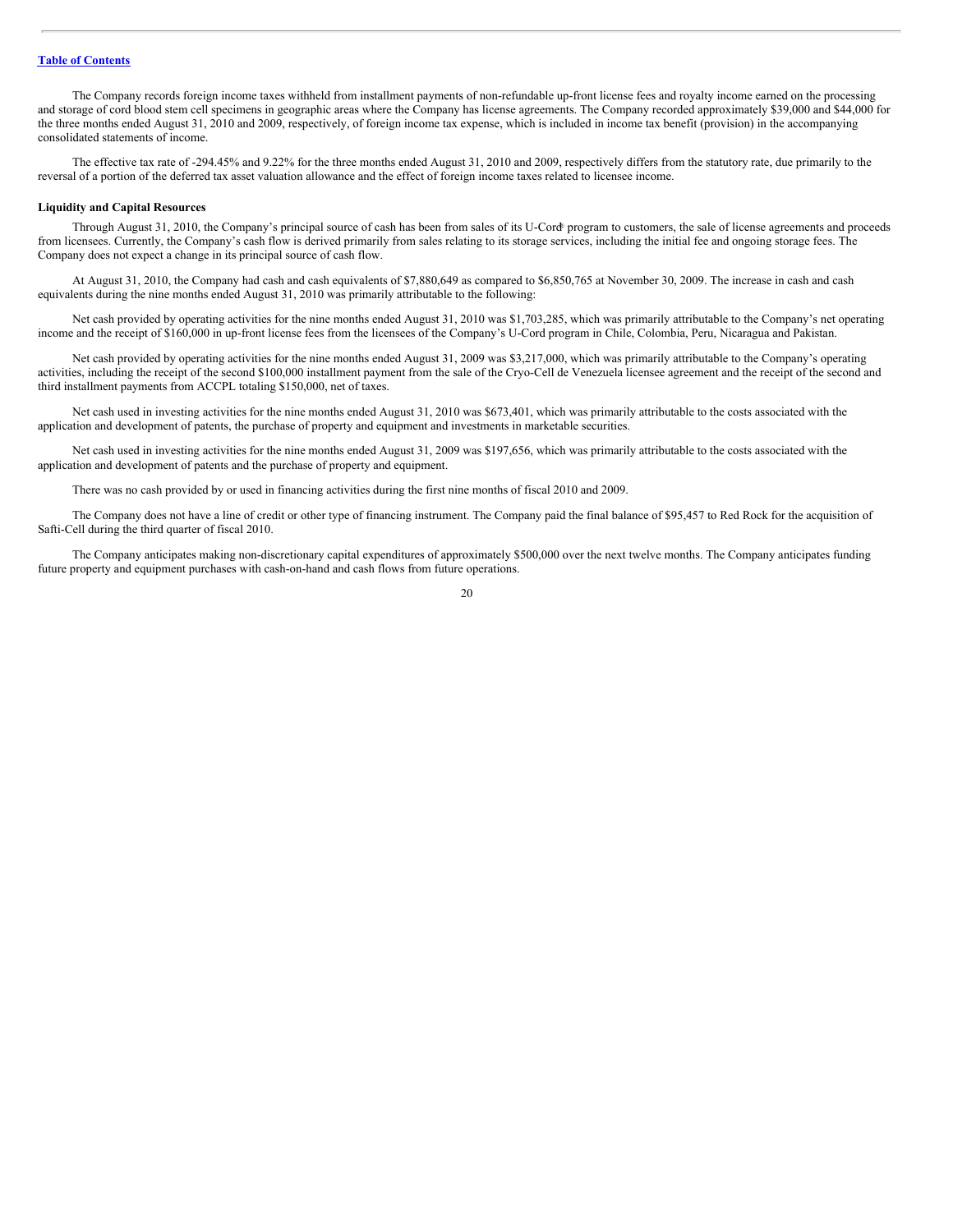The Company anticipates that its cash and cash equivalents, marketable securities and cash flows from future operations will be sufficient to fund its current operations cash needs for at least the next 12 months. Cash flows from operations in the near future will depend primarily upon the Company's sales of its umbilical cord blood cellular storage services and the CéllesM service, collecting up-front fees from licensees, as well as its management of ongoing expenses. If expected revenues are not realized, or if expenses are higher than anticipated, the Company may be required to reduce or defer cash expenditures or otherwise manage its cash resources during the next 12 months so that they are sufficient to meet the Company's cash needs in the future. Additionally the Company recently retained an investment banking firm to assist it in exploring potential strategic acquisition candidates that would fit strategically into the Company's business. In the event the Company's current cash on hand is insufficient for its operations or to finance a desired acquisition,, the Company may consider seeking equity or debt financing if deemed appropriate for its plan of operations or for strategic acquisitions, and if such financing can be obtained on acceptable terms. There is no assurance that any equity financing would not be dilutive to stockholders and that any reductions in expenditures, if necessary, will not have an adverse effect on the Company's business operations, including sales activities and the development of new services and technology.

#### **Critical Accounting Policies**

The preparation of consolidated financial statements and related disclosures in conformity with accounting principles generally accepted in the United States requires estimates and assumptions that affect the reported amounts of assets and liabilities, revenues and expenses and related disclosures of contingent assets and liabilities in the consolidated financial statements and accompanying notes. The SEC has defined a company's critical accounting policies as the ones that are most important to the portrayal of the company's financial condition and results of operations, and which require the company to make its most difficult and subjective judgments, often as a result of the need to make estimates of matters that are inherently uncertain. The Company believes that its estimates and assumptions are reasonable under the circumstances; however, actual results may vary from these estimates and assumptions. We have identified the following critical accounting policies that affect the more significant judgments and estimates used in the preparation of the consolidated financial statements.

#### **Revenue Recognition**

The Company records revenue from processing and storage of specimens and pursuant to agreements with licensees. The Company recognizes revenue from processing fees upon completion of processing and storage fees ratably over the contractual storage period, as well as, other income from royalties paid by licensees related to long term storage contracts which the Company has under license agreements. Contracted storage periods can range from one to twenty-one years. Deferred revenue on the accompanying consolidated balance sheets includes the portion of the annual storage fee and the twenty-one year storage fee that is being recognized over the contractual storage period as well as royalties received from foreign licensees related to long-term storage contracts in which the Company has future obligations under the license agreement. The Company classifies deferred revenue as current if the Company expects to recognize the related revenue over the next 12 months.

#### **License and Royalty Agreements**

The Company has entered into licensing agreements with various licensees in certain international markets in an attempt to capitalize on the Company's technology. The licensees typically pay a licensing fee to receive Company marketing programs, technology and know-how in a selected geographical area. The licensee may be given a right to sell sub-license agreements as well. As part of the accounting for the up-front license revenue, revenue from the up-front license fee is recognized based on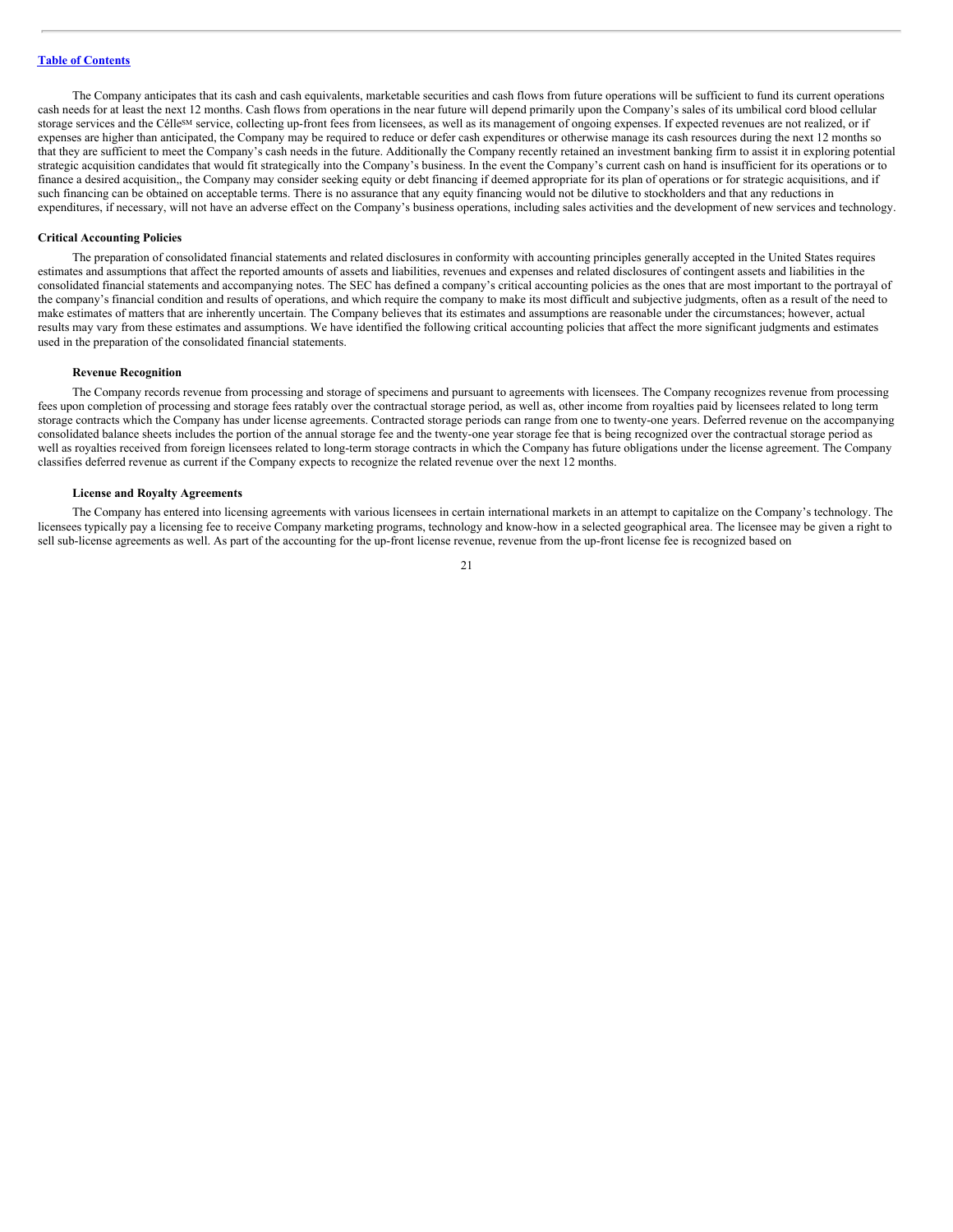such factors as when the payment is due, collectability and when all material services or conditions relating to the sale have been substantially performed based on the terms of the agreement. The Company has seventeen active licensing agreements. The following areas each have one license agreement: Mexico, El Salvador, Guatemala, Nicaragua, Ecuador, Panama, Honduras, Venezuela, China, Pakistan, Chile, Colombia and Peru. The following areas each have two license agreements: India and Germany.

In addition to the license fee, the Company earns royalties on subsequent processing and storage revenues received by the licensee in the selected geographic area and a fee on any sub-license agreements that are sold by the licensee where applicable. The Company also processes and stores specimens sent directly from customers of sublicensees in Mexico, Central America, Ecuador, Pakistan and Venezuela. These fees are included in processing and storage fees on the consolidated statements of income. As part of the accounting for licensee income, the Company uses estimates and judgments based on historical processing and storage volume in determining the timing and amount of licensee income to recognize. The Company periodically reviews license and royalty receivables for collectability and, if necessary, will record an expense for an allowance for uncollectible accounts. If the financial condition of the Company's licensees and sub-licensees were to deteriorate beyond the estimates, the Company may have to increase the allowance for doubtful accounts which could have a negative impact on earnings. If the licensee's customer base were to decrease, it would negatively impact the Company's ongoing license income.

#### **Accounts Receivable**

Accounts receivable consist of the amounts due from clients that have enrolled and processed in the U-Cord processing and storage program and amounts due from licensee affiliates and do not require collateral. Accounts receivable due from clients are due within 30 days and are stated at amounts due from clients net of an allowance for doubtful accounts. Accounts outstanding longer than the contractual payment terms are considered past due. The Company determines its allowance by considering the length of time accounts receivable are past due, the Company's previous loss history, and the customer's current ability to pay its obligations. Therefore, if the financial condition of the Company's clients were to deteriorate beyond the estimates, the Company may have to increase the allowance for doubtful accounts which could have a negative impact on earnings. The Company writes-off accounts receivable when they become uncollectible, and payments subsequently received on such receivables are credited to the allowance for doubtful accounts.

# **Income Taxes**

Deferred income tax assets and liabilities are recognized for the estimated future tax consequences attributable to differences between financial statement carrying amounts of existing assets and liabilities and their respective tax bases. Deferred income tax assets and liabilities are measured using enacted tax rates expected to be recovered or settled. The Company has recorded a valuation allowance of \$7,795,523 and \$9,583,764 as of August 31, 2010 and November 30, 2009, respectively, as the Company does not believe it is "more likely than not" that the future income tax benefits will be realized. When the Company changes its determination as to the amount of deferred tax assets that can be realized, the valuation allowance is adjusted with a corresponding impact to income tax expense in the period in which such determination is made. The ultimate realization of the Company's deferred tax assets depends upon generating sufficient taxable income prior to the expiration of the tax attributes. In assessing the need for a valuation allowance, the Company projects future levels of taxable income. This assessment requires significant judgment. We examine the evidence related to the recent history of losses, the economic conditions which we operate and our forecasts and projections to make that determination.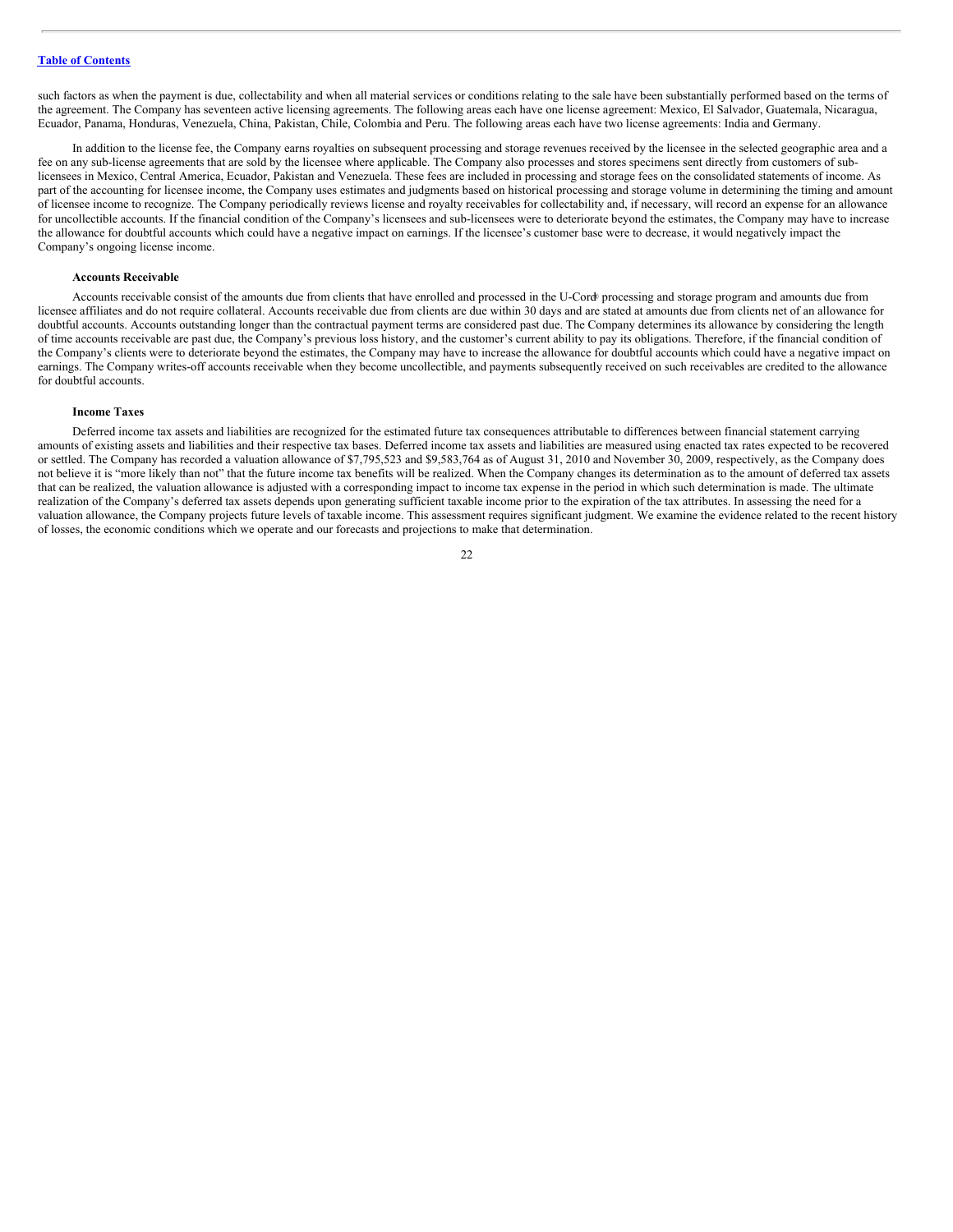For the three and nine months ended August 31, 2010, the Company recorded an income tax benefit, net of foreign taxes of \$1,749,480 and \$1,677,935, respectively, of which approximately \$1,789,000 relates to a reversal of a portion of the Company's valuation allowance for U.S. income taxes. The reversal of a portion of the deferred tax valuation allowance is based upon the Company's historical operating performance which includes profitability in seven of the eight last quarters, steadily improving operations and positive expectations for future taxable income.

There was no U.S. income tax expense for the three and nine months ended August 31, 2009. The Company did not record U.S. income tax expense during the three and nine months ended August 31, 2009 due to the utilization of net operating losses and foreign tax credit carryforwards, which were not previously benefited in the Company's financial statements.

The Company records foreign income taxes withheld from installment payments of non-refundable up-front license fees and royalty income earned on the processing and storage of cord blood stem cell specimens in geographic areas where the Company has license agreements. The Company recognized approximately \$39,000 and \$44,000 for the three months ended August 31, 2010 and 2009, respectively, of foreign income tax expense. The Company recognized approximately \$110,000 and \$127,000 for the nine months ended August 31, 2010 and 2009, respectively, of foreign income tax expense. Foreign tax expense is included in income tax benefit (provision) in the accompanying statements of income.

The Company recognizes the financial statement benefit of a tax position only after determining that the relevant tax authority would more likely than not sustain the position following an audit. For tax positions meeting the more-likely-than-not threshold, the amount recognized in the financial statements is the largest benefit that has a greater than 50 percent likelihood of being realized upon ultimate settlement with the relevant tax authority. Increases or decreases to the unrecognized tax benefits could result from management's belief that a position can or cannot be sustained upon examination based on subsequent information or potential lapse of the applicable statute of limitation for certain tax positions.

#### **Investment in Saneron**

The Company owns 35% of an entity that is involved in the area of stem cell research. The Company accounts for this investment under the equity method, and reviews the investment annually to determine if an other than temporary impairment exists. The Company previously recorded equity in losses of affiliate until the investment balance was zero and only goodwill remained. The Company does not believe that an impairment exists as of August 31, 2010 and November 30, 2009. If actual future results are not consistent with the Company's assumptions and estimates, the Company may be required to record impairment charges in the future which could have a negative impact on earnings.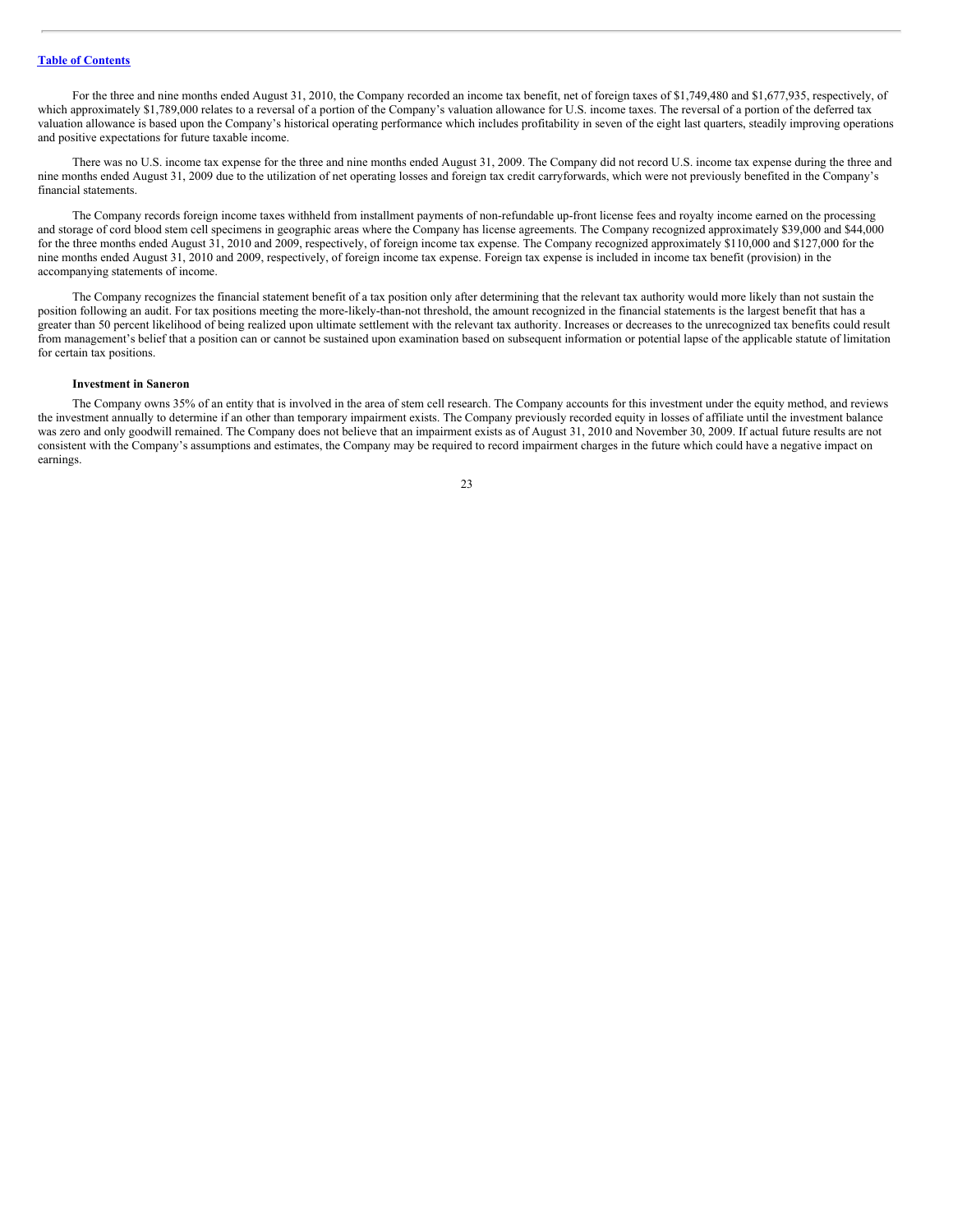#### **Patents**

The Company incurs certain legal and related costs in connection with patent applications. If a future economic benefit is anticipated from the resulting patent or an alternate future use is available to the Company, such costs are capitalized and amortized over the expected life of the patent. The Company's assessment of future economic benefit involves considerable management judgment. A different conclusion could result in the reduction of the carrying value of these assets.

Patent costs are capitalized on the date that the utility patent was filed and are amortized over a period of 20 years. Capitalized patent costs, net of accumulated amortization, as of August 31, 2010 and November 30, 2009 are \$567,718 and \$401,206, respectively, and are included in deposits and other assets in the accompanying consolidated balance sheets. Amortization expense was approximately \$9,000 and \$6,000 for the three months ended August 31, 2010 and August 31, 2009, respectively, and is included in depreciation and amortization in the accompanying consolidated statements of income. Amortization expense was approximately \$21,000 and \$16,000 for the nine months ended August 31, 2010 and August 31, 2009, respectively, and is included in depreciation and amortization in the accompanying consolidated statements of income.

# **Revenue Sharing Agreements**

The Company has entered into revenue sharing agreements ("RSAs") with various parties whereby these parties contracted with the Company for a percentage of future storage revenues the Company generates from clients in specific geographical areas. The RSAs have no definitive term or termination provisions. The sharing applies to the storage fees for all specified specimens in the area up to the number covered in the contract. When the number of specimens is filled, any additional specimens stored in that area are not subject to revenue sharing. As there are empty spaces resulting from attrition, the Company agrees to fill them as soon as possible. The parties typically pay the Company a non-refundable up-front fee for the rights to these future payments. The Company had recognized these non-refundable fees as a long-term liability. Given the criteria under which these RSAs are established, cash payments on these contracts can fluctuate from period to period. All payments made to the other parties to the RSAs are recognized as interest expense. At such time as the total payments can be determined, the Company will commence amortizing these liabilities under the effective interest method. The Company does not intend to enter into additional RSAs.

#### **Recently Issued Accounting Pronouncements**

#### *Revenue Arrangements with Multiple Deliverables*

In October 2009, the Financial Accounting Standards Board ("FASB") issued an Accounting Standard Update ("ASU") No. 2009-13, which addresses the accounting for multiple-deliverable arrangements to enable vendors to account for products or services separately rather than as a combined unit and modifies the manner in which the transaction consideration is allocated across the separately identified deliverables. The ASU significantly expands the disclosure requirements for multiple-deliverable revenue arrangements. The ASU will be effective for the first annual reporting period beginning on or after June 15, 2010, and may be applied retrospectively for all periods presented or prospectively to arrangements entered into or materially modified after the adoption date. Early adoption is permitted, provided that the guidance is retroactively applied to the beginning of the year of adoption. The Company is currently evaluating whether it will apply this update retrospectively or prospectively, and the impact, if any, this update may have on its consolidated financial statements upon its required adoption on December 1, 2010.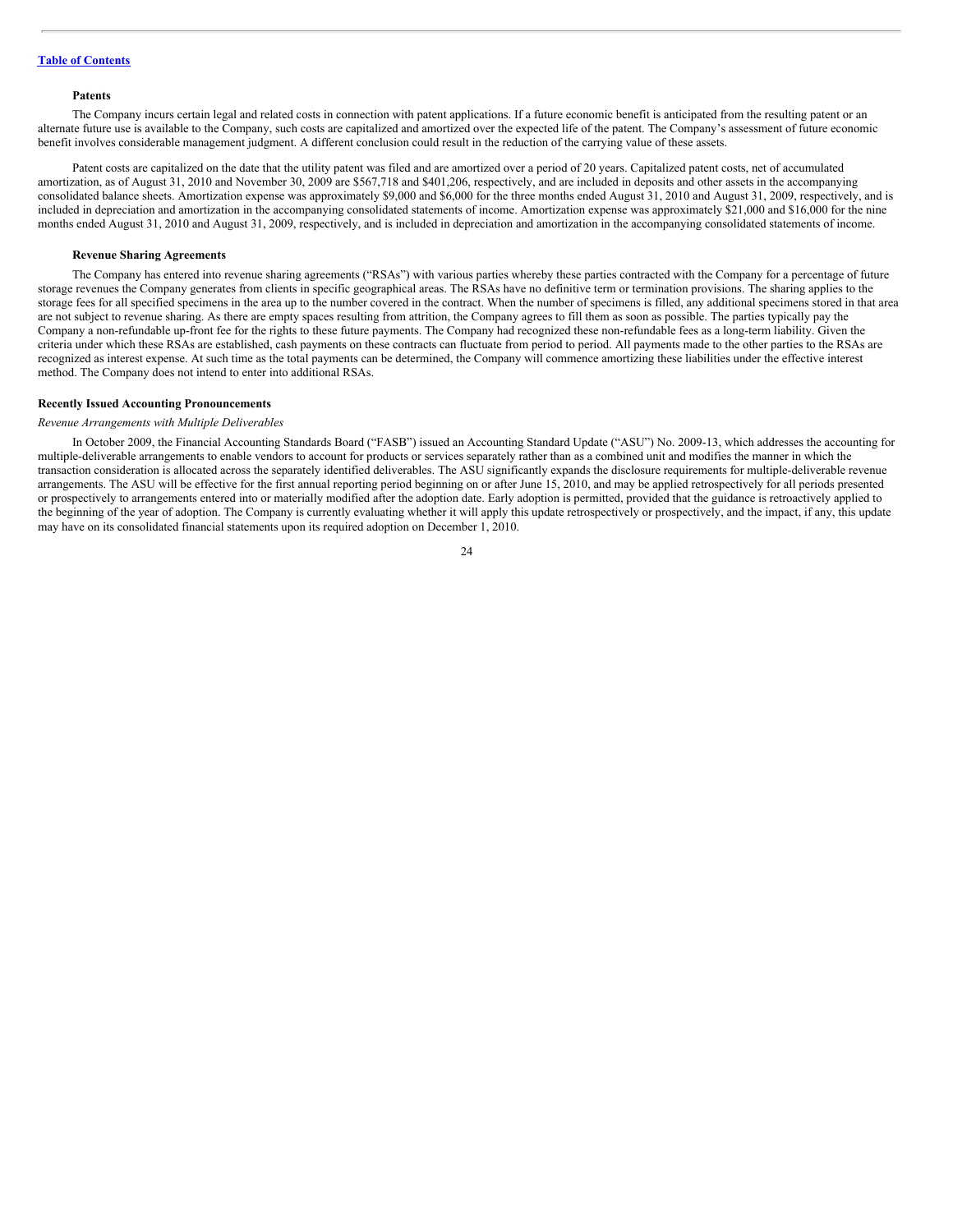### **Off-Balance Sheet Arrangements**

The Company has no off-balance sheet arrangements that have or are reasonable likely to have a current or future effect on its financial condition, changes in financial condition, revenues or expenses, results of operations, liquidity, capital expenditures or capital resources that is material to investors.

#### **Forward-Looking Statements**

This Form 10-Q, press releases and certain information provided periodically in writing or orally by the Company's officers or its agents may contain statements which constitute "forward-looking statements" within the meaning of Section 27A of the Securities Act of 1933, as amended and Section 21E of the Securities Exchange Act of 1934, as amended. The terms "Cryo-Cell International, Inc.," "Cryo-Cell," "Company," "we," "our" and "us" refer to Cryo-Cell International, Inc. The words "expect," "anticipate", "believe," "goal," "strategy", "plan," "intend," "estimate" and similar expressions and variations thereof, if used, are intended to specifically identify forward-looking statements. Those statements appear in a number of places in this Form 10-Q and in other places, and include statements regarding the intent, belief or current expectations of the Company, its directors or its officers with respect to, among other things:

- (i) our future performance and operating results;
- (ii) our future operating plans;
- (iii) our liquidity and capital resources; and
- (iv) our financial condition, accounting policies and management judgments.

Investors and prospective investors are cautioned that any such forward-looking statements are not guarantees of future performance and involve risks and uncertainties, and that actual results may differ materially from those projected in the forward-looking statements as a result of various factors. The factors that might cause such differences include, among others, the risk factors set forth in Part I, "Item 1A. Risk Factors" of our most recent Annual Report on Form 10-K and the following:

- (i) any adverse effect or limitations caused by recent increases in government regulation of stem cell storage facilities;
- (ii) any increased competition in our business including increasing competition from public cord blood banks particularly in overseas markets but also in the U.S.;
- (iii) any decrease or slowdown in the number of people seeking to store umbilical cord blood stem cells or decrease in the number of people paying annual storage fees;
- (iv) market acceptance of the Company's Célle<sup>SM</sup> service will require publication of scientific studies, consumer awareness, and the development of new therapies from the Célle<sup>sM</sup> technology, none of which are certain;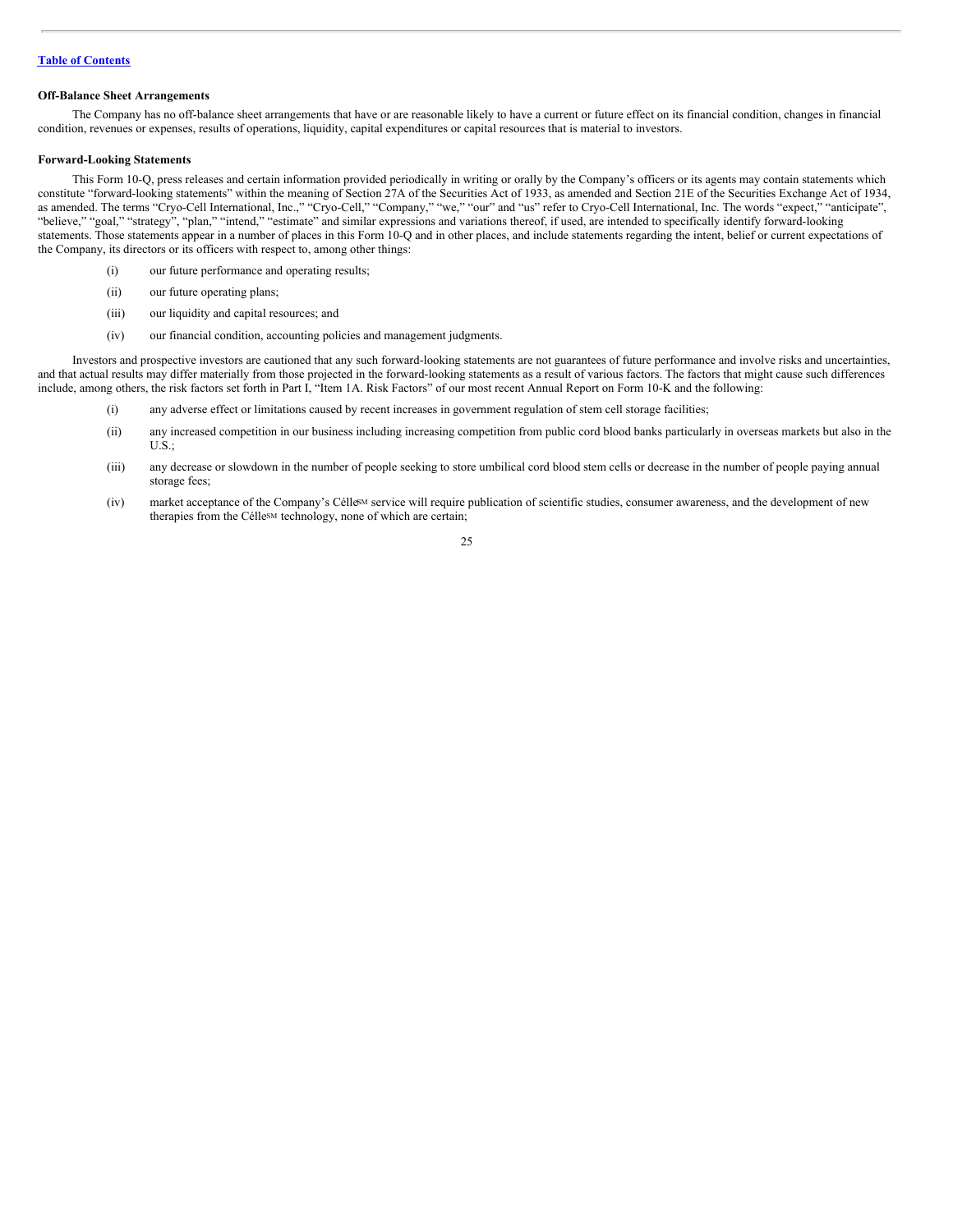- (v) any new services relating to other types of stem cells that have not yet been offered commercially, and there is no assurance that other stem cell services will be launched or will gain market acceptance;
- (vi) any adverse impacts on revenue or operating margins due to the costs associated with increased growth in our business, including the possibility of unanticipated costs relating to the operation of our facility and costs relating to the commercial launch of the placental stem cell service offering or any other new types of stem cells;
- (vii) any unique risks posed by our international activities, including but not limited to local business laws or practices that diminish our affiliates' ability to effectively compete in their local markets;
- (viii) any technological or medical breakthroughs that would render the Company's business of stem cell preservation obsolete;
- (ix) any material failure or malfunction in our storage facilities; or any natural disaster or act of terrorism that adversely affects stored specimens;
- (x) any adverse results to our prospects, financial condition or reputation arising from any material failure or compromise of our information systems;
- (xi) the costs associated with defending or prosecuting litigation matters, particularly including litigation related to intellectual property, and any material adverse result from such matters;
- (xii) any negative consequences resulting from deriving, shipping and storing specimens at a second location;
- (xiii) current market, business and economic conditions in general and in our industry in particular;
- (xiv) any adverse performance by or relations with any of our licensees;
- (xv) any inability to enter into new licensing arrangements including arrangements with non-refundable upfront fees;
- (xvi) any inability to realize cost savings as a result of recent acquisitions;
- (xvii) any inability to realize a return on an investment ;
- (xviii) any increased U.S. income tax expense as a result of inability to utilize or exhaustion of net operating losses;
- $(xix)$  any adverse impact on our revenues as a result of greater emphasis in the future on the promotion of our Céll<sup>®M</sup> service and any shifting of our marketing dollars towards our Célle<sup>SM</sup> service;
- (xx) any adverse impact on our revenues and operating margins as a result of discounting of our services in order to generate new business in tough economic times where consumers are selective with discretionary spending;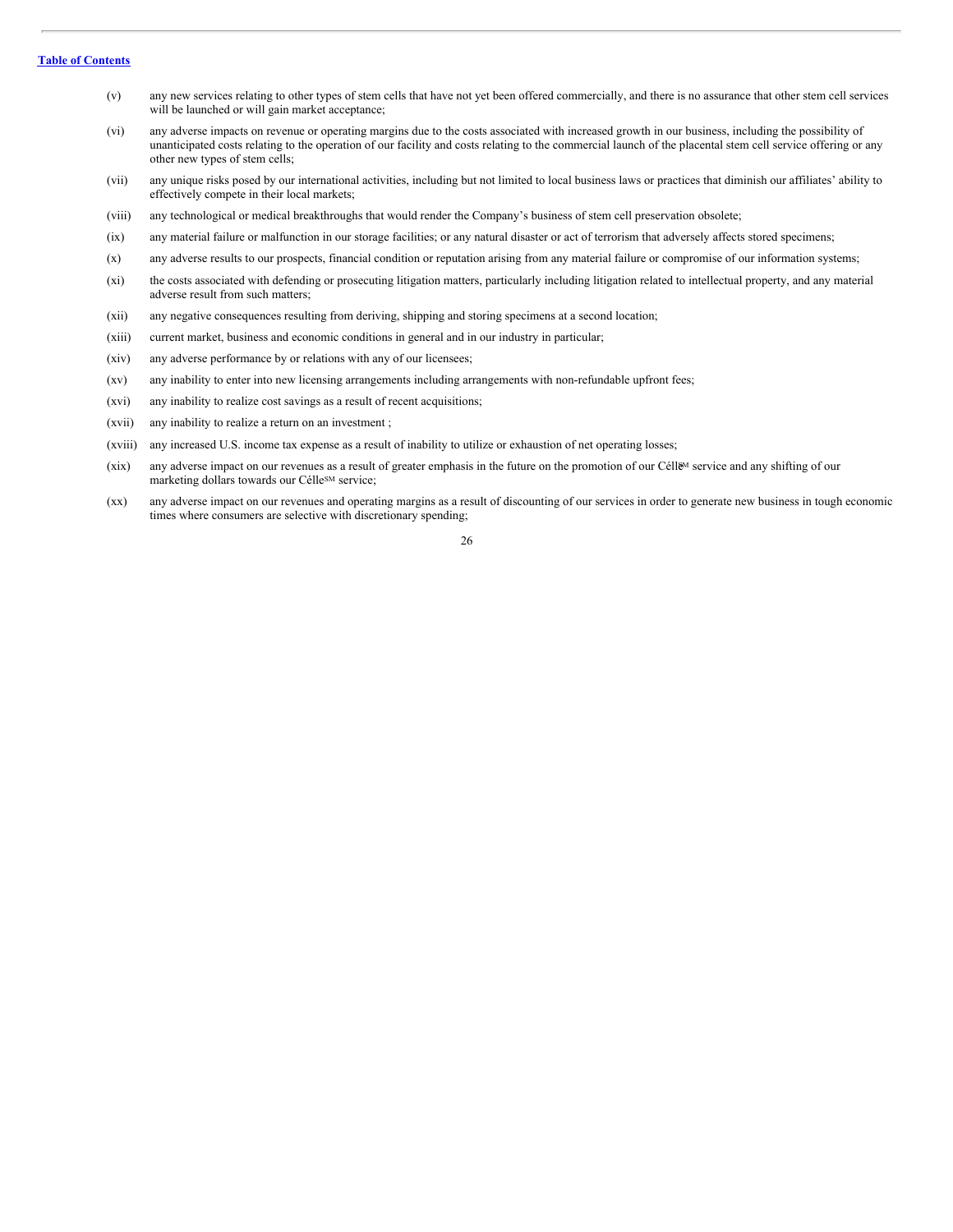- (xxi) any inability to successfully identify and consummate strategic acquisitions;
- (xxii) any inability to realize benefits from any strategic acquisitions; and
- (xxiii) other factors many of which are beyond our control.

We undertake no obligation to publicly update or revise the forward-looking statements made in this Form 10-Q to reflect events or circumstances after the date of this Form 10-Q or to reflect the occurrence of unanticipated events.

Readers are cautioned not to place undue reliance on these forward-looking statements, which reflect management's analysis only as of the date hereof. Cryo-Cell International, Inc. undertakes no obligation to publicly revise these forward-looking statements to reflect events or circumstances that arise after the date hereof. Readers should carefully review the risk factors described in other documents the Company files from time to time with the Securities and Exchange Commission, including the Annual Report on Form 10-K filed by the Company and any Current Reports on Form 8-K filed by the Company

#### <span id="page-29-0"></span>**Item 3. Quantitative and Qualitative Disclosures About Market Risk.**

Not applicable.

# <span id="page-29-1"></span>**Item 4. Controls and Procedures**

# **Evaluation of Disclosure Controls and Procedures**

Based on their most recent review, as of the end of the period covered by this report, the Company's principal executive officer and principal financial officer have concluded that the Company's disclosure controls and procedures are ineffective to provide reasonable assurance that information required to be disclosed by the Company in the reports that it files or submits under the Securities Exchange Act of 1934, as amended, is accumulated and communicated to the Company's management, including its principal executive officer and principal financial officer, as appropriate to allow timely decisions regarding required disclosure and are ineffective to ensure that such information is recorded, processed, summarized and reported within the time periods specified in the SEC's rules and forms.

#### **Changes in Internal Control Over Financial Reporting**

As previously disclosed in our Form 10-K filed on March 1, 2010 and the Company's Form 10-Q filed on April 15, 2010 and July 15, 2010, during the November 30, 2009, year end closing process, the Company's principal executive officer and principal financial officer concluded that the Company's disclosure controls and procedures and internal controls over financial reporting were not effective, due to a material weakness surrounding the estimated accrual of processing and storage royalties earned from licensees and the deferral of the long-term storage royalties.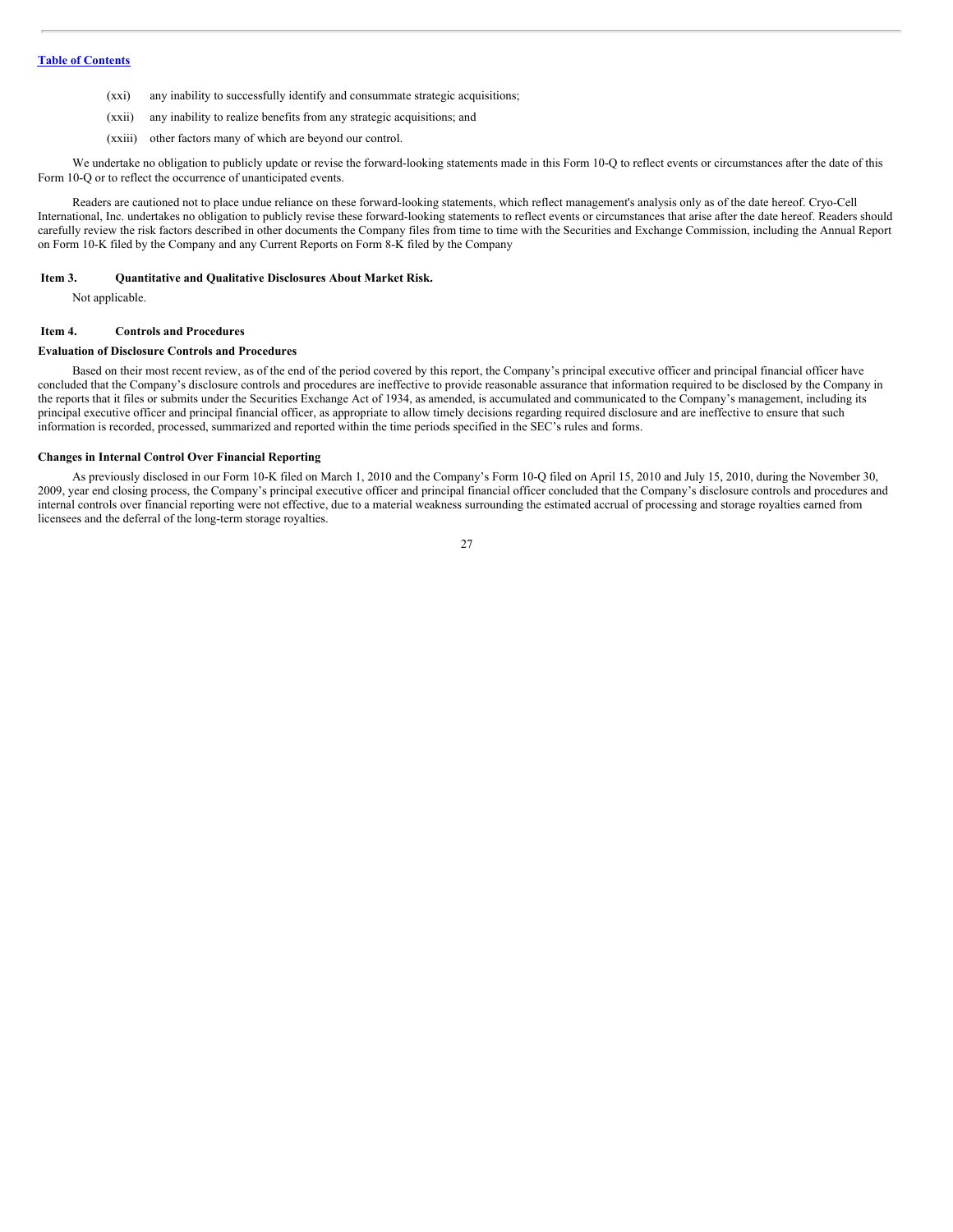Prior to the identification of such material weakness, management had already undertaken, or was in the process of undertaking, a number of steps to design and implement more effective internal controls, including:

- Restructuring the Company's licensee agreements to work directly with each licensee;
- Adding staffing resources with the primary responsibility being the licensee affiliates;
- Refining the estimate of licensee income going forward.

The changes in the Company's internal control over financial reporting described in the previous paragraph were implemented prior to the Company reporting its results for the quarter ended February 28, 2010 and as a result of such changes we believe we have remediated the material weakness described above, however the new controls have not been operating for a long enough period of time to conclude that the Company's disclosure controls are effective. There were no other changes in the Company's internal controls over financial reporting during the quarter ended August 31, 2010 that have materially affected, or are reasonably likely to materially affect, the Company's internal control over financial reporting.

#### **Limitations on the Effectiveness of Controls**

Our management, including our CEO and CFO, does not expect that our disclosure controls and internal controls will prevent all error and all fraud. A control system, no matter how well conceived and operated, can provide only reasonable, not absolute, assurance that the objectives of the control system are met. Further, the design of a control system must reflect the fact that there are resource constraints, and the benefits of controls must be considered relative to their costs. Because of the inherent limitations in all control systems, no evaluation of controls can provide absolute assurance that all control issues and instances of fraud, if any, within the company have been detected. These inherent limitations include the realities that judgments in decision-making can be faulty, and that breakdowns can occur because of simple error or mistake. Additionally, controls can be circumvented by the individual acts of some persons, by collusion of two or more people, or by management or board override of the control.

The design of any system of controls also is based in part upon certain assumptions about the likelihood of future events, and there can be no assurance that any design will succeed in achieving its stated goals under all potential future conditions; over time, control may become inadequate because of changes in conditions, or the degree of compliance with the policies or procedures may deteriorate. Because of the inherent limitations in a cost-effective control system, misstatements due to error or fraud may occur and not be detected.

# **CEO and CFO Certifications**

Appearing as exhibits 31.1 and 31.2 to this report there are Certifications of the CEO and the CFO. The Certifications are required in accordance with Section 302 of the Sarbanes-Oxley Act of 2002 (the Section 302 Certifications). This Item of this report is the information concerning the evaluation referred to in the Section 302 Certifications and this information should be read in conjunction with the Section 302 Certifications for a more complete understanding of the topics presented.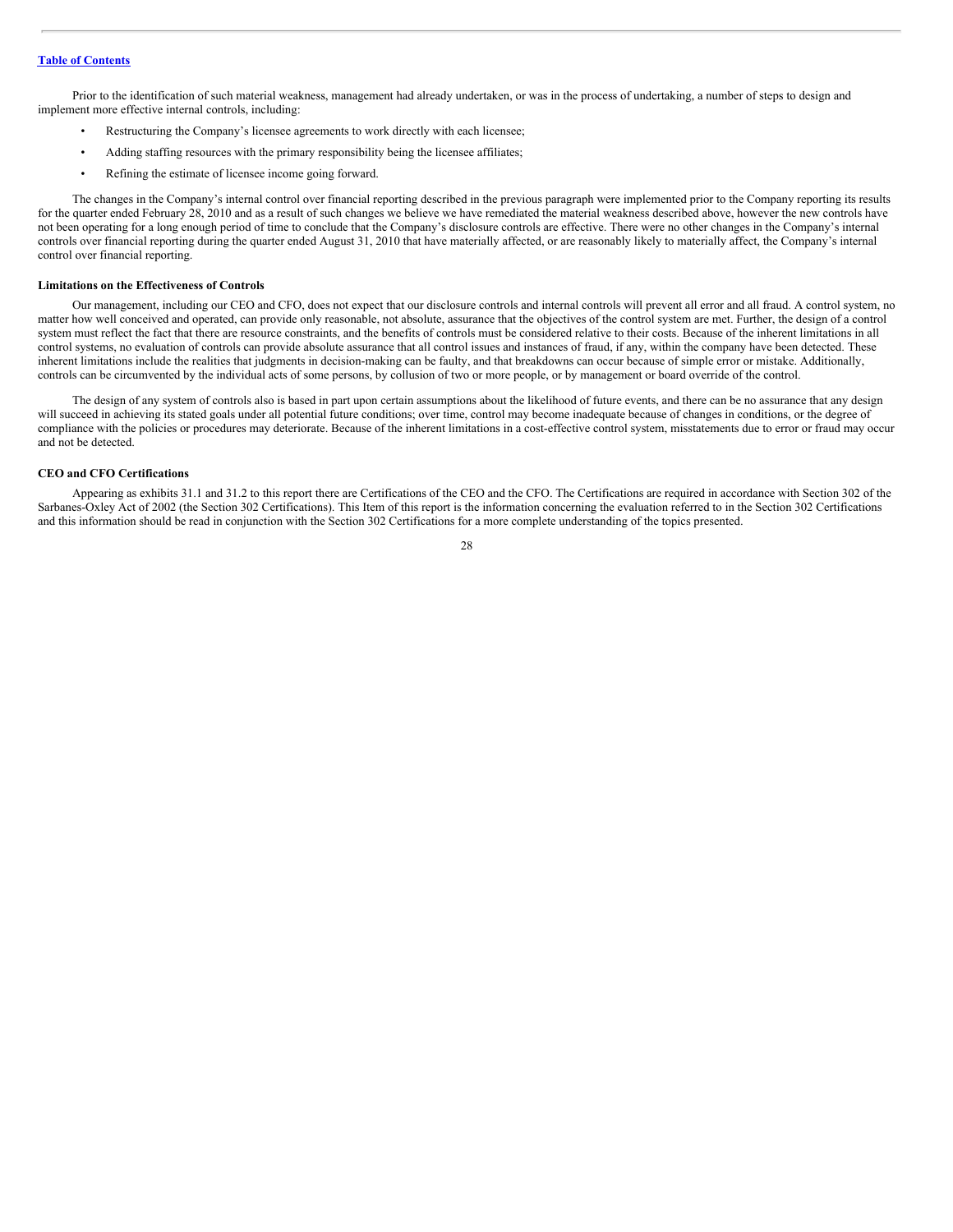# <span id="page-31-0"></span>**PART II – OTHER INFORMATION**

# <span id="page-31-1"></span>**ITEM 1. LEGAL PROCEEDINGS**

Not applicable.

#### <span id="page-31-2"></span>**ITEM 1A. RISK FACTORS**

In addition to the other information set forth in this report, you should carefully consider the factors discussed in Part I, "Item 1A. Risk Factors" in our Annual Report on Form 10-K for the year ended November 30, 2009, which could materially affect our business, financial condition or future results. The risks described in our Annual Report on Form 10-K are not the only risks we face. Additional risks and uncertainties not currently known to us or that we currently deem to be immaterial also may materially adversely affect our business, financial condition and/or operating results. We are also subject to the following new risk factor as a result of our plan to explore strategic acquisition opportunities that we announced on August 16, 2010:

We may be unable to identify or realize the intended benefits of potential strategic acquisition opportunities.

As part of our growth strategy, we plan to evaluate potential strategic acquisition opportunities, some of which could be material, and engage in discussions with acquisition candidates. We cannot assure you that suitable acquisition candidates will be identified and acquired in the future, that the financing of any such acquisition will be available on satisfactory terms, that we will be able to complete any such acquisition or that we will be able to accomplish our strategic objectives as a result of any such acquisition. Nor can we assure you that any acquisitions will be successful or achieve their intended benefits. We will encounter various risks in connection with acquisitions, including the possible inability to integrate an acquired business into our operations, diversion of management's attention and unanticipated problems or liabilities, some or all of which could have a material adverse effect on our business, financial condition, results of operations or cash flows.

# <span id="page-31-3"></span>**ITEM 2. UNREGISTERED SALES OF EQUITY SECURITIES AND USE OF PROCEEDS**

None.

# <span id="page-31-4"></span>**ITEM 3. DEFAULTS UPON SENIOR SECURITIES**

None.

<span id="page-31-5"></span>**ITEM 4. RESERVED**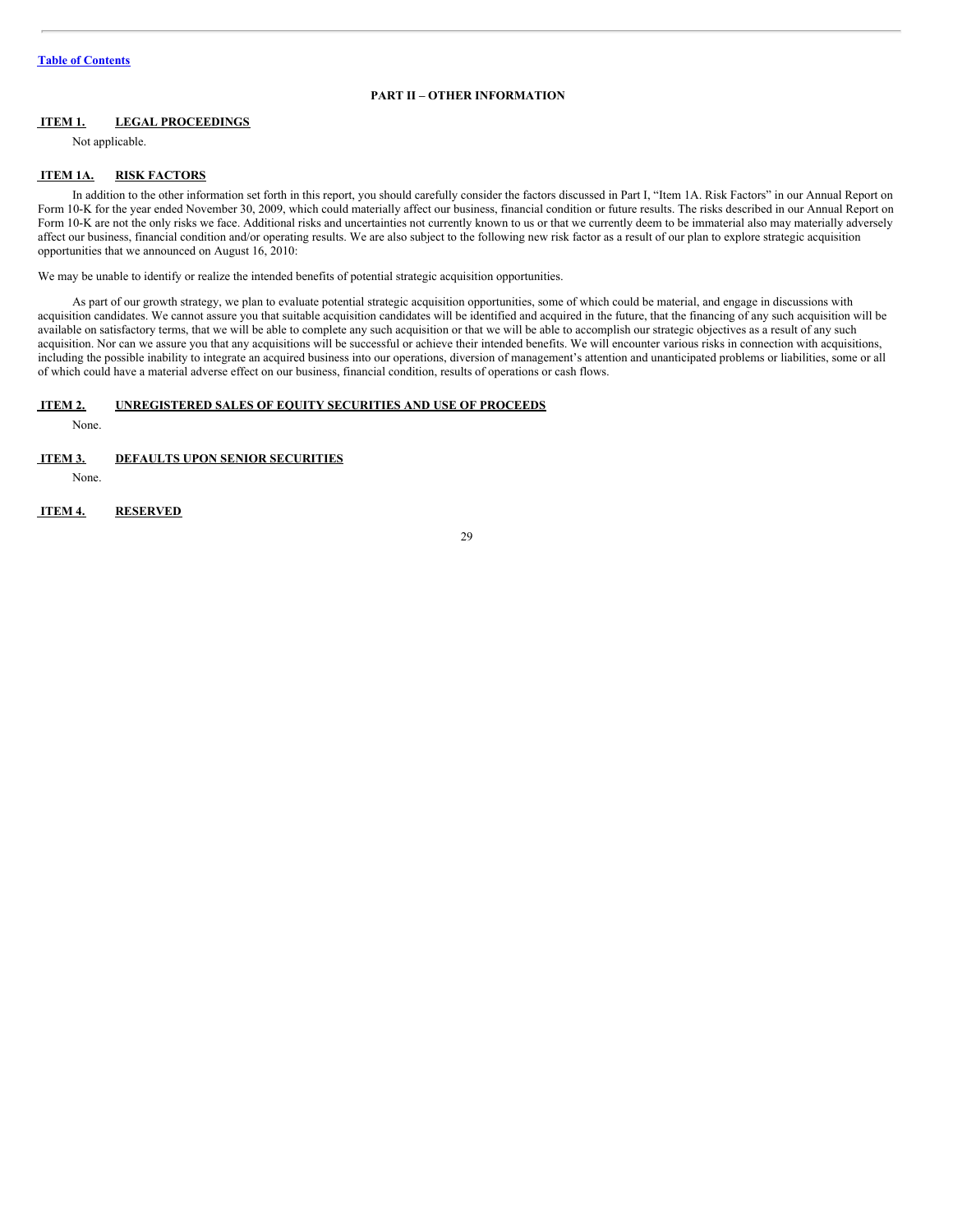# <span id="page-32-0"></span>**ITEM 5. OTHER INFORMATION**

The Company held the Annual Meeting of Stockholders on July 27, 2010. The stockholders voted on the following:

*Election of seven directors.*

The following results were certified by the Inspector of Elections on July 27, 2010:

*Election of Directors*. The following persons were elected as directors at the Annual Meeting:

| <b>Nominees Elected</b> | For       | Withheld  |
|-------------------------|-----------|-----------|
| Mercedes Walton         | 1,054,378 | 1,139,867 |
| Michael Cho, PhD        | 1,967,132 | 227,113   |
| Ki Yong Choi            | 1,934,516 | 259,729   |
| Scott Christian         | 1.074.146 | 1.120.099 |
| Andrew J. Filipowski    | 984,806   | 1,209,439 |
| Anthony P. Finch        | 1,103,194 | 1,091,051 |
| Sung Won Sohn, PhD      | 1,480,154 | 714,091   |

*Ratification of Auditor Appointment*. The proposal to ratify the appointment of Grant Thornton LLP as the Company's independent registered public accountants for fiscal 2010 was approved by the following vote:

| $For$                                   | <b>\gainst</b> | Abstain<br><u> The Communication of the Communication of</u> |
|-----------------------------------------|----------------|--------------------------------------------------------------|
| 382<br>.286<br>$\overline{\phantom{a}}$ | 204<br>16      | 107<br>30<br>$\sim$                                          |
|                                         |                |                                                              |

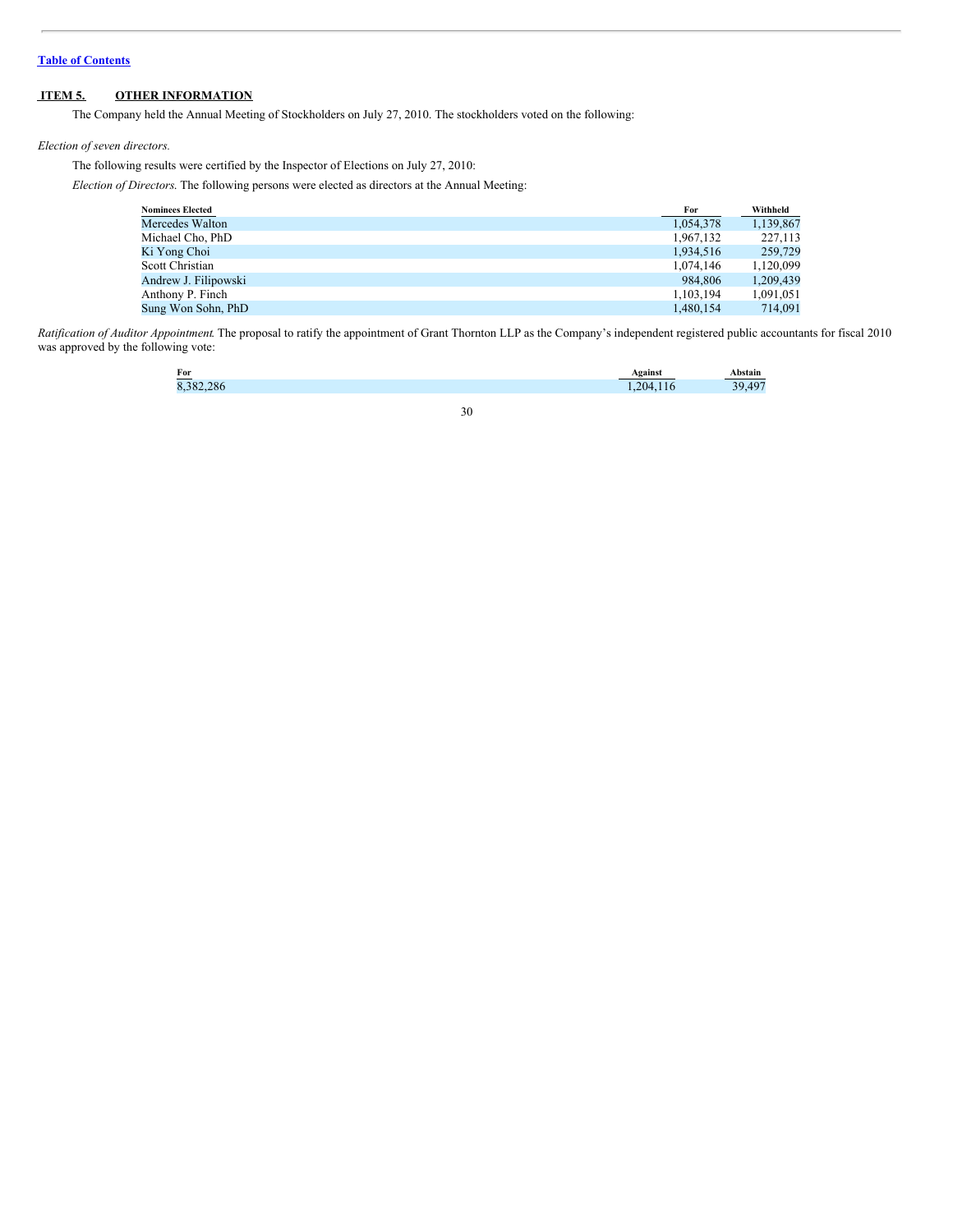# <span id="page-33-0"></span>**ITEM 6. EXHIBITS**

(a) Exhibits

- 31.1 Certification of CEO Pursuant to Section 302 of the Sarbanes-Oxley Act of 2002*(filed herewith)*.
- 31.2 Certification of CFO Pursuant to Section 302 of the Sarbanes-Oxley Act of 2002*(filed herewith)*.
- 32 Certification Pursuant to 18 U.S.C. Section 1350, as Adopted Pursuant to Section 906 of the Sarbanes-Oxley Act of 2002*(filed herewith)*.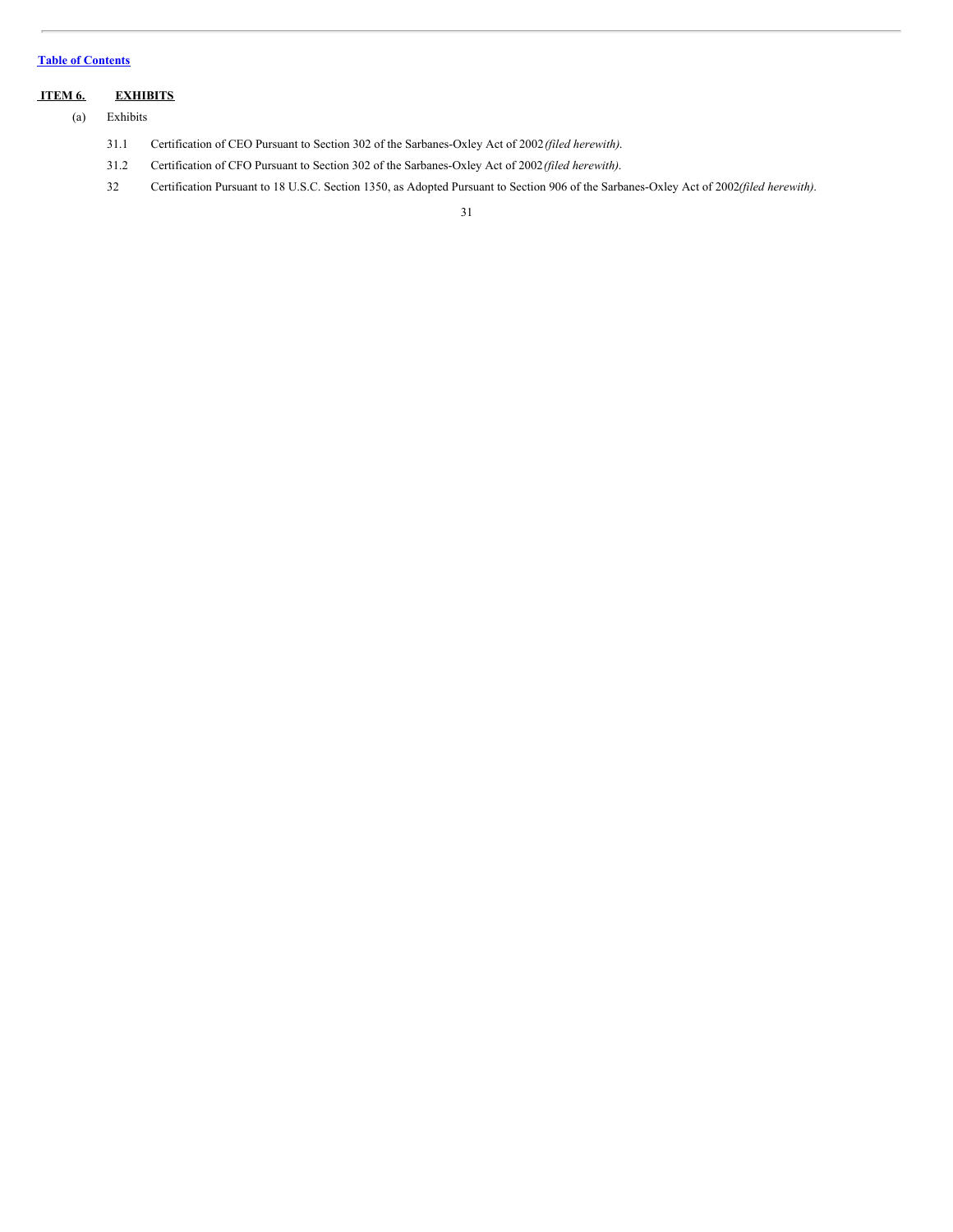# <span id="page-34-0"></span>**SIGNATURES**

In accordance with Section 13 or 15(d) of the Securities Exchange Act of 1934, the registrant has duly caused this report to be signed on its behalf by the undersigned thereunto duly authorized.

Cryo-Cell International, Inc.

/s/ MERCEDES WALTON

Mercedes Walton Chief Executive Officer

Cryo-Cell International, Inc.

/s/ JILL TAYMANS

Jill M. Taymans Vice President, Finance

Date: October 15, 2010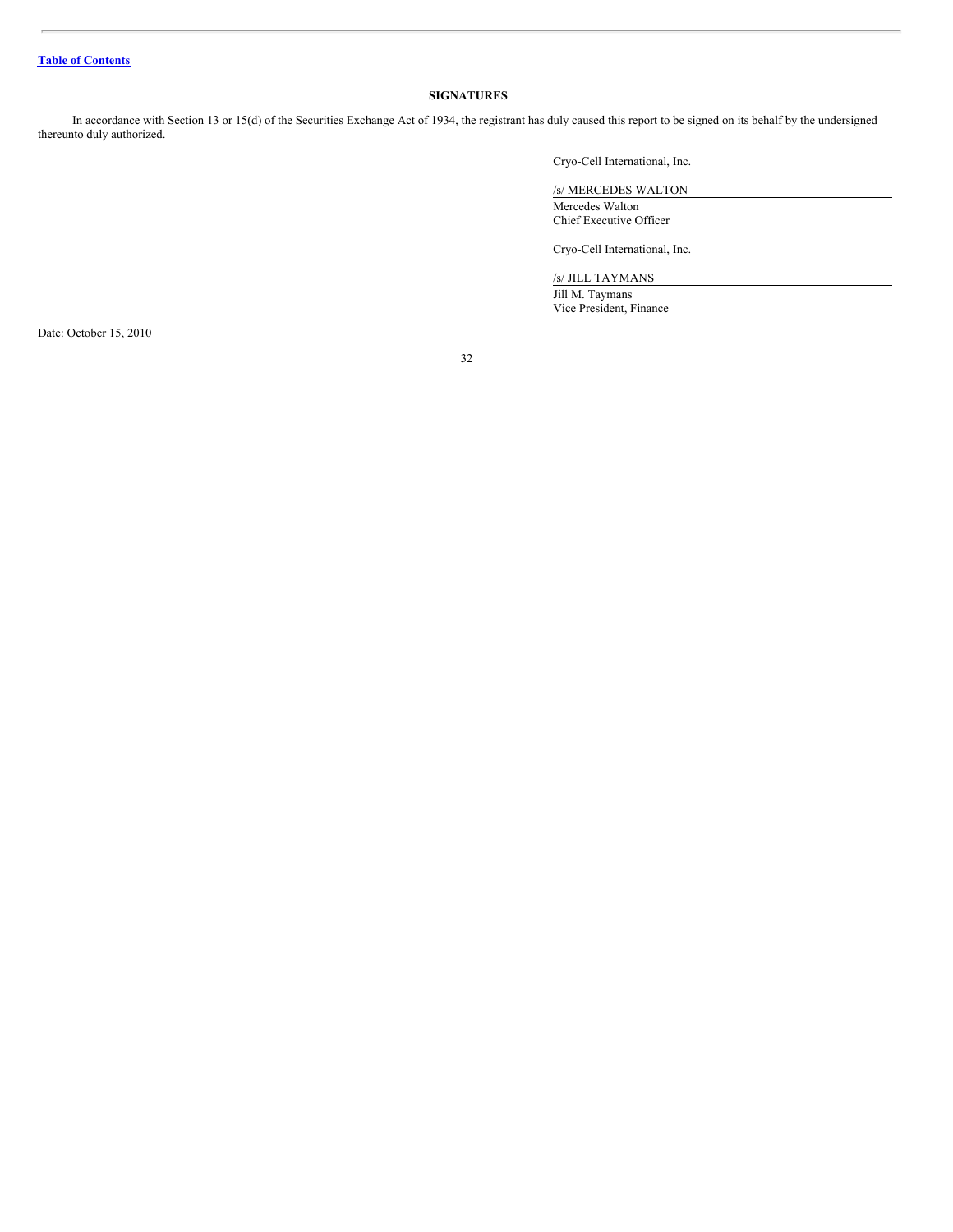# CERTIFICATION OF CHIEF EXECUTIVE OFFICER

I, Mercedes Walton, certify that:

- 1. I have reviewed this quarterly report on Form 10-Q of Cryo-Cell International, Inc. (the "Registrant");
- 2. Based on my knowledge, this report does not contain any untrue statement of a material fact or omit to state a material fact necessary to make the statements made, in light of the circumstances under which such statements were made, not misleading with respect to the period covered by this report;
- 3. Based on my knowledge, the financial statements, and other financial information included in this report, fairly present in all material respects the financial condition, results of operations and cash flows of the registrant as of, and for, the periods presented in this report;
- 4. The Registrant's other certifying officer(s) and I are responsible for establishing and maintaining disclosure controls and procedures (as defined in Exchange Act Rules 13a-15(e) and 15d-15(e)) for the Registrant and have:

(a) Designed such disclosure controls and procedures, or caused such disclosure controls and procedures to be designed under our supervision, to ensure that material information relating to the Registrant, including its consolidated subsidiaries, is made known to us by others within those entities, particularly during the period in which this quarterly report is being prepared;

(b) Designed such internal control over financial reporting, or caused such internal control over financial reporting to be designed under our supervision, to provide reasonable assurance regarding the reliability of financial reporting and the preparation of financial statements for external purposes in accordance with generally accepted accounting principles;

(c) Evaluated the effectiveness of the Registrant's disclosure controls and procedures and presented in this report our conclusions about the effectiveness of the disclosure controls and procedures, as of the end of the period covered by this report based on such evaluation; and

(d) disclosed in this report any change in the Registrant's internal control over financial reporting that occurred during the Registrant's most recent fiscal quarter that has materially affected, or is reasonably likely to materially affect, the Registrant's internal control over financial reporting;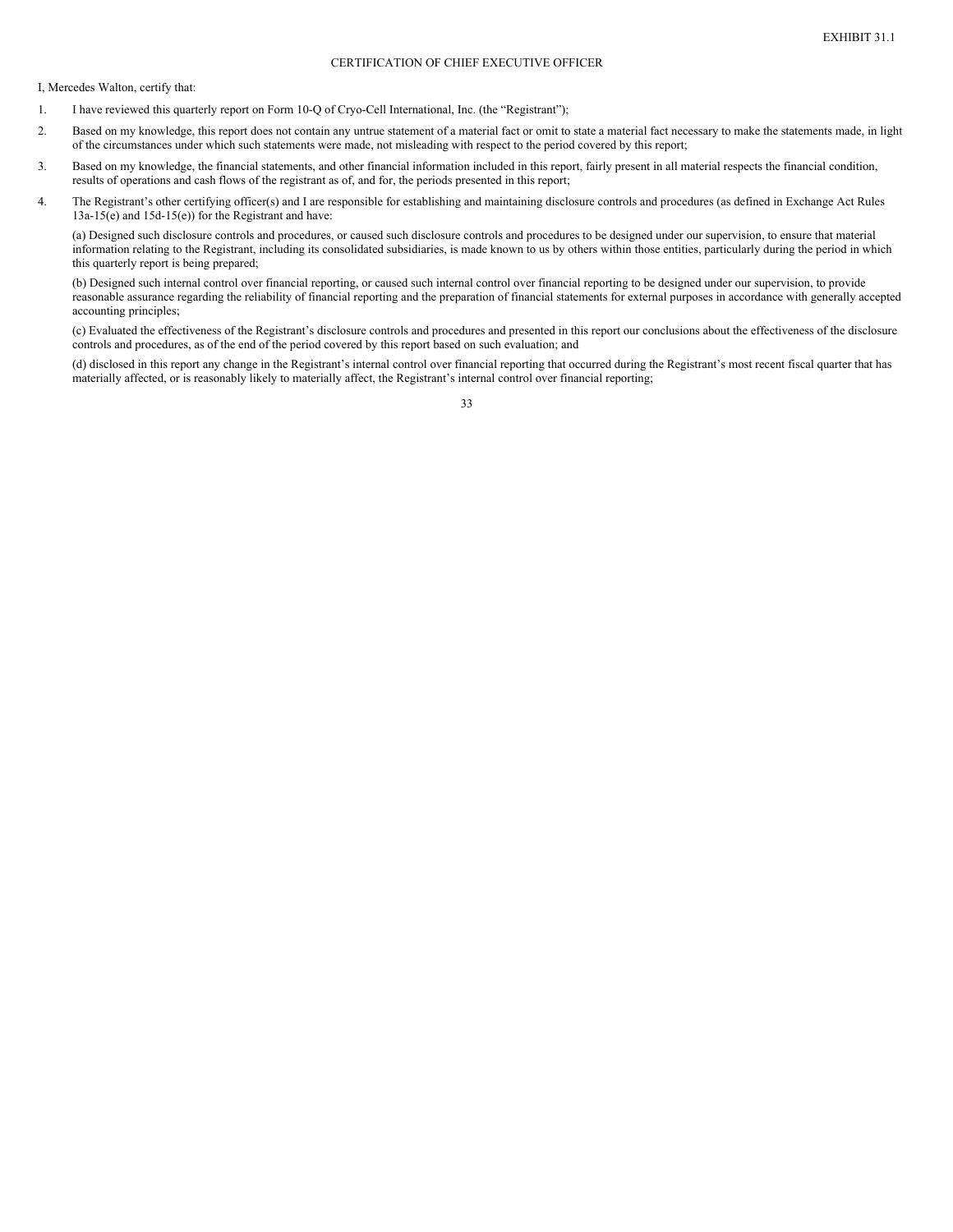5. The Registrant's other certifying officer(s) and I have disclosed, based on our most recent evaluation of internal control over financial reporting, to the Registrant's auditors and the audit committee of the Registrant's board of directors (or persons performing the equivalent functions):

(a) All significant deficiencies and material weaknesses in the design or operation of internal control over financial reporting which are reasonably likely to adversely affect the Registrant's ability to record, process, summarize and report financial information; and

(b) Any fraud, whether or not material, that involves management or other employees who have a significant role in the Registrant's internal control over financial reporting.

Dated: October 15, 2010

| /s/ Mercedes Walton |  |
|---------------------|--|
| Mercedes Walton     |  |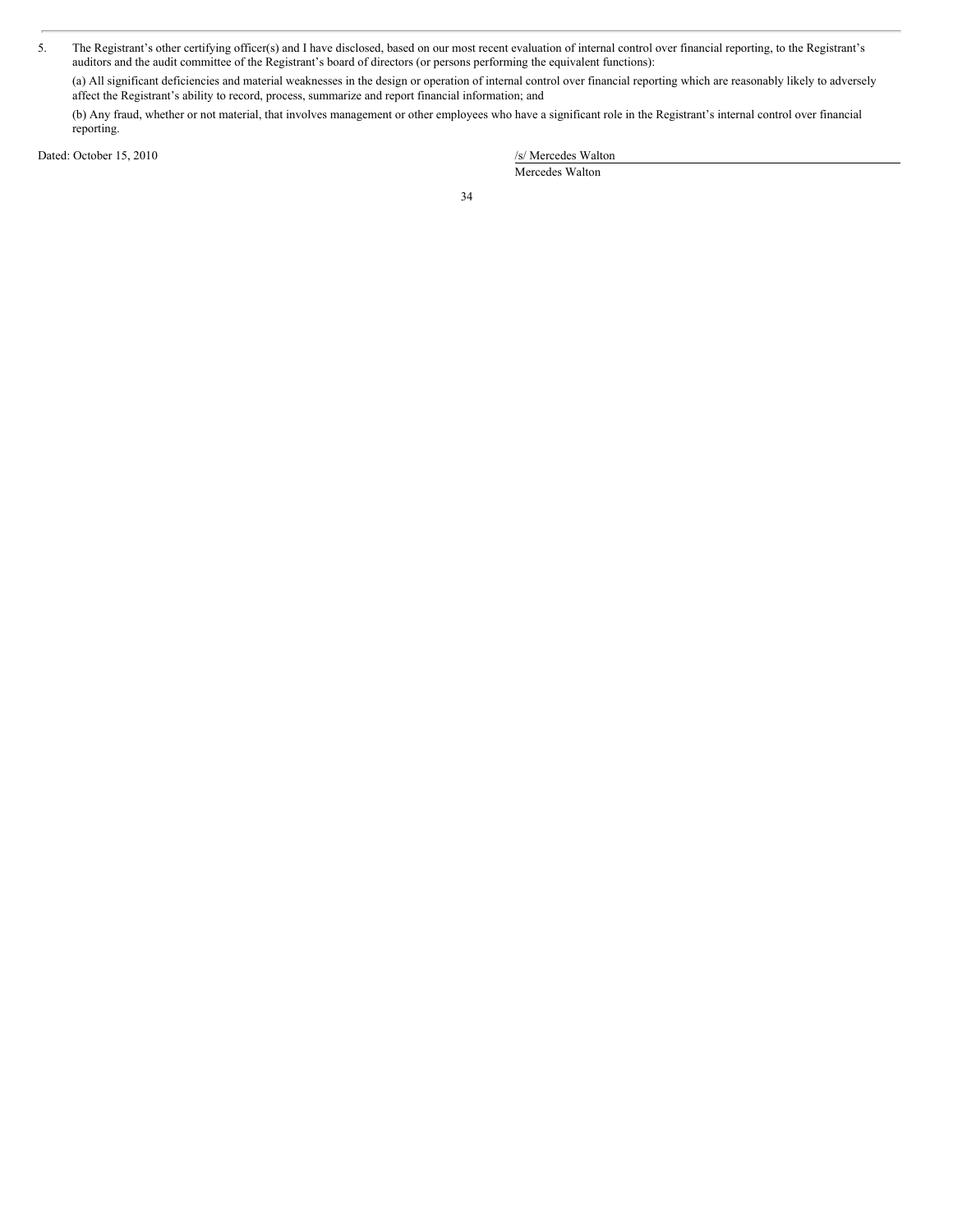# CERTIFICATION OF CHIEF FINANCIAL OFFICER

I, Jill M. Taymans, certify that:

- 1. I have reviewed this quarterly report on Form 10-Q of Cryo-Cell International, Inc. (the "Registrant");
- 2. Based on my knowledge, this report does not contain any untrue statement of a material fact or omit to state a material fact necessary to make the statements made, in light of the circumstances under which such statements were made, not misleading with respect to the period covered by this report;
- 3. Based on my knowledge, the financial statements, and other financial information included in this report, fairly present in all material respects the financial condition, results of operations and cash flows of the registrant as of, and for, the periods presented in this report;
- 4. The Registrant's other certifying officer(s) and I are responsible for establishing and maintaining disclosure controls and procedures (as defined in Exchange Act Rules 13a-15(e) and 15d-15(e)) for the Registrant and have:

(a) Designed such disclosure controls and procedures, or caused such disclosure controls and procedures to be designed under our supervision, to ensure that material information relating to the Registrant, including its consolidated subsidiaries, is made known to us by others within those entities, particularly during the period in which this quarterly report is being prepared;

(b) Designed such internal control over financial reporting, or caused such internal control over financial reporting to be designed under our supervision, to provide reasonable assurance regarding the reliability of financial reporting and the preparation of financial statements for external purposes in accordance with generally accepted accounting principles;

(c) Evaluated the effectiveness of the Registrant's disclosure controls and procedures and presented in this report our conclusions about the effectiveness of the disclosure controls and procedures, as of the end of the period covered by this report based on such evaluation; and

(d) disclosed in this report any change in the Registrant's internal control over financial reporting that occurred during the Registrant's most recent fiscal quarter that has materially affected, or is reasonably likely to materially affect, the Registrant's internal control over financial reporting;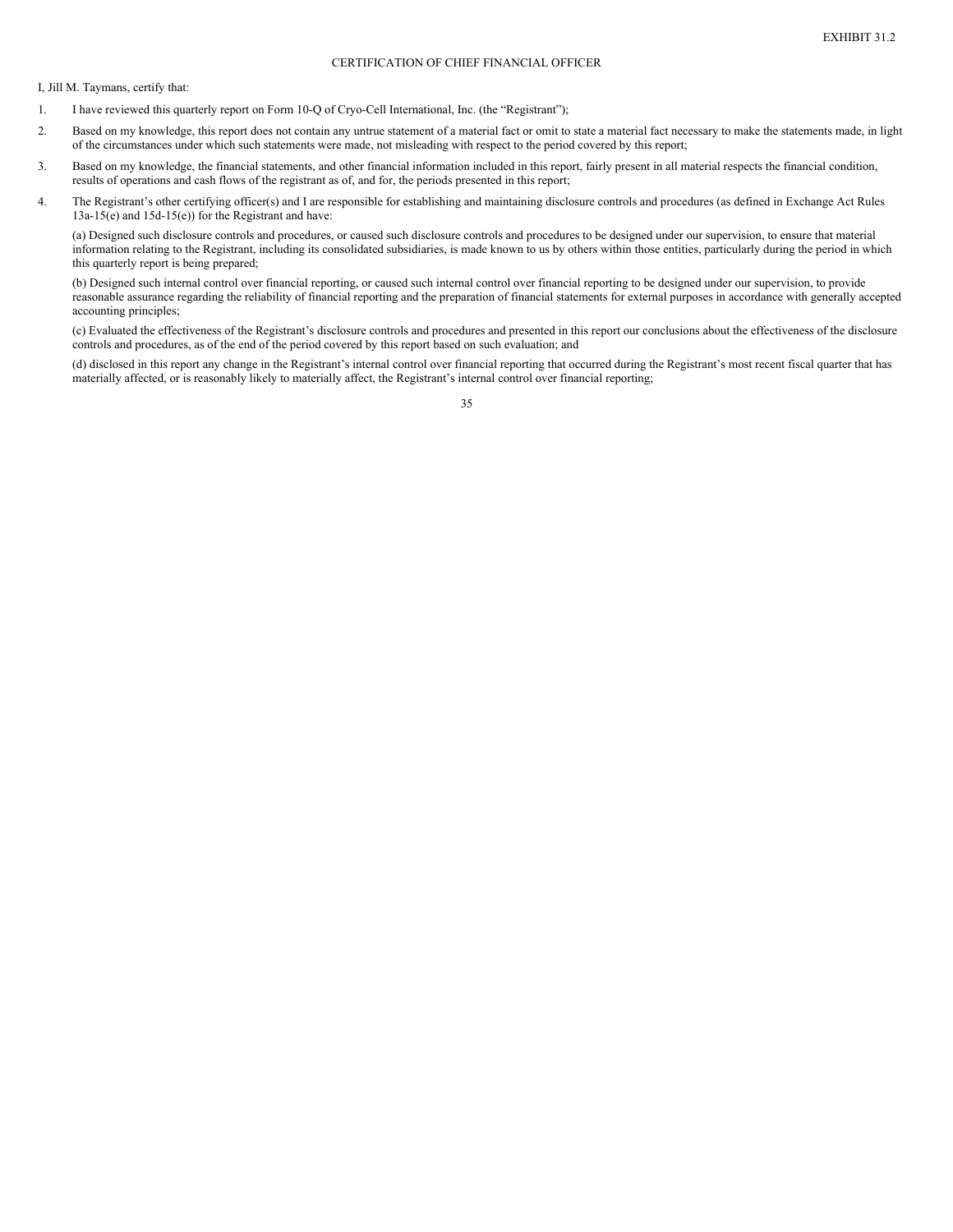5. The Registrant's other certifying officer(s) and I have disclosed, based on our most recent evaluation of internal control over financial reporting, to the Registrant's auditors and the audit committee of the Registrant's board of directors (or persons performing the equivalent functions):

(a) All significant deficiencies and material weaknesses in the design or operation of internal control over financial reporting which are reasonably likely to adversely affect the Registrant's ability to record, process, summarize and report financial information; and

(b) Any fraud, whether or not material, that involves management or other employees who have a significant role in the Registrant's internal control over financial reporting.

Dated: October 15, 2010 /s/ Jill M. Taymans

Jill M. Taymans